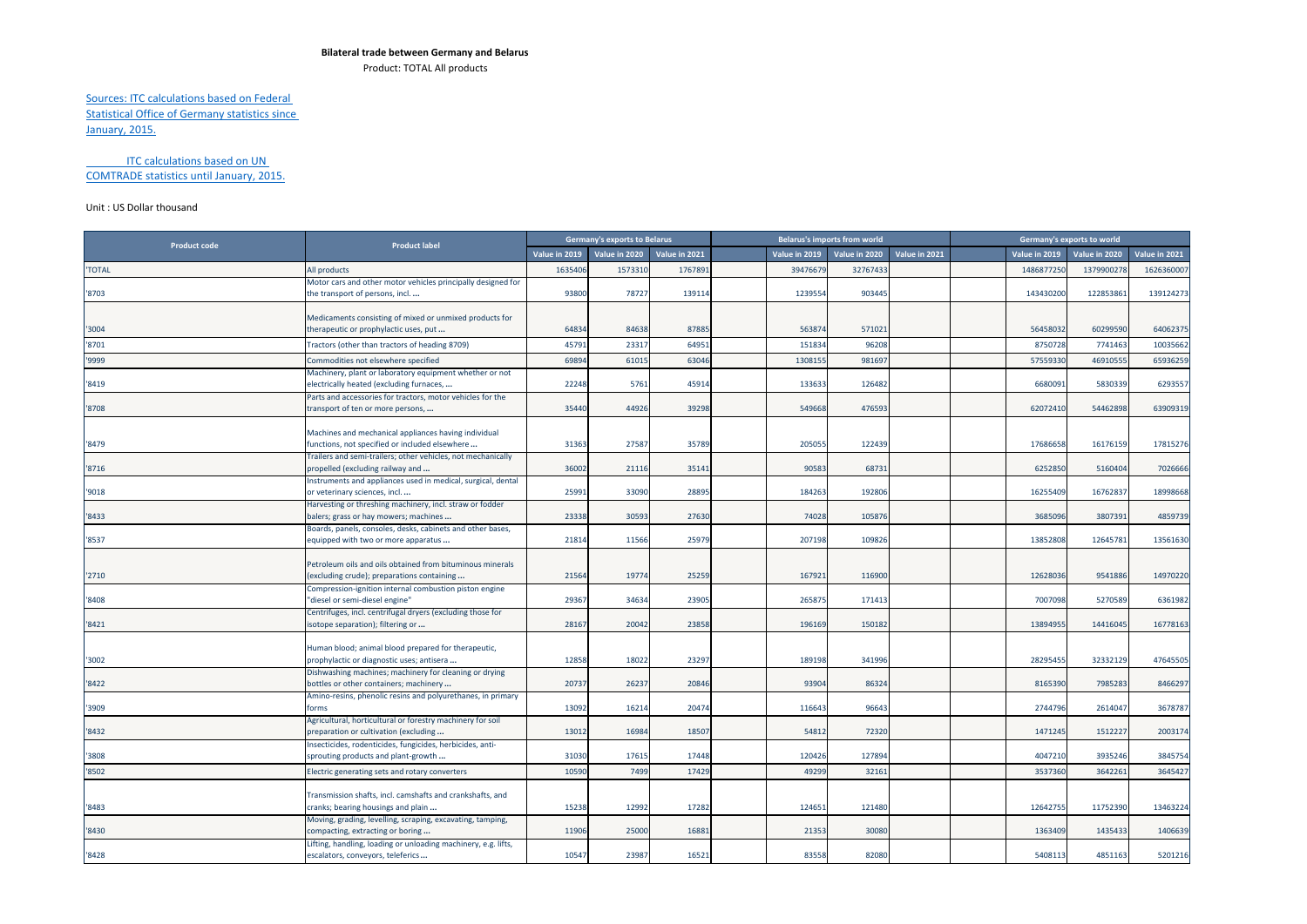| '8465 | Machine tools, incl. machines for nailing, stapling, glueing or<br>otherwise assembling, for working                                                                | 11666 | 11174 | 1618  | 75381  | 71063  |  | 199739   | 180282   | 2038237  |
|-------|---------------------------------------------------------------------------------------------------------------------------------------------------------------------|-------|-------|-------|--------|--------|--|----------|----------|----------|
| '8467 | Fools for working in the hand, pneumatic, hydraulic or with<br>self-contained electric or non-electric                                                              | 13965 | 1525  | 1543  | 65809  | 6817   |  | 296810   | 3096040  | 3800637  |
| '8704 | Motor vehicles for the transport of goods, incl. chassis with<br>engine and cab                                                                                     | 20433 | 13086 | 1521  | 142765 | 11276  |  | 1098369  | 963801   | 10274574 |
| '8481 | Taps, cocks, valves and similar appliances for pipes, boiler<br>shells, tanks, vats or the like,                                                                    | 22602 | 13409 | 15012 | 344919 | 199856 |  | 14105428 | 1288210  | 15272965 |
| '8413 | Pumps for liquids, whether or not fitted with a measuring<br>device (excluding ceramic pumps and                                                                    | 14236 | 17779 | 14735 | 186584 | 178099 |  | 11352303 | 10281660 | 11677181 |
| '8414 | Air or vacuum pumps (excluding gas compound elevators and<br>pneumatic elevators and conveyors);                                                                    | 15940 | 10079 | 1458  | 123034 | 111630 |  | 992338   | 9386875  | 10382406 |
| '3920 | Plates, sheets, film, foil and strip, of non-cellular plastics, not<br>reinforced, laminated,                                                                       | 9839  | 9989  | 1389  | 177667 | 172292 |  | 642730   | 626487   | 7758803  |
| '1209 | Seeds, fruits and spores, for sowing (excluding leguminous<br>vegetables and sweetcorn, coffee,                                                                     | 12483 | 12359 | 13066 | 37539  | 38421  |  | 505588   | 562811   | 658087   |
| '8536 | Electrical apparatus for switching or protecting electrical<br>circuits, or for making connections                                                                  | 10157 | 1235  | 12212 | 13242  | 135483 |  | 1449734  | 1386284  | 16890926 |
| '8535 | Electrical apparatus for switching or protecting electrical<br>circuits, or for making connections                                                                  | 1619  | 850   | 12136 | 2603   | 18660  |  | 160065   | 124498   | 1329311  |
| '8504 | Electrical transformers, static converters, e.g. rectifiers, and<br>inductors; parts thereof                                                                        | 9123  | 9017  | 11784 | 182779 | 164874 |  | 9172966  | 10250990 | 11968022 |
| '2106 | Food preparations, n.e.s.                                                                                                                                           | 9463  | 8209  | 1161  | 15105  | 15936  |  | 378590   | 413167   | 4667916  |
| '2309 | Preparations of a kind used in animal feeding                                                                                                                       | 10059 | 9986  | 1145  | 11997  | 12701  |  | 3027060  | 359776   | 4243828  |
| '1005 | Maize or corn                                                                                                                                                       | 8239  | 975   | 11231 | 88000  | 55778  |  | 13689    | 161284   | 267193   |
|       | Paints and varnishes, incl. enamels and lacquers, based on                                                                                                          |       |       |       |        |        |  |          |          |          |
| '3208 | synthetic polymers or chemically                                                                                                                                    | 10167 | 10698 | 1096  | 69007  | 69140  |  | 226808   | 221877   | 2617372  |
| '3206 | Inorganic or mineral colouring matter, n.e.s.; preparations<br>based on inorganic or mineral colouring                                                              | 10725 | 7378  | 1083  | 4044   | 3981   |  | 190734   | 175478   | 2056704  |
| '3904 | Polymers of vinyl chloride or of other halogenated olefins, in<br>primary forms                                                                                     | 5524  | 7668  | 1075  | 77337  | 86739  |  | 181576   | 1706524  | 2559968  |
| '4811 | Paper, paperboard, cellulose wadding and webs of cellulose<br>ibres, coated, impregnated, covered,                                                                  | 10382 | 9280  | 10509 | 112936 | 116604 |  | 335716   | 3109423  | 3650765  |
| '3403 | Lubricant preparations, incl. cutting-oil preparations, bolt or<br>nut release preparations, anti-rust                                                              | 11112 | 906   | 10141 | 72087  | 56470  |  | 2124670  | 202201   | 2399089  |
| '3916 | Monofilament of which any cross-sectional dimension > 1<br>mm, rods, sticks and profile shapes,<br>Base metal mountings, fittings and similar articles suitable for | 7778  | 7876  | 9979  | 4207   | 41555  |  | 175422   | 1726012  | 2233349  |
| '8302 | furniture, doors, staircases,                                                                                                                                       | 7024  | 7710  | 9746  | 13380  | 134829 |  | 501659   | 473821   | 5634321  |
| '8424 | Mechanical appliances, whether or not hand-operated, for<br>projecting, dispersing or spraying                                                                      | 9237  | 8380  | 9452  | 47960  | 4613   |  | 347170   | 330350   | 3751083  |
| '8431 | Parts suitable for use solely or principally with the machinery<br>of heading 8425 to 8430, n.e.s.                                                                  | 4769  | 4431  | 9425  | 46284  | 42212  |  | 501826   | 4434047  | 5243374  |
| '8474 | Machinery for sorting, screening, separating, washing,<br>crushing, grinding, mixing or kneading                                                                    | 4089  | 9393  | 9387  | 37244  | 46159  |  | 230610   | 200911   | 2132551  |
| '1806 | Chocolate and other food preparations containing cocoa                                                                                                              | 5208  | 6708  | 906   | 12203  | 107880 |  | 495585   | 490310   | 5362508  |
| '8436 | Agricultural, horticultural, forestry, poultry-keeping or bee-<br>keeping machinery, incl. germination                                                              | 9069  | 10494 | 8898  | 43930  | 67260  |  | 1014688  | 1035636  | 1145195  |
| '8477 | Machinery for working rubber or plastics or for the<br>manufacture of products from these materials,                                                                | 4227  | 1794: | 8599  | 36718  | 4298   |  | 579097   | 546106   | 6078897  |
| '8409 | Parts suitable for use solely or principally with internal<br>combustion piston engine of heading                                                                   | 5752  | 6987  | 8563  | 52214  | 57676  |  | 13150600 | 11067065 | 13237037 |
| '3906 | Acrylic polymers, in primary forms                                                                                                                                  | 7011  | 6726  | 8499  | 35277  | 35941  |  | 2052594  | 1891953  | 2419627  |
| '3402 | Organic surface-active agents (excluding soap); surface-active<br>preparations, washing preparations,                                                               | 7323  | 6937  | 8042  | 138488 | 143179 |  | 3886038  | 3928052  | 4312864  |
| '2208 | Undenatured ethyl alcohol of an alcoholic strength of < 80%;<br>spirits, liqueurs and other spirituous                                                              | 18874 | 6916  | 7917  | 88127  | 76236  |  | 1367175  | 985290   | 1339035  |
| '9027 | Instruments and apparatus for physical or chemical analysis,<br>e.g. polarimeters, refractometers,                                                                  | 9358  | 8472  | 7887  | 56426  | 61850  |  | 8767814  | 8616366  | 9711593  |
| '7326 | Articles of iron or steel, n.e.s. (excluding cast articles)                                                                                                         | 3987  | 3671  | 7698  | 160490 | 133778 |  | 5163350  | 4825087  | 5757663  |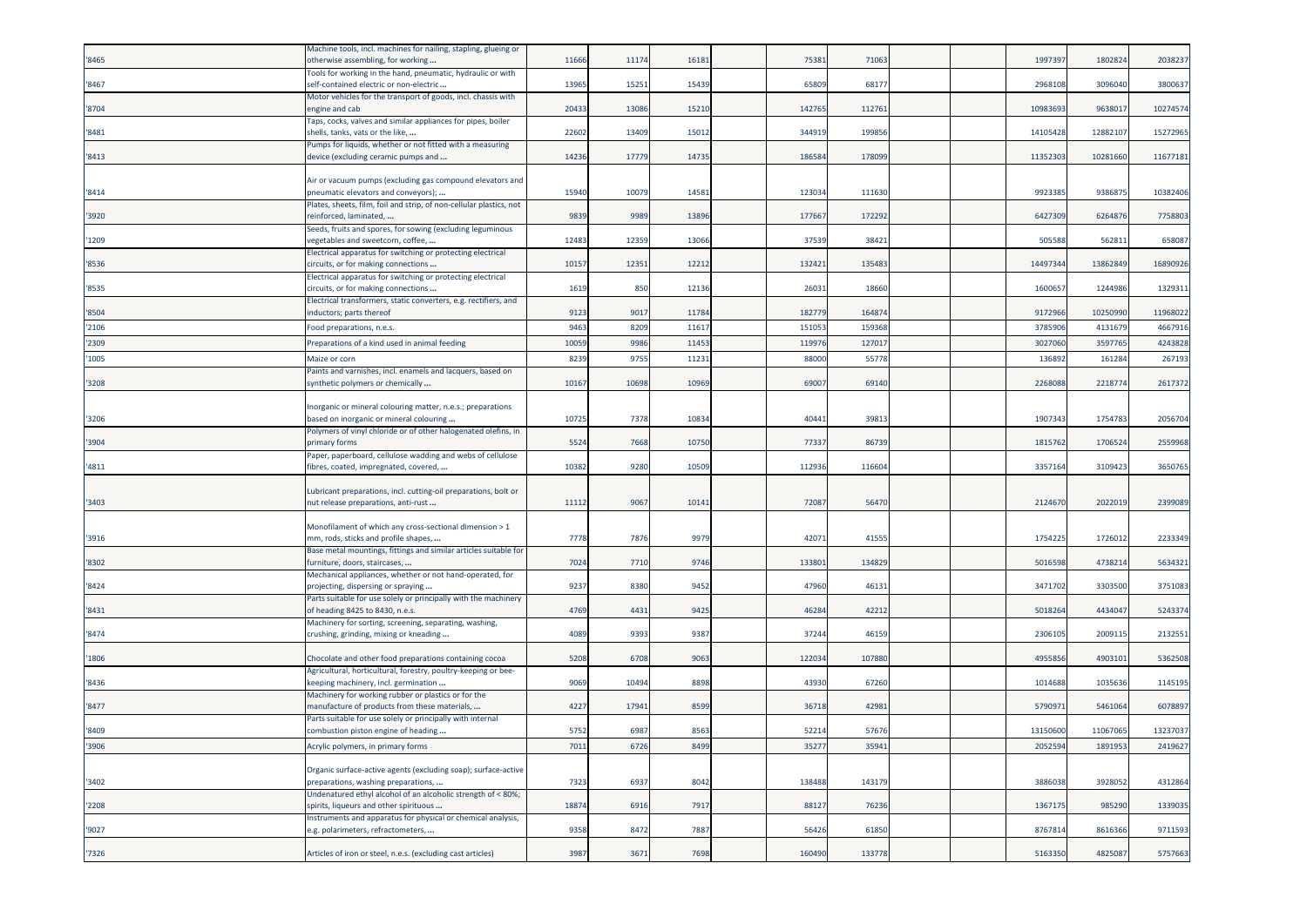|       | Coffee, whether or not roasted or decaffeinated; coffee husks                                            |       |       |      |        |        |  |          |          |          |
|-------|----------------------------------------------------------------------------------------------------------|-------|-------|------|--------|--------|--|----------|----------|----------|
| '0901 | and skins; coffee substitutes                                                                            | 4558  | 7289  | 7656 | 46018  | 53243  |  | 237757   | 258687   | 2939972  |
|       | Screws, bolts, nuts, coach screws, screw hooks, rivets, cotters                                          |       |       |      |        |        |  |          |          |          |
| '7318 | cotter pins, washers, incl                                                                               | 6248  | 6491  | 7503 | 75307  | 72948  |  | 6547183  | 6086944  | 7297399  |
| '8501 | Electric motors and generators (excluding generating sets)                                               | 6738  | 8072  | 7454 | 190824 | 128741 |  | 825330   | 7500272  | 8486695  |
| '4016 | Articles of vulcanised rubber (excluding hard rubber), n.e.s.                                            | 6784  | 6038  | 7257 | 88556  | 78940  |  | 4031559  | 3886286  | 4525682  |
| '8461 | Machine tools for planing, shaping, slotting, broaching, gear<br>cutting, gear grinding or gear          | 4056  | 406   | 6866 | 7366   | 3155   |  | 79481    | 541441   | 658720   |
| '8508 | Jacuum cleaners, incl. dry cleaners and wet vacuum cleaners                                              | 3272  | 4640  | 6864 | 34294  | 39988  |  | 1626900  | 1941682  | 2025090  |
| '8517 | Telephone sets, incl. telephones for cellular networks or for<br>other wireless networks; other          | 11896 | 6823  | 6720 | 540833 | 464149 |  | 1328498  | 1346750  | 13601911 |
| '7210 | Flat-rolled products of iron or non-alloy steel, of a width >=<br>600 mm, hot-rolled or cold-rolled      | 6527  | 5563  | 6605 | 180662 | 16697  |  | 282907   | 255162   | 3549654  |
|       |                                                                                                          |       |       |      |        |        |  |          |          |          |
| '3824 | Prepared binders for foundry moulds or cores; chemical<br>products and preparations for the chemical     | 5380  | 5509  | 6599 | 65573  | 57059  |  | 551533   | 5332008  | 6498450  |
|       |                                                                                                          |       |       |      |        |        |  |          |          |          |
| '9026 | Instruments and apparatus for measuring or checking the<br>low, level, pressure or other variables       | 10499 | 6523  | 6546 | 50856  | 37551  |  | 5042096  | 4574045  | 5270974  |
|       | Parts and accessories suitable for use solely or principally with                                        |       |       |      |        |        |  |          |          |          |
| '8466 | the machine tools of heading                                                                             | 7227  | 5726  | 6495 | 17884  | 18168  |  | 3744480  | 3049958  | 3600580  |
| '8443 | Printing machinery used for printing by means of plates,<br>ylinders and other printing components       | 14793 | 5902  | 6486 | 80468  | 61110  |  | 963991   | 853963   | 9502417  |
| '3926 | Articles of plastics and articles of other materials of heading<br>3901 to 3914, n.e.s.                  | 8395  | 8119  | 6459 | 150509 | 150609 |  | 969366   | 9647540  | 11365011 |
| '8544 | Insulated "incl. enamelled or anodised" wire, cable "incl.<br>coaxial cable" and other insulated:        | 5109  | 5549  | 6405 | 204504 | 156021 |  | 837970   | 788655   | 9769252  |
| '7308 | Structures and parts of structures "e.g., bridges and bridge-<br>sections, lock-gates, towers,           | 5764  | 4090  | 6356 | 201524 | 14851  |  | 4667043  | 415957   | 5124235  |
| '8434 | Milking machines and dairy machinery (excluding<br>refrigerating or heat treatment equipment,            | 7292  | 23660 | 6343 | 18464  | 38573  |  | 191049   | 235262   | 270146   |
| '3907 | Polyacetals, other polyethers and epoxide resins, in primary<br>forms; polycarbonates, alkyd resins,     | 5259  | 6622  | 6275 | 12327  | 10061  |  | 476358   | 438004   | 6148858  |
| '3506 | Prepared glues and other prepared adhesives, n.e.s.; products<br>suitable for use as glues or            | 4640  | 5516  | 6247 | 29066  | 29907  |  | 2111889  | 209784   | 2507752  |
|       |                                                                                                          |       |       |      |        |        |  |          |          |          |
|       | Machinery parts, n.e.s. in chapter 84 (excluding parts                                                   |       |       |      |        |        |  |          |          |          |
| '8487 | containing electrical connectors, insulators,<br>Pharmaceutical preparations and products of subheadings | 3808  | 3280  | 6227 | 694    | 715    |  | 1677028  | 1473392  | 1708111  |
| '3006 | 3006.10.10 to 3006.60.90                                                                                 | 6346  | 5126  | 6218 | 31633  | 26732  |  | 321479   | 2930430  | 3586149  |
| '8475 | Machines for assembling electric or electronic lamps, tubes or<br>valves or flashbulbs, in glass         | 72    | 43    | 6031 | 3360   | 5356   |  | 568399   | 73759    | 1135130  |
| '8207 | Tools, interchangeable, for hand tools, whether or not power-<br>operated, or for machine tools          | 7130  | 7680  | 6014 | 4847   | 52060  |  | 415822   | 3671782  | 4300245  |
| '1205 | Rape or colza seeds, whether or not broken                                                               | 3027  | 3419  | 5729 | 98647  | 83068  |  | 13036    | 129697   | 185254   |
|       | Measuring or checking instruments, appliances and machines                                               |       |       |      |        |        |  |          |          |          |
| '9031 | not elsewhere specified in chapter<br>Orthopaedic appliances, incl. crutches, surgical belts and         | 6762  | 7039  | 5536 | 53482  | 4893   |  | 927200   | 8224801  | 9232661  |
| '9021 | trusses; splints and other fracture<br>Perfumes and toilet waters (excluding aftershave lotions,         | 6992  | 5984  | 5523 | 93283  | 60584  |  | 5637481  | 4944360  | 5951809  |
| '3303 | personal deodorants and hair lotions)<br>Machinery, not specified or included elsewhere in this          | 9897  | 3420  | 5458 | 37228  | 30303  |  | 2261480  | 142266   | 1852678  |
| '8438 | chapter, for the industrial preparation                                                                  | 10801 | 12783 | 5264 | 3415   | 36630  |  | 260184   | 235869   | 2622827  |
| '2933 | Heterocyclic compounds with nitrogen hetero-atom[s] only                                                 | 1636  | 2157  | 5263 | 76589  | 77103  |  | 3756489  | 3762193  | 4272512  |
| '9022 | Apparatus based on the use of X-rays or of alpha, beta or<br>gamma radiations, whether or not            | 3175  | 1637  | 4949 | 47780  | 64636  |  | 5625048  | 5367271  | 5905849  |
|       | Regulating or controlling instruments and apparatus                                                      |       |       |      |        |        |  |          |          |          |
| '9032 | excluding taps, cocks and valves of heading                                                              | 5760  | 3703  | 4778 | 83910  | 35889  |  | 6704233  | 5121493  | 4884708  |
| '8542 | Electronic integrated circuits; parts thereof                                                            | 4447  | 3848  | 4765 | 55739  | 50445  |  | 14923059 | 12756164 | 15940466 |
| '8208 | Knives and cutting blades, of base metal, for machines or for<br>mechanical appliances                   | 3686  | 3185  | 4712 | 16329  | 16163  |  | 650775   | 624824   | 691874   |
|       | Diagnostic or laboratory reagents on a backing, prepared                                                 |       |       |      |        |        |  |          |          |          |
| '3822 | diagnostic or laboratory reagents                                                                        | 5270  | 4051  | 4680 | 59057  | 65247  |  | 4269939  | 5482884  | 6469115  |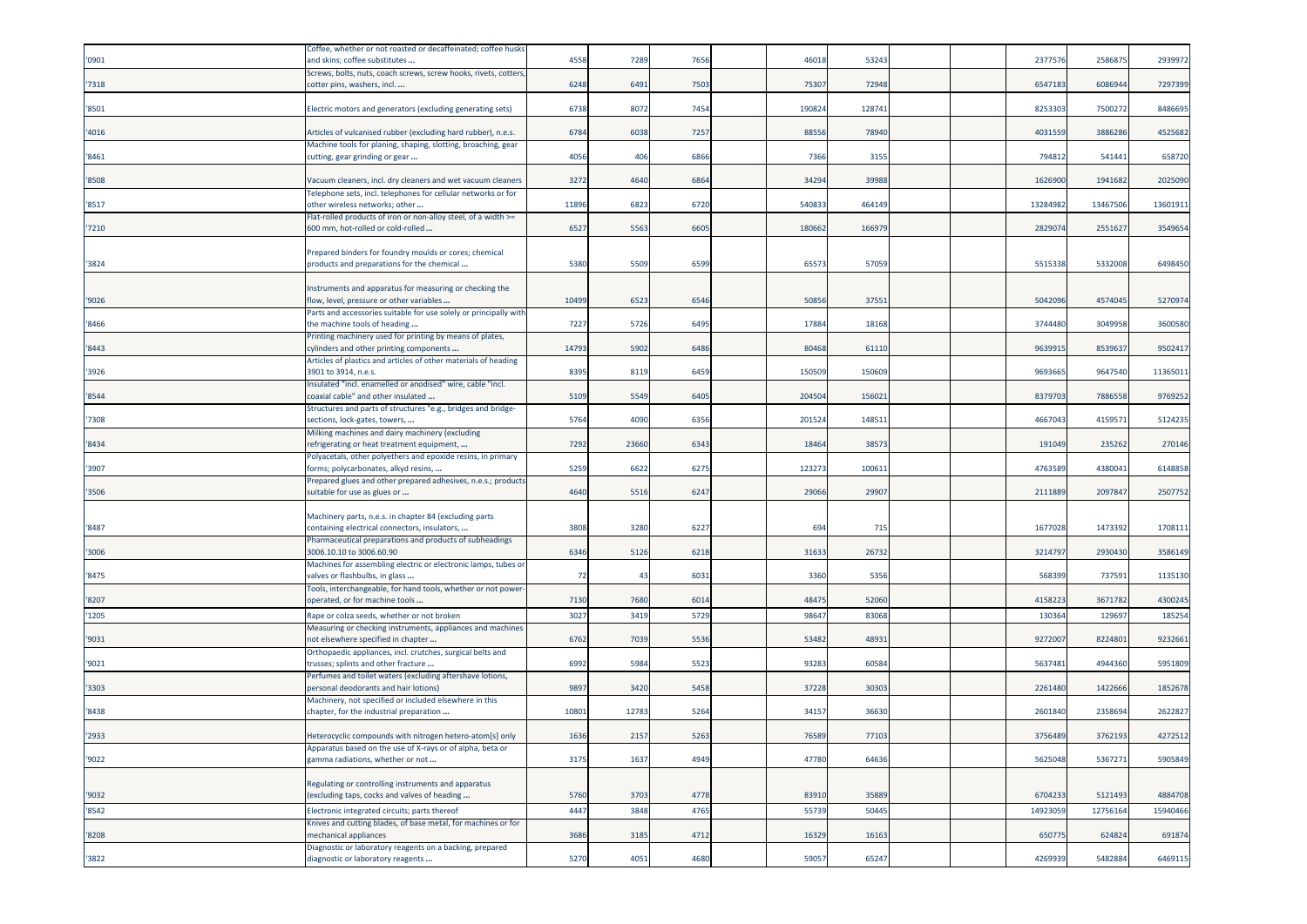|       | Ball or roller bearings (excluding steel balls of heading 7326); |      |      |      |        |        |  |          |          |          |
|-------|------------------------------------------------------------------|------|------|------|--------|--------|--|----------|----------|----------|
| '8482 | parts thereof                                                    | 5080 | 4204 | 4624 | 97263  | 79478  |  | 510661   | 4713421  | 5475397  |
|       |                                                                  |      |      |      |        |        |  |          |          |          |
|       | Sauce and preparations therefor; mixed condiments and            |      |      |      |        |        |  |          |          |          |
| '2103 | mixed seasonings; mustard flour and meal,                        | 3482 | 4197 | 4598 | 5607   | 56118  |  | 95564    | 968130   | 1046077  |
|       | Beauty or make-up preparations and preparations for the          |      |      |      |        |        |  |          |          |          |
| '3304 | care of the skin, incl. sunscreen or                             | 5325 | 4001 | 4488 | 90070  | 80249  |  | 381867   | 342376   | 3945617  |
|       | Gaskets and similar joints of metal sheeting combined with       |      |      |      |        |        |  |          |          |          |
| '8484 | other material or of two or more                                 | 3538 | 4477 | 4469 | 14991  | 15673  |  | 137288   | 1284170  | 1480592  |
|       | Mixtures of odoriferous substances and mixtures, incl.           |      |      |      |        |        |  |          |          |          |
| '3302 | alcoholic solutions, based on one or                             | 4058 | 5716 | 4270 | 21940  | 26170  |  | 222335   | 2244453  | 2483198  |
|       | Fork-lift trucks; other works trucks fitted with lifting or      |      |      |      |        |        |  |          |          |          |
| '8427 | nandling equipment (excluding straddle                           | 3622 | 3641 | 4087 | 33945  | 31294  |  | 379335   | 315537   | 3870716  |
|       | Tubes, pipes and hoses, and fittings therefor, e.g. joints,      |      |      |      |        |        |  |          |          |          |
| '3917 | elbows, flanges, of plastics                                     | 3978 | 3204 | 4034 | 95397  | 90571  |  | 429777   | 4245366  | 4949341  |
|       |                                                                  |      |      |      |        |        |  |          |          |          |
|       | Handsaws, with working parts of base metal (excluding power-     |      |      |      |        |        |  |          |          |          |
| '8202 | operated saws); blades for saws                                  | 4163 | 3707 | 3939 | 22382  | 20591  |  | 63123    | 617436   | 699656   |
|       | Diodes, transistors and similar semiconductor devices;           |      |      |      |        |        |  |          |          |          |
| '8541 | photosensitive semiconductor devices,                            | 3351 | 2925 | 3933 | 92016  | 24395  |  | 6732523  | 6521650  | 8007954  |
|       | Parts suitable for use solely or principally with the apparatus  |      |      |      |        |        |  |          |          |          |
| '8538 | of heading 8535, 8536 or 8537,                                   | 4204 | 3534 | 3918 | 45995  | 45454  |  | 5607270  | 5221968  | 6125284  |
| '8458 | Lathes, incl. turning centres, for removing metal                | 2491 | 3689 | 380  | 2080   | 1401   |  | 111649   | 79572    | 845574   |
|       | Electric instantaneous or storage water heaters and              |      |      |      |        |        |  |          |          |          |
| '8516 | mmersion heaters; electric space-heating                         | 2153 | 2714 | 3651 | 119601 | 12027  |  | 446457   | 4826726  | 5808859  |
|       | Self-adhesive plates, sheets, film, foil, tape, strip and other  |      |      |      |        |        |  |          |          |          |
| '3919 | flat shapes, of plastics, whether                                | 3895 | 3236 | 3530 | 39578  | 38636  |  | 259501   | 257892   | 3074606  |
|       | Parts suitable for use solely or principally with transmission   |      |      |      |        |        |  |          |          |          |
| '8529 | and reception apparatus for                                      | 2387 | 3391 | 3505 | 109515 | 142142 |  | 262722   | 2962280  | 2930084  |
|       | Synthetic rubber and factice derived from oils, in primary       |      |      |      |        |        |  |          |          |          |
| '4002 | forms or in plates, sheets or strip;                             | 2113 | 1974 | 3452 | 72173  | 52922  |  | 1493018  | 1174609  | 1729037  |
|       |                                                                  |      |      |      |        |        |  |          |          |          |
| '3902 | Polymers of propylene or of other olefins, in primary forms      | 3810 | 2689 | 3445 | 15611  | 130744 |  | 3018165  | 281814   | 3923258  |
|       | Automatic data-processing machines and units thereof;            |      |      |      |        |        |  |          |          |          |
| '8471 | magnetic or optical readers, machines                            | 4290 | 3550 | 3399 | 241526 | 232172 |  | 15022142 | 15744692 | 18291432 |
|       |                                                                  |      |      |      |        |        |  |          |          |          |
| '6309 | Worn clothing and clothing accessories, blankets and             | 1974 | 2058 | 3278 | 87336  | 5877   |  | 380889   | 297256   | 338542   |
|       | travelling rugs, household linen and articles                    |      |      |      |        |        |  |          |          |          |
|       |                                                                  |      |      |      |        |        |  |          |          |          |
|       | Self-propelled bulldozers, angledozers, graders, levellers,      |      |      |      |        |        |  |          |          |          |
| '8429 | scrapers, mechanical shovels, excavators,                        | 1668 | 1241 | 3223 | 47634  | 36592  |  | 3881789  | 3237904  | 4016420  |
|       | Engines and motors (excluding steam turbines, internal           | 2812 | 2376 | 3210 | 5021   | 47986  |  | 405881   | 331570   | 3284715  |
| '8412 | combustion piston engine, hydraulic                              |      |      |      |        |        |  |          |          |          |
| '3912 | Cellulose and its chemical derivatives, n.e.s., in primary forms | 1846 | 2217 | 3205 | 10387  | 10916  |  | 103640   | 104566   | 1206307  |
|       |                                                                  |      |      |      |        |        |  |          |          |          |
| '2203 | Beer made from malt                                              | 2213 | 2876 | 3190 | 60343  | 62341  |  | 135088   | 128886   | 1391874  |
|       | Anti-knock preparations, oxidation inhibitors, gum inhibitors,   |      |      |      |        |        |  |          |          |          |
| '3811 | viscosity improvers, anti-corrosive                              | 2051 | 2139 | 3150 | 17570  | 23106  |  | 871442   | 799174   | 929880   |
|       | Synthetic organic colouring matter, whether or not chemically    |      |      |      |        |        |  |          |          |          |
| '3204 | defined; preparations based on                                   | 3532 | 3355 | 3089 | 20360  | 21104  |  | 1429089  | 1324261  | 1484003  |
|       | Electric accumulators, incl. separators therefor, whether or     |      |      |      |        |        |  |          |          |          |
| '8507 | not square or rectangular; parts                                 | 2094 | 2233 | 3080 | 76000  | 73684  |  | 421676   | 563530   | 8320949  |
|       | Moulding boxes for metal foundry; mould bases; moulding          |      |      |      |        |        |  |          |          |          |
| '8480 | patterns; moulds for metal (other than                           | 1999 | 3041 | 3036 | 23162  | 18696  |  | 150336   | 133075   | 1479829  |
|       | Articles for the conveyance or packaging of goods, of plastics;  |      |      |      |        |        |  |          |          |          |
| '3923 | stoppers, lids, caps and other                                   | 2424 | 2219 | 2985 | 129235 | 128710 |  | 501702   | 498451   | 5803652  |
|       | Plates, sheets, film, foil and strip, of plastics, reinforced,   |      |      |      |        |        |  |          |          |          |
| '3921 | laminated, supported or similarly                                | 2601 | 2742 | 2953 | 99518  | 93845  |  | 3651583  | 3482873  | 4281567  |
| '3901 | Polymers of ethylene, in primary forms                           | 6262 | 3985 | 2944 | 193211 | 141172 |  | 3358329  | 3147902  | 4488498  |
|       | Printing ink, writing or drawing ink and other inks, whether or  |      |      |      |        |        |  |          |          |          |
| '3215 | not concentrated or solid                                        | 2346 | 2271 | 2885 | 21408  | 21185  |  | 2731991  | 2501949  | 2685131  |
|       | Glaziers' putty, grafting putty, resin cements, caulking         |      |      |      |        |        |  |          |          |          |
| '3214 | compounds and other mastics; painters'                           | 2505 | 2279 | 2824 | 26689  | 26538  |  | 1949988  | 1909029  | 2244404  |
|       | Wallpaper and similar wallcoverings of paper; window             |      |      |      |        |        |  |          |          |          |
| '4814 | transparencies of paper                                          | 3321 | 3060 | 2808 | 45271  | 31557  |  | 211121   | 210447   | 219798   |
|       | Wine of fresh grapes, incl. fortified wines; grape must, partly  |      |      |      |        |        |  |          |          |          |
| '2204 | fermented and of an actual                                       | 4519 | 2579 | 2745 | 76145  | 80714  |  | 1168349  | 1047027  | 1171821  |
|       | Plates, sticks, tips and the like for tools, unmounted, of       |      |      |      |        |        |  |          |          |          |
| '8209 | sintered metal carbides or cermets                               | 2350 | 2823 | 2736 | 16324  | 16050  |  | 1058942  | 953326   | 1217842  |
|       |                                                                  |      |      |      |        |        |  |          |          |          |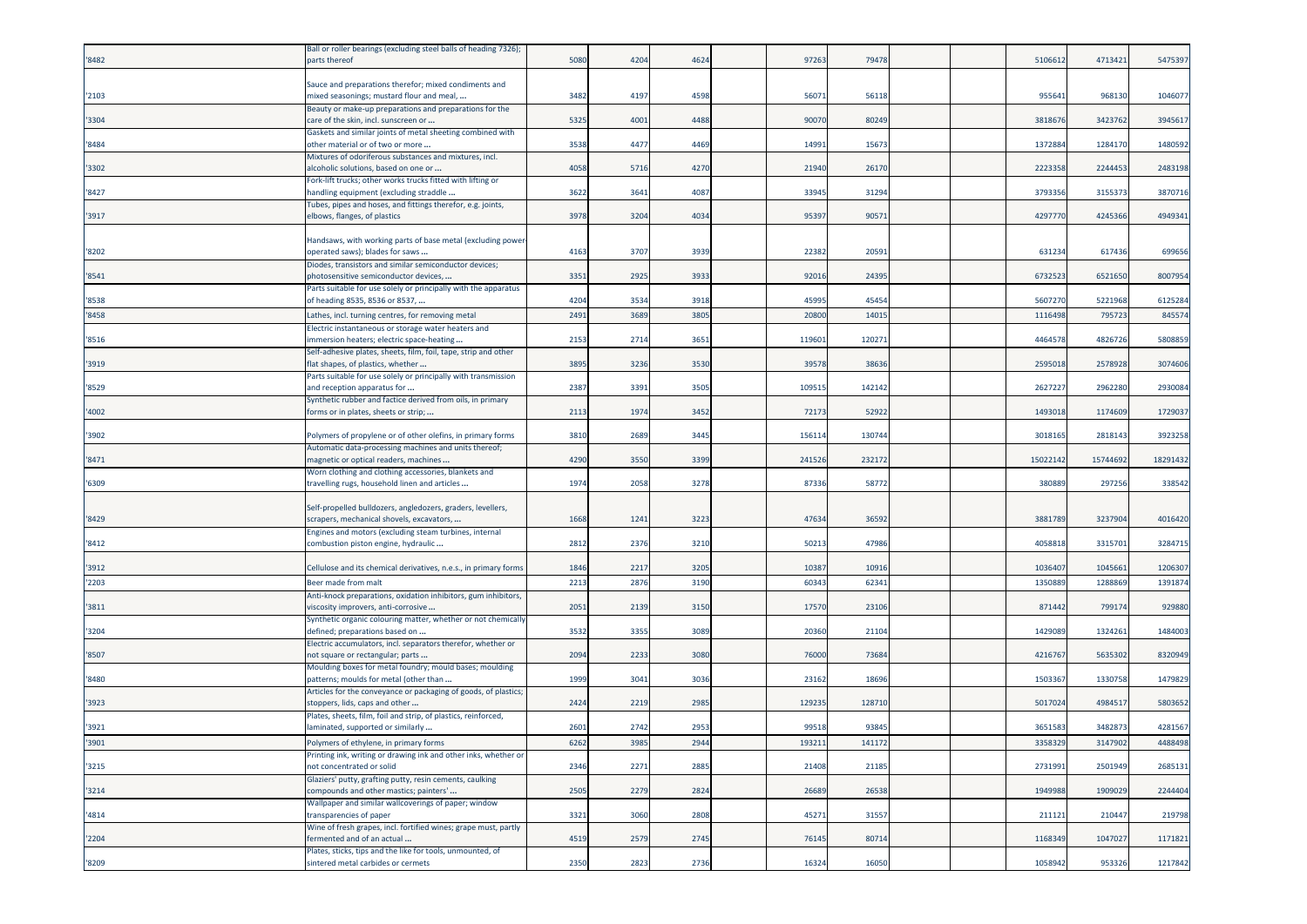| '3908 | Polyamides, in primary forms                                                                             | 1413 | 1327 | 2730 | 7166   | 8940   |  | 2733803 | 2287996 | 3119598 |
|-------|----------------------------------------------------------------------------------------------------------|------|------|------|--------|--------|--|---------|---------|---------|
|       |                                                                                                          |      |      |      |        |        |  |         |         |         |
| '7606 | Plates, sheets and strip, of aluminium, of a thickness of > 0,2<br>mm (excluding expanded plates,        | 3373 | 1494 | 2690 | 56910  | 48041  |  | 550335  | 4438589 | 5906385 |
|       | Sugar confectionery not containing cocoa, incl. white                                                    |      |      |      |        |        |  |         |         |         |
| '1704 | chocolate                                                                                                | 2602 | 2232 | 2511 | 67904  | 61492  |  | 1258048 | 132686  | 1584824 |
|       | Fibreboard of wood or other ligneous materials, whether or                                               |      |      |      |        |        |  |         |         |         |
| '4411 | not agglomerated with resins or                                                                          | 3178 | 2784 | 2494 | 46322  | 48618  |  | 180542  | 1867365 | 2195101 |
|       | Saturated acyclic monocarboxylic acids and their anhydrides,                                             |      |      |      |        |        |  |         |         |         |
| '2915 | halides, peroxides and peroxyacids;<br>Paints and varnishes, incl. enamels and lacquers, based on        | 982  | 1821 | 2444 | 15437  | 13251  |  | 1077303 | 961330  | 1331012 |
| '3209 | synthetic polymers or chemically                                                                         | 2995 | 2886 | 2427 | 27187  | 2862   |  | 130341  | 1293651 | 1419459 |
|       |                                                                                                          |      |      |      |        |        |  |         |         |         |
| '8607 | Parts of railway or tramway locomotives or rolling stock, n.e.s.                                         | 8763 | 5797 | 2328 | 239818 | 210896 |  | 209881  | 2141068 | 2136471 |
|       | Furniture and parts thereof, n.e.s. (excluding seats and                                                 |      |      |      |        |        |  |         |         |         |
| '9403 | medical, surgical, dental or veterinary                                                                  | 3662 | 2284 | 2259 | 11560  | 108846 |  | 795149  | 7774990 | 9268478 |
| '9019 | Mechano-therapy appliances; massage apparatus;<br>osychological aptitude-testing apparatus; ozone        | 1079 | 1401 | 2257 | 13717  | 17185  |  | 86461   | 153605  | 1396376 |
|       | Acyclic alcohols and their halogenated, sulphonated, nitrated                                            |      |      |      |        |        |  |         |         |         |
| '2905 | or nitrosated derivatives                                                                                | 1859 | 1583 | 2238 | 80257  | 74372  |  | 169009  | 1583523 | 2446771 |
|       | Machine tools, incl. way-type unit head machines, for drilling,                                          |      |      |      |        |        |  |         |         |         |
| '8459 | boring, milling, threading                                                                               | 1596 | 1179 | 2178 | 9919   | 9756   |  | 67070   | 51582   | 554230  |
| '8309 | Stoppers, caps and lids, incl. crown corks, screw caps and<br>pouring stoppers, capsules for bottles,    | 213  | 1506 | 2151 | 22101  | 27822  |  | 621031  | 665860  | 754056  |
|       | Anti-freezing preparations and prepared de-icing fluids                                                  |      |      |      |        |        |  |         |         |         |
| '3820 | excluding prepared additives for mineral                                                                 | 1636 | 1039 | 2132 | 11140  | 7503   |  | 264980  | 209372  | 287467  |
|       | Footwear with outer soles of rubber, plastics, leather or                                                |      |      |      |        |        |  |         |         |         |
| '6403 | composition leather and uppers of                                                                        | 2050 | 2735 | 2106 | 144196 | 10367  |  | 377233  | 343901  | 3655436 |
|       | Refrigerators, freezers and other refrigerating or freezing                                              |      |      |      |        |        |  |         |         |         |
| '8418 | equipment, electric or other; heat<br>Industrial or laboratory furnaces and ovens, non-electric, incl.   | 1518 | 1939 | 2096 | 10326  | 103560 |  | 2487530 | 252373  | 3163025 |
| '8417 | incinerators (excluding drying                                                                           | 1186 | 6341 | 2095 | 6209   | 13919  |  | 60386   | 673530  | 537751  |
|       | Preparations for oral or dental hygiene, incl. denture fixative                                          |      |      |      |        |        |  |         |         |         |
| '3306 | pastes and powders; yarn used                                                                            | 2018 | 1917 | 2086 | 25509  | 24688  |  | 637102  | 654698  | 678131  |
|       | Optical fibres and optical fibre bundles; optical fibre cables                                           |      |      |      |        |        |  |         |         |         |
| '9001 | excluding made up of individually                                                                        | 7828 | 7066 | 2065 | 36980  | 38185  |  | 1976439 | 1881905 | 2644814 |
| '3809 | Finishing agents, dye carriers to accelerate the dyeing or<br>fixing of dyestuffs and other products     | 1849 | 1464 | 2053 | 4469   | 3857   |  | 564468  | 553009  | 674969  |
|       |                                                                                                          |      |      |      |        |        |  |         |         |         |
|       | Machining centres, unit construction machines "single                                                    |      |      |      |        |        |  |         |         |         |
| '8457 | station" and multi-station transfer machines                                                             | 7747 | 4319 | 2042 | 19585  | 2641   |  | 2477329 | 177004  | 1919895 |
|       | Millstones, grindstones, grinding wheels and the like, without                                           |      |      |      |        |        |  |         |         |         |
| '6804 | frameworks, for milling, grinding,                                                                       | 1989 | 2229 | 1982 | 17547  | 18694  |  | 689820  | 645267  | 747047  |
| '4011 | New pneumatic tyres, of rubber                                                                           | 228  | 824  | 1973 | 205387 | 198029 |  | 566781  | 494057  | 5674635 |
| '4813 | Cigarette paper, whether or not cut to size or in the form of<br>pooklets or tubes                       | 3271 | 3962 | 1933 | 15064  | 1730   |  | 182707  | 190579  | 208849  |
|       |                                                                                                          |      |      |      |        |        |  |         |         |         |
|       | Electrical machines and apparatus, having individual                                                     |      |      |      |        |        |  |         |         |         |
| '8543 | functions, n.e.s. in chapter 85 and parts                                                                | 1764 | 3122 | 1891 | 27306  | 29116  |  | 384761  | 3744993 | 4393177 |
| '7604 | Bars, rods and profiles, of aluminium, n.e.s.                                                            | 2265 | 2089 | 1870 | 4441   | 4355   |  | 184225  | 175951  | 2266278 |
| '1002 | Rye                                                                                                      | 297  | 1759 | 1869 | 2839   | 4287   |  | 6800    | 6873    | 93225   |
|       | Central heating boilers, non-electric; parts thereof (excluding                                          |      |      |      |        |        |  |         |         |         |
| '8403 | vapour generating boilers and                                                                            | 2213 | 2341 | 1863 | 26896  | 31029  |  | 1378402 | 1266902 | 1529360 |
| '8523 | Discs, tapes, solid-state non-volatile storage devices, "smart<br>cards" and other media for the         | 2248 | 1383 | 1707 | 27147  | 23821  |  | 334437  | 272037  | 3046714 |
|       | Vegetable saps and extracts; pectic substances, pectinates                                               |      |      |      |        |        |  |         |         |         |
| '1302 | and pectates; agar-agar and other                                                                        | 1678 | 1572 | 1650 | 14409  | 13067  |  | 506495  | 493164  | 528806  |
|       |                                                                                                          |      |      |      |        |        |  |         |         |         |
|       | Surveying, incl. photogrammetrical surveying, hydrographic,                                              |      |      |      |        |        |  |         |         |         |
| '9015 | oceanographic, hydrological, meteorological                                                              | 1129 | 1298 | 1643 | 10920  | 10952  |  | 964731  | 853759  | 895489  |
| '9405 | Lamps and lighting fittings, incl. searchlights and spotlights,<br>and parts thereof, n.e.s; illuminated | 2127 | 1512 | 1636 | 82344  | 71078  |  | 3196909 | 2888339 | 3292789 |
|       | Tube or pipe fittings "e.g. couplings, elbows, sleeves", of iron                                         |      |      |      |        |        |  |         |         |         |
| '7307 | or steel                                                                                                 | 1277 | 1929 | 1635 | 51561  | 37463  |  | 1710323 | 1588854 | 1876968 |
|       | Cocoa powder, not containing added sugar or other                                                        |      |      |      |        |        |  |         |         |         |
| '1805 | weetening matter                                                                                         | 986  | 966  | 1625 | 5837   | 7108   |  | 266946  | 276636  | 314650  |
| '4805 | Other paper and paperboard, uncoated, in rolls of a width ><br>36 cm or in square or rectangular         | 311  | 933  | 1600 | 52547  | 42738  |  | 2571482 | 2362229 | 3674103 |
|       |                                                                                                          |      |      |      |        |        |  |         |         |         |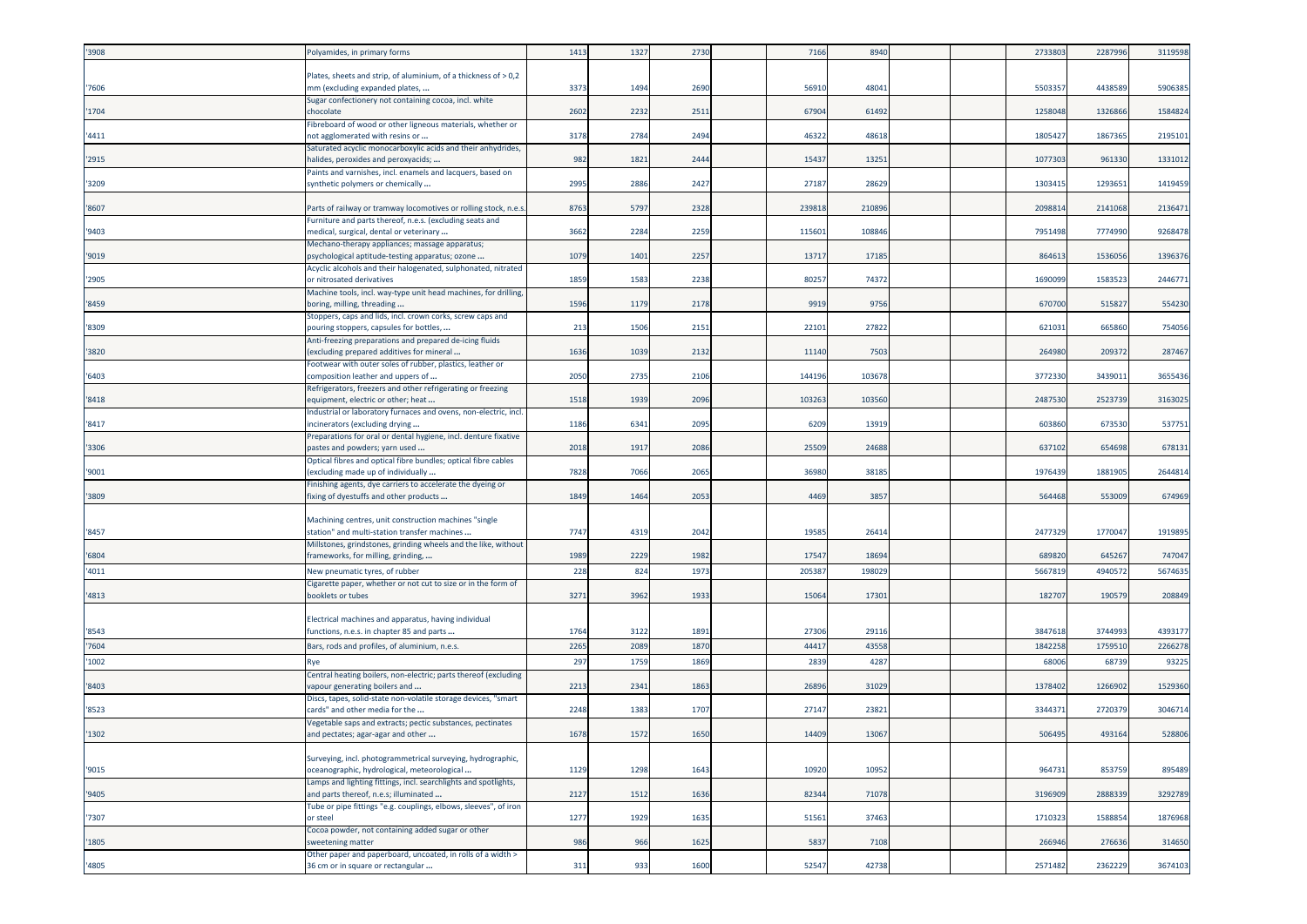|       | Chain and parts thereof, or iron or steel (excluding watch                                          |      |      |      |        |        |  |         |         |         |
|-------|-----------------------------------------------------------------------------------------------------|------|------|------|--------|--------|--|---------|---------|---------|
| '7315 | chains, necklace chains and the                                                                     | 1282 | 1770 | 1594 | 18304  | 17876  |  | 930194  | 802739  | 900797  |
|       | Air conditioning machines comprising a motor-driven fan and                                         |      |      |      |        |        |  |         |         |         |
| '8415 | elements for changing the temperature                                                               | 1232 | 1093 | 1589 | 60632  | 66668  |  | 201781  | 1819825 | 1981138 |
|       | Articles of apparel and clothing accessories, incl. gloves,                                         |      |      |      |        |        |  |         |         |         |
| '4015 | mittens and mitts, for all purposes,                                                                | 167  | 323  | 1585 | 13762  | 25308  |  | 27739   | 506280  | 706448  |
|       | Paper and paperboard, coated on one or both sides with                                              |      |      |      |        |        |  |         |         |         |
| '4810 | «aolin "China clay" or other inorganic                                                              | 1311 | 1225 | 1572 | 42200  | 42970  |  | 346217  | 3008426 | 3534447 |
| '3905 | Polymers of vinyl acetate or of other vinyl esters, in primary<br>forms; other vinyl polymers,      | 1402 | 1451 | 1559 | 16239  | 16591  |  | 638085  | 650328  | 786643  |
|       | Tubes, pipes and hollow profiles, seamless, of iron or steel                                        |      |      |      |        |        |  |         |         |         |
| '7304 | (excluding products of cast iron)                                                                   | 3289 | 187  | 1543 | 121188 | 103129 |  | 212087  | 1660068 | 1947578 |
|       | Conveyor or transmission belts or belting, of vulcanised                                            |      |      |      |        |        |  |         |         |         |
| '4010 | rubber                                                                                              | 1473 | 1179 | 1517 | 29101  | 25699  |  | 873865  | 829335  | 952408  |
| 7612  | Casks, drums, cans, boxes and similar containers, incl. rigid or<br>collapsible tubular containers, | 2585 | 1639 | 1490 | 8512   | 8287   |  | 55986   | 627116  | 650508  |
|       |                                                                                                     |      |      |      |        |        |  |         |         |         |
| '4704 | Chemical wood pulp, sulphite (excluding dissolving grades)                                          | 151  | 757  | 1467 | 169    | 866    |  | 119136  | 124980  | 149205  |
|       |                                                                                                     |      |      |      |        |        |  |         |         |         |
|       | Optical microscopes, incl. those for photomicrography,                                              |      |      |      |        |        |  |         |         |         |
| '9011 | cinephotomicrography or microprojection                                                             | 2268 | 1099 | 1462 | 5636   | 3350   |  | 995486  | 903725  | 1141837 |
| '8473 | Parts and accessories (other than covers, carrying cases and<br>the like) suitable for use solely   | 2946 | 2693 | 1423 | 29593  | 2840   |  | 3485746 | 343553  | 4298351 |
|       | Chassis fitted with engines, for tractors, motor vehicles for                                       |      |      |      |        |        |  |         |         |         |
| '8706 | the transport of ten or more                                                                        | 2230 | 2601 | 1422 | 18261  | 18681  |  | 11366   | 98688   | 119760  |
|       |                                                                                                     |      |      |      |        |        |  |         |         |         |
|       | Hydrometers, areometers and similar floating instruments,                                           |      |      |      |        |        |  |         |         |         |
| '9025 | thermometers, pyrometers, barometers,                                                               | 1200 | 914  | 1419 | 14974  | 17113  |  | 85670   | 93231   | 1033311 |
| '0102 | Live bovine animals                                                                                 | 563  | 167  | 1417 | 989    | 3196   |  | 34358   | 28863   | 267494  |
| '3925 | Builders' ware of plastics, n.e.s.                                                                  | 1274 | 1225 | 1415 | 46421  | 47305  |  | 171450  | 170403  | 2106638 |
|       | Plates, sheets, strip, rods and profile shapes, of vulcanised                                       |      |      |      | 14008  |        |  | 987826  | 904844  |         |
| '4008 | rubber (excluding hard rubber)<br>Bars and rods, of iron or non-alloy steel, cold-formed or cold-   | 1814 | 1300 | 1414 |        | 12037  |  |         |         | 1051097 |
| '7215 | finished, whether or not further                                                                    | 1354 | 853  | 1413 | 20665  | 16073  |  | 247881  | 200163  | 300643  |
|       | Special purpose motor vehicles (other than those principally                                        |      |      |      |        |        |  |         |         |         |
| '8705 | designed for the transport of                                                                       | 4151 | 3537 | 1412 | 37283  | 22066  |  | 412049  | 3394366 | 3912239 |
|       | Electric, incl. electrically heated gas, laser or other light or                                    |      |      |      |        |        |  |         |         |         |
| '8515 | ohoton beam, ultrasonic, electron<br>Signalling glassware and optical elements of glass, not        | 2778 | 1884 | 1406 | 26386  | 25183  |  | 2387485 | 196315  | 2337676 |
| '7014 | optically worked (excluding clock or                                                                | 987  | 894  | 1396 | 2841   | 2878   |  | 68922   | 64818   | 66711   |
|       | Fabrics, knitted or crocheted, of a width of > 30 cm (excluding                                     |      |      |      |        |        |  |         |         |         |
| '6006 | warp knit fabrics "incl. those                                                                      | 1013 | 1144 | 1362 | 116383 | 156389 |  | 257333  | 214505  | 233629  |
| '1001 | Wheat and meslin                                                                                    | 766  | 1343 | 1357 | 64437  | 4741   |  | 1254530 | 2103668 | 1988697 |
|       | Other bars and rods of alloy steel other than stainless, angles,                                    |      |      |      |        |        |  |         |         |         |
| '7228 | shapes and sections of alloy                                                                        | 2376 | 1295 | 1346 | 77631  | 54437  |  | 1418519 | 1223789 | 1639615 |
| '8511 | Electrical ignition or starting equipment of a kind used for                                        | 861  | 995  | 1288 | 31278  | 2901   |  | 213511  | 199457  | 2346559 |
|       | spark-ignition or compression-ignition                                                              |      |      |      |        |        |  |         |         |         |
| '6109 | T-shirts, singlets and other vests, knitted or crocheted                                            | 929  | 1165 | 1260 | 40434  | 26658  |  | 2442126 | 2367130 | 2771146 |
|       |                                                                                                     |      |      |      |        |        |  |         |         |         |
|       | Ethers, ether-alcohols, ether-phenols, ether-alcohol-phenols,                                       |      |      |      |        |        |  |         |         |         |
| '2909 | alcohol peroxides, ether peroxide,                                                                  | 1263 | 1046 | 1257 | 15286  | 11565  |  | 113744  | 994858  | 1400002 |
| '2001 | Vegetables, fruit, nuts and other edible parts of plants,<br>orepared or preserved by vinegar       | 897  | 804  | 1207 | 8145   | 6926   |  | 22770   | 244141  | 247623  |
|       | Tubes, pipes and hoses, of vulcanised rubber other than hard                                        |      |      |      |        |        |  |         |         |         |
| '4009 | rubber, with or without their                                                                       | 1327 | 807  | 1198 | 28462  | 25518  |  | 1366826 | 1237516 | 1341440 |
|       | Jerseys, pullovers, cardigans, waistcoats and similar articles,                                     |      |      |      |        |        |  |         |         |         |
| '6110 | knitted or crocheted (excluding                                                                     | 1094 | 1186 | 1192 | 51532  | 35125  |  | 2640057 | 2611718 | 3020816 |
|       | Dextrins and other modified starches, e.g. pregelatinised or                                        |      |      |      |        |        |  |         |         |         |
| '3505 | esterified starches; glues based                                                                    | 733  | 901  | 1189 | 4974   | 5009   |  | 415650  | 424601  | 488234  |
|       | Wire of iron or non-alloy steel, in coils (excluding bars and                                       |      |      |      |        |        |  |         |         |         |
| '7217 | rods)                                                                                               | 974  | 798  | 1177 | 41473  | 35980  |  | 442899  | 380859  | 528063  |
|       | Microphones and stands therefor (excluding cordless                                                 |      |      |      |        |        |  |         |         |         |
| '8518 | microphones with built-in transmitter);                                                             | 1298 | 648  | 1172 | 43174  | 43074  |  | 2156676 | 2290825 | 2881599 |
| '6203 | Men's or boys' suits, ensembles, jackets, blazers, trousers, bib<br>and brace overalls, breeches    | 1360 | 1312 | 1171 | 42983  | 28879  |  | 3351062 | 2927912 | 3111691 |
|       |                                                                                                     |      |      |      |        |        |  |         |         |         |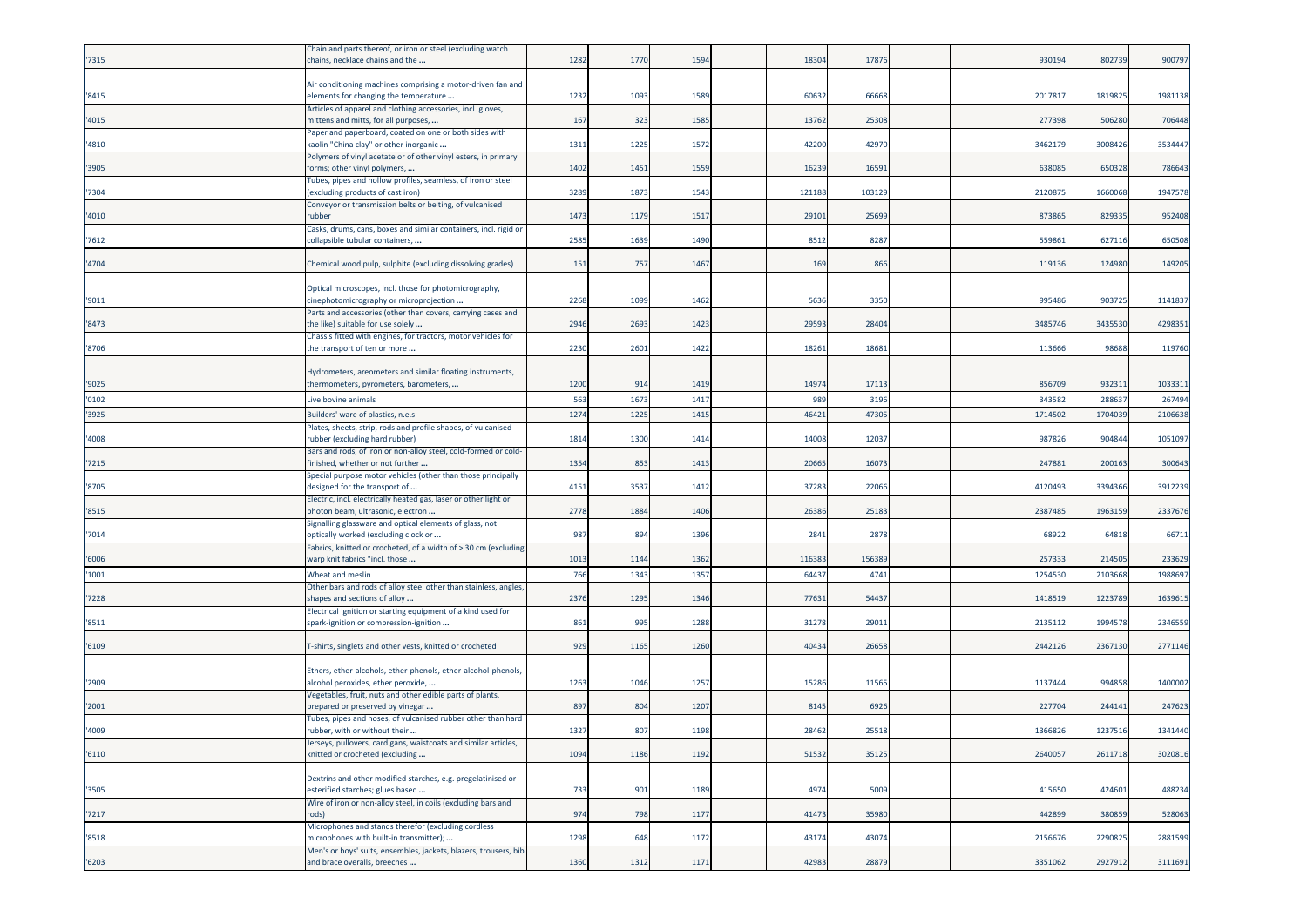| '6805 | Natural or artificial abrasive powder or grain, on a base of<br>textile material, paper, paperboard             | 1313         | 1121 | 1166 | 10232  | 11006  |  | 810600  | 895192  | 994166  |
|-------|-----------------------------------------------------------------------------------------------------------------|--------------|------|------|--------|--------|--|---------|---------|---------|
| '7306 | Tubes, pipes and hollow profiles "e.g., open seam or welded,<br>iveted or similarly closed",                    | 883          | 757  | 1149 | 126730 | 111946 |  | 160539  | 1303729 | 1713442 |
| '7006 | Sheets or profiles of glass, whether or not having an<br>absorbent, reflecting or non-reflecting                | 556          | 455  | 1109 | 2661   | 2582   |  | 171488  | 148154  | 184063  |
| '9603 | Brooms, brushes, incl. brushes constituting parts of machines,<br>appliances or vehicles, hand-operated         | 1362         | 1023 | 1100 | 28450  | 28509  |  | 1149230 | 119223  | 1337133 |
| '2924 | Carboxyamide-function compounds; amide-function<br>compounds of carbonic acid                                   | 155          | 554  | 1083 | 16783  | 14373  |  | 53093   | 560706  | 627143  |
|       | Seats, whether or not convertible into beds, and parts                                                          |              |      |      |        |        |  |         |         |         |
| '9401 | thereof, n.e.s. (excluding medical,<br>Furnace burners for liquid fuel, for pulverised solid fuel or for        | 985          | 799  | 1059 | 92330  | 89349  |  | 454257  | 386957  | 4423982 |
| '8416 | gas; mechanical stokers,                                                                                        | 834          | 1313 | 1044 | 13053  | 4848   |  | 70101   | 790246  | 697344  |
| '7207 | Semi-finished products of iron or non-alloy steel<br>Auxiliary machinery for use with machines of heading 8444, | 450          | 529  | 1040 | 2022   | 1160   |  | 716391  | 577885  | 1051320 |
| '8448 | 8445, 8446 or 8447, e.g. dobbies,                                                                               | 1536         | 1024 | 1033 | 3970   | 4160   |  | 585829  | 491075  | 605573  |
| '8546 | Electrical insulators of any material (excluding insulating<br>fittings)                                        | 52           | 134  | 1031 | 8711   | 7236   |  | 25007   | 236806  | 206044  |
| '1803 | Cocoa paste, whether or not defatted                                                                            | 331          | 496  | 1028 | 10320  | 1255   |  | 28830   | 28096   | 345606  |
| '3701 | Photographic plates and film in the flat, sensitised,<br>unexposed, of any material other than                  | 1147         | 1047 | 1023 | 8042   | 7209   |  | 77483   | 63937   | 733350  |
| '9002 | Lenses, prisms, mirrors and other optical elements, of any<br>material, mounted, being parts of                 | 1153         | 895  | 1019 | 5156   | 5570   |  | 245255  | 238385  | 3052600 |
| '4418 | Builders' joinery and carpentry, of wood, incl. cellular wood<br>panels, assembled flooring panels,             | 624          | 525  | 1013 | 40792  | 37678  |  | 1372468 | 1393951 | 1649264 |
|       |                                                                                                                 |              |      |      |        |        |  |         |         |         |
| '1905 | Bread, pastry, cakes, biscuits and other bakers' wares,<br>whether or not containing cocoa; communion           | 897          | 749  | 1003 | 139652 | 133035 |  | 4081728 | 4314121 | 4593866 |
| '8446 | <b>Weaving machines "looms"</b>                                                                                 | $\mathsf{C}$ |      | 998  | 6539   | 301    |  | 7831    | 84358   | 118269  |
|       | Metal-rolling mills and rolls therefor; parts of metal-rolling                                                  |              |      |      |        |        |  |         |         |         |
| '8455 | nills                                                                                                           | 456          | 15   | 991  | 25732  | 3961   |  | 63586   | 663634  | 474147  |
| '8456 | Machine tools for working any material by removal of<br>material, by laser or other light or photon             | 2751         | 841  | 973  | 15948  | 14234  |  | 126620  | 962033  | 1187397 |
| '7219 | Flat-rolled products of stainless steel, of a width of >= 600<br>nm, hot-rolled or cold-rolled                  | 720          | 849  | 973  | 40958  | 31481  |  | 102803  | 890943  | 1349406 |
|       | Organic composite solvents and thinners, n.e.s.; prepared                                                       |              |      |      |        |        |  |         |         |         |
| '3814 | paint or varnish removers (excluding                                                                            | 878          | 1194 | 972  | 8705   | 9441   |  | 25974   | 237345  | 307543  |
| '7616 | Articles of aluminium, n.e.s.<br>Steam or other vapour generating boilers (excluding central                    | 914          | 888  | 954  | 44535  | 44560  |  | 180061  | 160325  | 1937458 |
| '8402 | heating hot water boilers capable                                                                               | 957          | 351  | 942  | 34272  | 8260   |  | 241392  | 181756  | 195328  |
| '1105 | Flour, meal, powder, flakes, granules and pellets of potatoes                                                   |              | 205  | 919  | 1969   | 1663   |  | 204246  | 22220   | 235280  |
| '3903 | Polymers of styrene, in primary forms                                                                           | 1344         | 674  | 914  | 98637  | 82124  |  | 683028  | 610368  | 845064  |
| '5910 | Transmission or conveyor belts or belting, of textile material,                                                 | 417          | 490  | 912  | 1255   | 1299   |  | 10966   | 114379  | 128843  |
|       | whether or not impregnated,<br>Copper wire (excluding surgical sutures, stranded wire,                          |              |      |      |        |        |  |         |         |         |
| '7408 | cables, plaited bands and the like<br>Machine tools, incl. presses, for working metal by forging,               | 1166         | 831  | 909  | 84839  | 75168  |  | 2166634 | 2509509 | 3514765 |
| '8462 | hammering or die-stamping; machine                                                                              | 1472         | 2177 | 908  | 30858  | 24305  |  | 1467005 | 1174742 | 1300758 |
| '0701 | Potatoes, fresh or chilled                                                                                      | 413          | 682  | 906  | 4394   | 640    |  | 44427   | 37799   | 380960  |
| '3507 | Enzymes; prepared enzymes, n.e.s.                                                                               | 528          | 564  | 901  | 10018  | 11620  |  | 48571   | 59248   | 752486  |
| '7320 | Springs and leaves for springs, of iron or steel (excluding clock<br>and watch springs, springs                 | 765          | 572  | 899  | 26874  | 23392  |  | 1563504 | 1423970 | 1713648 |
|       |                                                                                                                 |              |      |      |        |        |  |         |         |         |
| '9030 | Oscilloscopes, spectrum analysers and other instruments and<br>apparatus for measuring or checking              | 2112         | 1453 | 895  | 35903  | 32332  |  | 2951186 | 2940448 | 3393071 |
| '8407 | Spark-ignition reciprocating or rotary internal combustion<br>piston engine                                     | 1026         | 1431 | 894  | 24875  | 50163  |  | 5532480 | 4626766 | 5770215 |
| '6815 | Articles of stone or of other mineral substances, incl. carbon<br>fibres, articles of carbon fibres             | 991          | 944  | 889  | 22952  | 19866  |  | 1297800 | 1230628 | 1329916 |
| '7216 | Angles, shapes and sections of iron or non-alloy steel, n.e.s.                                                  | 799          | 822  | 888  | 118364 | 98128  |  | 1424670 | 1227967 | 1932247 |
| '4107 | Leather further prepared after tanning or crusting "incl.<br>parchment-dressed leather", of bovine              | 182          | 606  | 888  | 31085  | 24107  |  | 393836  | 313203  | 354486  |
|       | Woven fabrics of cotton, containing >= 85% cotton by weight                                                     |              |      |      |        |        |  |         |         |         |
| '5209 | and weighing $>$ 200 g/m <sup>2</sup>                                                                           | 5148         | 2114 | 885  | 11217  | 8513   |  | 153508  | 114867  | 116361  |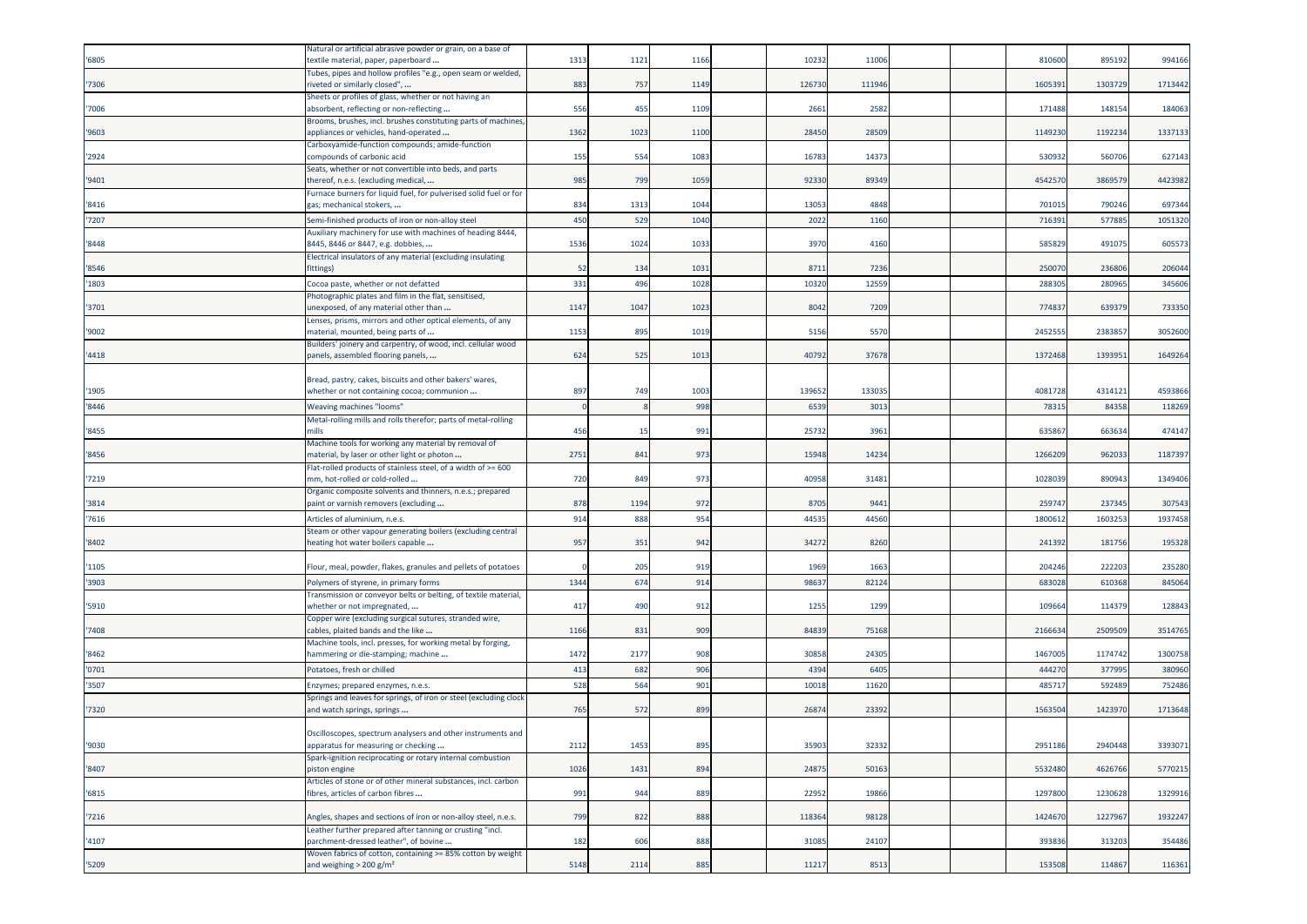|       | Padlocks and locks "key, combination or electrically                                                        |      |       |     |       |       |  |          |         |         |
|-------|-------------------------------------------------------------------------------------------------------------|------|-------|-----|-------|-------|--|----------|---------|---------|
| '8301 | operated", of base metal; clasps and frames                                                                 | 384  | 617   | 878 | 24730 | 22026 |  | 141172   | 1298016 | 1492372 |
|       | Articles and equipment for general physical exercise,                                                       |      |       |     |       |       |  |          |         |         |
| '9506 | gymnastics, athletics, other sports,                                                                        | 3276 | 604   | 871 | 34724 | 32321 |  | 115374   | 1130332 | 1404718 |
| '7411 | Copper tubes and pipes                                                                                      | 442  | 888   | 865 | 11196 | 11139 |  | 72673    | 703138  | 933642  |
|       | Electromagnets (excluding magnets for medical use);                                                         |      |       |     |       |       |  |          |         |         |
| '8505 | oermanent magnets and articles intended                                                                     | 545  | 949   | 854 | 8140  | 7338  |  | 111481   | 104983  | 1216237 |
| '6204 | Women's or girls' suits, ensembles, jackets, blazers, dresses,<br>skirts, divided skirts, trousers,         | 1130 | 1036  | 850 | 63939 | 43519 |  | 336579   | 319810  | 3348269 |
|       | Refractory cements, mortars, concretes and similar                                                          |      |       |     |       |       |  |          |         |         |
| '3816 | compositions (excluding preparations based                                                                  | 835  | 680   | 830 | 15686 | 12358 |  | 34651    | 327140  | 354954  |
|       | Textile products and articles, for technical use, specified in                                              |      |       |     |       |       |  |          |         |         |
| '5911 | Note 7 to chapter 59                                                                                        | 1206 | 706   | 825 | 8931  | 9097  |  | 83192    | 818950  | 938649  |
|       |                                                                                                             |      |       |     |       |       |  |          |         |         |
|       | Petroleum resins, coumarone-indene resins, polyterpenes,                                                    |      |       |     |       |       |  |          |         |         |
| '3911 | polysulphides, polysulphones and other                                                                      | 1093 | 783   | 817 | 5252  | 5918  |  | 108073   | 96527   | 1203312 |
| '5603 | Nonwovens, whether or not impregnated, coated, covered or<br>laminated, n.e.s.                              | 539  | 493   | 815 | 33144 | 37078 |  | 2091146  | 208777  | 2337825 |
|       | Electrical capacitors, fixed, variable or adjustable "pre-set";                                             |      |       |     |       |       |  |          |         |         |
| '8532 | parts thereof                                                                                               | 499  | 625   | 809 | 15785 | 12864 |  | 185219   | 1641532 | 2053068 |
|       | Gas, liquid or electricity supply or production meters, incl.                                               |      |       |     |       |       |  |          |         |         |
| '9028 | calibrating meters therefor                                                                                 | 3500 | 813   | 807 | 14303 | 12987 |  | 532370   | 432906  | 466443  |
|       |                                                                                                             |      |       |     |       |       |  |          |         |         |
|       | Weighing machinery, incl. weight-operated counting or                                                       |      |       |     |       |       |  |          |         |         |
| '8423 | checking machines (excluding balances                                                                       | 854  | 1209  | 795 | 13173 | 10698 |  | 668076   | 670555  | 768454  |
|       | Toilet paper and similar paper, cellulose wadding or webs of                                                |      |       |     | 26921 |       |  | 141555   |         |         |
| '4818 | cellulose fibres, of a kind used                                                                            | 901  | 823   | 775 |       | 28947 |  |          | 130207  | 1301085 |
| '8411 | Turbojets, turbopropellers and other gas turbines                                                           | 67   | 29104 | 772 | 24065 | 62473 |  | 12892065 | 9141785 | 6336493 |
|       | Articles of plaster or of compositions based on plaster                                                     |      |       |     |       |       |  |          |         |         |
| '6809 | excluding plaster bandages for straightening                                                                | 39   | 220   | 771 | 5820  | 5902  |  | 259225   | 26879   | 293708  |
|       | Malt extract; food preparations of flour, groats, meal, starch                                              |      |       |     |       |       |  |          |         |         |
| '1901 | or malt extract, not containing                                                                             | 658  | 767   | 769 | 31211 | 23382 |  | 2139228  | 205568  | 2159310 |
|       | Woven fabrics of cotton, containing >= 85% cotton by weight                                                 |      |       |     |       |       |  |          |         |         |
| '5208 | and weighing $\leq$ 200 g/m <sup>2</sup>                                                                    | 2460 | 845   | 761 | 34427 | 25045 |  | 356110   | 304554  | 317249  |
|       | Parts and accessories for machines, appliances, instruments                                                 |      |       |     |       |       |  |          |         |         |
| '9033 | or other apparatus in chapter 90,                                                                           | 298  | 453   | 751 | 1659  | 1215  |  | 318047   | 351524  | 364210  |
|       | Dried leguminous vegetables, shelled, whether or not skinned                                                | 499  | 525   | 744 | 3862  | 3801  |  | 7135     | 8380    | 79840   |
| '0713 | or split<br>Machine tools for deburring, sharpening, grinding, honing,                                      |      |       |     |       |       |  |          |         |         |
| '8460 | lapping, polishing or otherwise                                                                             | 6738 | 1487  | 744 | 16259 | 6596  |  | 114978   | 818266  | 811891  |
|       | Retreaded or used pneumatic tyres of rubber; solid or cushior                                               |      |       |     |       |       |  |          |         |         |
| '4012 | tyres, tyre treads and tyre flaps,                                                                          | 242  | 218   | 743 | 1680  | 2029  |  | 276622   | 270701  | 332145  |
|       |                                                                                                             |      |       |     |       |       |  |          |         |         |
|       | Electromechanical domestic appliances, with self-contained                                                  |      |       |     |       |       |  |          |         |         |
| '8509 | electric motor; parts thereof (excluding                                                                    | 439  | 514   | 736 | 27555 | 29541 |  | 1093473  | 122551  | 1317923 |
|       |                                                                                                             |      |       |     |       |       |  |          |         |         |
| '2811 | Inorganic acids and inorganic oxygen compounds of non-<br>metals (excluding hydrogen chloride "hydrochloric | 978  | 340   | 711 | 8035  | 7449  |  | 65279    | 623391  | 689379  |
|       | Hand tools, incl. glaziers' diamonds, of base metal, n.e.s.;                                                |      |       |     |       |       |  |          |         |         |
| '8205 | blowlamps and the like; vices,                                                                              | 538  | 746   | 710 | 21912 | 19499 |  | 76291    | 716948  | 842172  |
|       | Reaction initiators, reaction accelerators and catalytic                                                    |      |       |     |       |       |  |          |         |         |
| '3815 | oreparations, n.e.s. (excluding rubber                                                                      | 726  | 343   | 705 | 24782 | 32984 |  | 424407   | 431876  | 5601243 |
|       | Tableware, kitchenware, other household articles and toilet                                                 |      |       |     |       |       |  |          |         |         |
| '6911 | articles, of porcelain or china                                                                             | 886  | 489   | 700 | 6706  | 4710  |  | 346488   | 279785  | 352377  |
|       | Revolution counters, production counters, taximeters,                                                       |      |       |     |       |       |  |          |         |         |
| 9029  | nilometers, pedometers and the like (excluding                                                              | 549  | 1167  | 691 | 6254  | 6780  |  | 1630393  | 1591500 | 1621754 |
|       | Parts suitable for use solely or principally with electric motors                                           |      |       |     |       |       |  |          |         |         |
| '8503 | and generators, electric                                                                                    | 1206 | 535   | 687 | 5100  | 10611 |  | 1524910  | 1801841 | 2140640 |
|       |                                                                                                             |      |       |     |       |       |  |          |         |         |
|       | Refractory bricks, blocks, tiles and similar refractory ceramic                                             |      |       |     |       |       |  |          |         |         |
| '6902 | constructional goods (excluding                                                                             | 573  | 1759  | 684 | 22680 | 12465 |  | 596514   | 527094  | 591595  |
|       | Pulps of fibres derived from recovered "waste and scrap"                                                    | 440  |       |     |       |       |  |          |         |         |
| '4706 | paper or paperboard or of other fibrous                                                                     |      | 1842  | 683 | 1371  | 2325  |  | 121103   | 118628  | 140036  |
|       |                                                                                                             |      |       |     |       |       |  |          |         |         |
| '8441 | Machinery for making up paper pulp, paper or paperboard,                                                    | 1626 | 1608  | 678 | 11214 | 10512 |  | 1103178  | 1125696 | 1264535 |
|       | incl. cutting machines of all kinds,<br>Liquid crystal devices not constituting articles provided for       |      |       |     |       |       |  |          |         |         |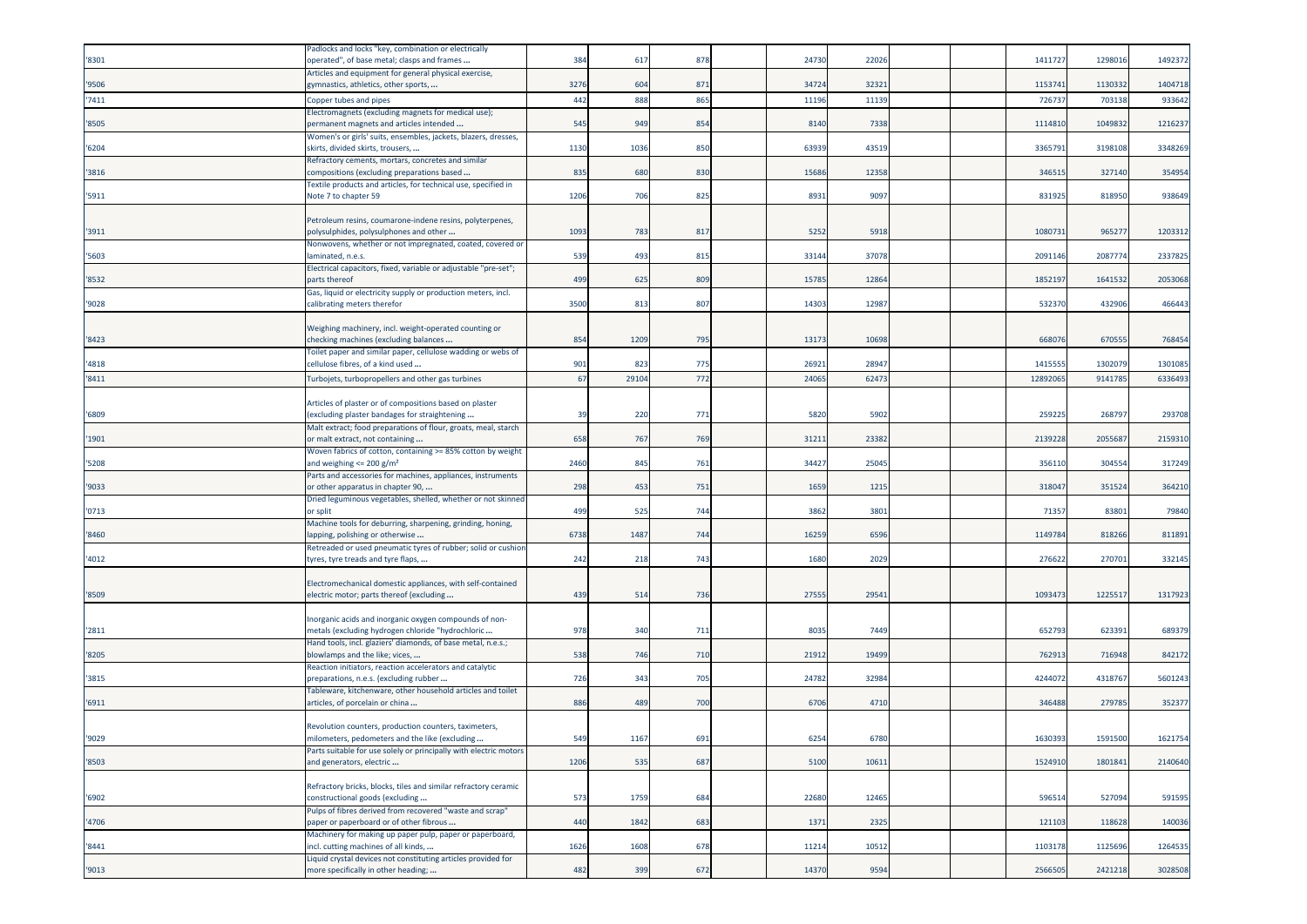|       | Ceramic building bricks, flooring blocks, support or filler tiles                                         |      |      |     |        |       |  |         |         |         |
|-------|-----------------------------------------------------------------------------------------------------------|------|------|-----|--------|-------|--|---------|---------|---------|
| '6904 | and the like (excluding those                                                                             | 363  | 589  | 661 | 862    | 7241  |  | 146050  | 141889  | 156568  |
|       |                                                                                                           |      |      |     |        |       |  |         |         |         |
| 7412  | Copper tube or pipe fittings "e.g., couplings, elbows, sleeves'                                           | 903  | 507  | 649 | 15175  | 16360 |  | 92078   | 854224  | 1059731 |
| 8425  | Pulley tackle and hoists (other than skip hoists); winches and<br>capstans; jacks                         | 882  | 1102 | 634 | 1590   | 1821  |  | 833663  | 761022  | 817838  |
|       | Ball-point pens; felt tipped and other porous-tipped pens and                                             |      |      |     |        |       |  |         |         |         |
| '9608 | markers; fountain pens, stylograph                                                                        | 788  | 667  | 61  | 1105   | 1023  |  | 81892   | 68328   | 818984  |
|       | Machines and appliances for testing the hardness, strength,                                               |      |      |     |        |       |  |         |         |         |
| '9024 | compressibility, elasticity or                                                                            | 775  | 228  | 618 | 2879   | 2816  |  | 51229   | 46176   | 471189  |
|       |                                                                                                           |      |      |     |        |       |  |         |         |         |
| '8525 | Fransmission apparatus for radio-broadcasting or television,<br>whether or not incorporating reception    | 471  | 967  | 616 | 2809   | 3083  |  | 2696253 | 2761142 | 3271017 |
|       | Radiators for central heating, non-electrically heated, and                                               |      |      |     |        |       |  |         |         |         |
| '7322 | parts thereof, of iron or steel;                                                                          | 1749 | 1247 | 611 | 3448   | 32247 |  | 27951   | 25876   | 291537  |
|       |                                                                                                           |      |      |     |        |       |  |         |         |         |
|       | Medicaments consisting of two or more constituents mixed                                                  |      |      |     |        |       |  |         |         |         |
| 3003  | together for therapeutic or prophylactic                                                                  | 769  | 444  | 603 | 3223   | 34112 |  | 647693  | 682615  | 519574  |
| 5401  | Sewing thread of man-made filaments, whether or not put up<br>for retail sale                             | 575  | 481  | 596 | 504    | 489   |  | 183160  | 17275   | 198050  |
|       | Cigars, cheroots, cigarillos and cigarettes of tobacco or of                                              |      |      |     |        |       |  |         |         |         |
| 2402  | tobacco substitutes                                                                                       | 5557 | 1570 | 590 |        |       |  | 250719  | 156141  | 1617862 |
|       | Carbon electrodes, carbon brushes, lamp carbons, battery                                                  |      |      |     |        |       |  |         |         |         |
| '8545 | carbons and other articles of graphite                                                                    | 4866 | 4304 | 581 | 5275   | 28551 |  | 51178   | 351170  | 339380  |
| 4201  | Saddlery and harness for any animal, incl. traces, leads, knee                                            | 774  | 472  | 579 | 1145   | 116   |  |         | 20597   | 253441  |
|       | pads, muzzles, saddle cloths,<br>Textile fabrics impregnated, coated, covered or laminated                |      |      |     |        |       |  | 176499  |         |         |
| 5903  | with plastics (excluding tyre cord                                                                        | 223  | 128  | 578 | 1497   | 38912 |  | 1070262 | 89232   | 1023580 |
|       | Structures and parts of structures "e.g., bridges and bridge-                                             |      |      |     |        |       |  |         |         |         |
| 7610  | sections, towers, lattice masts,                                                                          | 2782 | 3460 | 576 | 1004   | 9509  |  | 1739337 | 1547105 | 1817438 |
|       | Women's or girls' suits, ensembles, jackets, blazers, dresses,                                            |      |      |     |        |       |  |         |         |         |
| 6104  | skirts, divided skirts, trousers,                                                                         | 550  | 541  | 574 | 33074  | 20639 |  | 205637  | 2051317 | 2426682 |
|       | Shaving preparations, incl. pre-shave and aftershave                                                      |      |      |     |        |       |  |         |         |         |
| 3307  | products, personal deodorants, bath and                                                                   | 1304 | 712  | 571 | 52346  | 50804 |  | 953540  | 871423  | 917431  |
|       | Files, rasps, pliers, incl. cutting pliers, pincers and tweezers for                                      |      |      |     |        |       |  |         |         |         |
| 8203  | non-medical use, metal-cutting.                                                                           | 507  | 549  | 558 | 5282   | 4953  |  | 38516   | 387201  | 478384  |
|       | Women's or girls' overcoats, car coats, capes, cloaks, anoraks,                                           |      |      |     |        |       |  |         |         |         |
| 6202  | incl. ski jackets, windcheaters,<br>Woven fabrics of synthetic filament yarn, incl. monofilament          | 431  | 468  | 558 | 30996  | 23129 |  | 1370956 | 1311829 | 1434210 |
| 5407  | of >= 67 decitex and with a cross                                                                         | 548  | 321  | 551 | 9130   | 63426 |  | 62803   | 500467  | 519122  |
| 3404  | Artificial waxes and prepared waxes                                                                       | 650  | 704  | 551 | 1528   | 1034  |  | 57687   | 57487   | 745399  |
|       | Hygienic or pharmaceutical articles, incl. teats, of vulcanised                                           |      |      |     |        |       |  |         |         |         |
| '4014 | rubber (excluding hard rubber),                                                                           | 492  | 494  | 548 | 963    | 10439 |  | 57228   | 69106   | 59376   |
|       | Electric sound or visual signalling apparatus, e.g. bells, sirens,                                        |      |      |     |        |       |  |         |         |         |
| '8531 | indicator panels, burglar                                                                                 | 1970 | 1352 | 541 | 24209  | 28023 |  | 1181990 | 105561  | 1073524 |
| 5105  | Wool and fine or coarse animal hair, carded or combed, incl.<br>combed wool in fragments                  | 520  | 166  | 540 | 7264   | 6219  |  | 12473   | 112406  | 173508  |
|       | Prepared pigments, prepared opacifiers and prepared                                                       |      |      |     |        |       |  |         |         |         |
| '3207 | colours, vitrifiable enamels and glazes,                                                                  | 623  | 761  | 538 | 1267   | 1058  |  | 327030  | 278916  | 348175  |
|       |                                                                                                           |      |      |     |        |       |  |         |         |         |
|       | Electrical resistors, incl. rheostats and potentiometers                                                  |      |      |     |        |       |  |         |         |         |
| '8533 | (excluding heating resistors); parts                                                                      | 841  | 730  | 538 | 856    | 6566  |  | 123121  | 120217  | 1465797 |
| 7208  | Flat-rolled products of iron or non-alloy steel, of a width >=<br>600 mm, hot-rolled, not clad,           | 140  | 73   | 537 | 196530 | 17776 |  | 260089  | 2107352 | 3165786 |
|       | Frunks, suitcases, vanity cases, executive-cases, briefcases,                                             |      |      |     |        |       |  |         |         |         |
| 4202  | school satchels, spectacle cases,                                                                         | 1137 | 569  | 536 | 45964  | 33972 |  | 200825  | 177254  | 2076650 |
|       | Vermouth and other wine of fresh grapes, flavoured with                                                   |      |      |     |        |       |  |         |         |         |
| '2205 | plants or aromatic substances                                                                             | 1169 | 387  | 532 | 4953   | 3380  |  | 49183   | 48947   | 46618   |
| 7607  | Aluminium foil, "whether or not printed or backed with                                                    |      | 464  | 531 | 2693   | 26140 |  | 1595720 | 1471546 | 1623815 |
|       | paper, paperboard, plastics or similar<br>Glass fibres, incl. glass wool, and articles thereof (excluding | 513  |      |     |        |       |  |         |         |         |
| 7019  | mineral wools and articles                                                                                | 326  | 415  | 531 | 1956   | 1767  |  | 956553  | 88385   | 1011223 |
|       | Stranded wire, ropes, cables, plaited bands, slings and the                                               |      |      |     |        |       |  |         |         |         |
| 7312  | like, of iron or steel (excluding                                                                         | 403  | 446  | 518 | 1375   | 1137  |  | 44972   | 42682   | 477415  |
|       | Frames and mountings for spectacles, goggles or the like, and                                             |      |      |     |        |       |  |         |         |         |
| '9003 | parts thereof, n.e.s.                                                                                     | 347  | 399  | 518 | 9937   | 9826  |  | 223590  | 172065  | 240610  |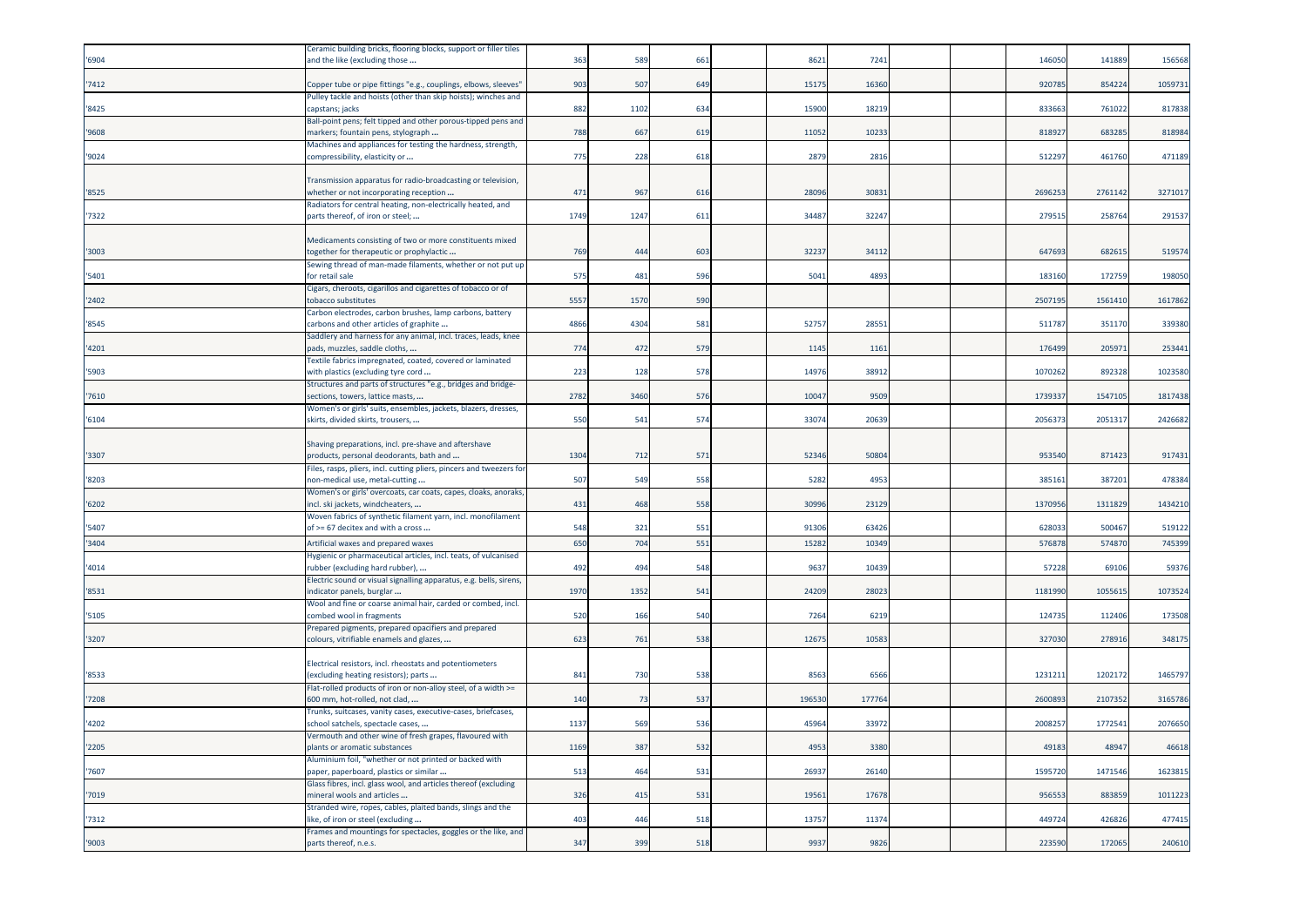|       | Electrical lighting or signalling equipment (excluding lamps of                                       |      |      |     |        |        |  |         |         |         |
|-------|-------------------------------------------------------------------------------------------------------|------|------|-----|--------|--------|--|---------|---------|---------|
| '8512 | heading 8539), windscreen wipers,                                                                     | 710  | 730  | 517 | 31796  | 29347  |  | 4351747 | 4092476 | 4711518 |
|       | Other bars and rods of stainless steel; angles, shapes and                                            |      |      |     |        |        |  |         |         |         |
| 7222  | sections of stainless steel, n.e.s.                                                                   | 668  | 508  | 516 | 6394   | 5857   |  | 747025  | 705753  | 860543  |
| '7212 | Flat-rolled products of iron or non-alloy steel, of a width of <<br>600 mm, hot-rolled or cold-rolled | 122  | 124  | 515 | 9560   | 11622  |  | 672043  | 629866  | 849209  |
|       |                                                                                                       |      |      |     |        |        |  |         |         |         |
| '2922 | Oxygen-function amino-compounds                                                                       | 277  | 528  | 499 | 31148  | 29648  |  | 81378   | 83471   | 994721  |
| '8442 | Machinery, apparatus and equipment (other than the<br>machine-tools of headings 8456 to 8465)         | 1186 | 618  | 497 | 3761   | 2735   |  | 29115   | 26990   | 299673  |
|       |                                                                                                       |      |      |     |        |        |  |         |         |         |
| '1804 | Cocoa butter, fat and oil                                                                             | 248  | 258  | 496 | 11412  | 1003   |  | 52011   | 463446  | 545895  |
| '1210 | Hop cones, fresh or dried, whether or not ground, powdered<br>or in the form of pellets; lupulin      | 1044 | 774  | 490 | 2959   | 2916   |  | 280248  | 286014  | 301273  |
|       | Unglazed ceramic flags and paving, hearth or wall tiles;                                              |      |      |     |        |        |  |         |         |         |
| '6907 | unglazed ceramic mosaic cubes and                                                                     | 663  | 445  | 487 | 48999  | 46943  |  | 420035  | 385464  | 404504  |
|       | Footwear with outer soles of rubber, plastics, leather or                                             |      |      |     |        |        |  |         |         |         |
| '6404 | composition leather and uppers of                                                                     | 323  | 587  | 487 | 55304  | 55443  |  | 271250  | 2612148 | 2977908 |
|       | Spectacles, goggles and the like, corrective, protective or                                           |      |      |     |        |        |  |         |         |         |
| '9004 | other (excluding spectacles for                                                                       | 669  | 295  | 484 | 7931   | 6186   |  | 435174  | 420916  | 449314  |
| '1003 | <b>Barley</b>                                                                                         | 188  | 272  | 482 | 48119  | 2783   |  | 31079   | 481290  | 729487  |
|       | nsulating fittings for electrical machines, appliances or                                             |      |      |     |        |        |  |         |         |         |
| '8547 | equipment, being fittings wholly                                                                      | 631  | 848  | 477 | 5236   | 4911   |  | 1515635 | 1285460 | 1486248 |
|       | Radar apparatus, radio navigational aid apparatus and radio                                           |      |      |     |        |        |  |         |         |         |
| '8526 | remote control apparatus                                                                              | 1130 | 2433 | 472 | 31233  | 31800  |  | 380780  | 2656563 | 2355031 |
| '8406 | Steam turbines and other vapour turbines; parts thereof                                               | 28   | 27   | 464 | 9690   | 7542   |  | 494050  | 52527   | 328659  |
|       | Shoe polish, furniture wax and floor waxes, polishes and                                              |      |      |     |        |        |  |         |         |         |
| '3405 | creams for coachwork, glass or metal,                                                                 | 360  | 432  | 454 | 5516   | 4558   |  | 22542   | 213558  | 254496  |
|       | Slag-wool, rock-wool and similar mineral wools; exfoliated                                            |      |      |     |        |        |  |         |         |         |
| '6806 | vermiculite, expanded clays, foamed                                                                   | 988  | 690  | 451 | 42541  | 33634  |  | 672835  | 600900  | 713459  |
|       | Machinery (excluding of heading 8450) for washing, cleaning,                                          |      |      |     |        |        |  |         |         |         |
| '8451 | wringing, drying, ironing, pressing                                                                   | 258  | 2009 | 437 | 8719   | 17890  |  | 96305   | 856531  | 976678  |
|       | Carboxyimide-function compounds, incl. saccharin and its                                              |      |      |     |        |        |  |         |         |         |
| '2925 | salts, and imine-function compounds                                                                   | 422  | 823  | 429 | 3133   | 3005   |  | 155765  | 146175  | 169234  |
|       | Natural polymers, e.g. alginic acid, and modified natural                                             |      |      |     |        |        |  |         |         |         |
| '3913 | polymers, e.g. hardened proteins,                                                                     | 278  | 233  | 421 | 2854   | 2077   |  | 9997    | 97444   | 116121  |
| '3922 | Baths, shower-baths, sinks, washbasins, bidets, lavatory pans,<br>seats and covers, flushing cisterns | 817  | 288  | 415 | 16222  | 15729  |  | 76595   | 76447   | 941132  |
| '3305 |                                                                                                       | 551  | 416  | 408 | 87925  | 81926  |  | 1434263 | 1370422 | 1619998 |
|       | Preparations for use on the hair<br>Electric filament or discharge lamps, incl. sealed beam lamp      |      |      |     |        |        |  |         |         |         |
| '8539 | units and ultraviolet or infra-red                                                                    | 578  | 494  | 397 | 24492  | 2279   |  | 1471252 | 120621  | 1232774 |
|       | Footwear with outer soles and uppers of rubber or plastics                                            |      |      |     |        |        |  |         |         |         |
| '6402 | excluding waterproof footwear of                                                                      | 395  | 369  | 396 | 143174 | 138345 |  | 1913697 | 1748357 | 2248244 |
|       |                                                                                                       |      |      |     |        |        |  |         |         |         |
|       | Wadding, gauze, bandages and the like, e.g. dressings,                                                |      |      |     |        |        |  |         |         |         |
| '3005 | adhesive plasters, poultices, impregnated                                                             | 230  | 298  | 390 | 6345   | 5475   |  | 827700  | 803913  | 879069  |
|       | Other sugars, incl. chemically pure lactose, maltose, glucose                                         |      |      |     |        |        |  |         |         |         |
| '1702 | and fructose, in solid form;                                                                          | 159  | 263  | 380 | 12081  | 11738  |  | 511819  | 544644  | 655651  |
|       | Prepared rubber accelerators; compound plasticisers for                                               |      |      |     |        |        |  |         |         |         |
| '3812 | rubber or plastics, n.e.s.; anti-oxidising                                                            | 558  | 730  | 375 | 9530   | 10837  |  | 723482  | 702606  | 876214  |
| '7407 | Bars, rods and profiles, of copper, n.e.s.                                                            | 351  | 412  | 371 | 13212  | 14289  |  | 105986  | 965598  | 1325146 |
|       | Cloth, incl. endless bands, grill, netting and fencing, of iron or                                    |      |      |     |        |        |  |         |         |         |
| '7314 | steel wire, expanded metal                                                                            | 377  | 391  | 363 | 11960  | 9853   |  | 53677   | 499726  | 679379  |
|       |                                                                                                       |      |      |     |        |        |  |         |         |         |
|       | Sewing machines (other than book-sewing machines of                                                   |      |      |     |        |        |  |         |         |         |
| '8452 | heading 8440); furniture, bases and covers                                                            | 239  | 382  | 362 | 10328  | 9858   |  | 284202  | 271453  | 316827  |
|       | Electrical signalling, safety or traffic control equipment for                                        |      |      |     |        |        |  |         |         |         |
| '8530 | railways, tramways, roads, inland                                                                     | 442  | 346  | 356 | 19246  | 17076  |  | 386114  | 387356  | 369985  |
|       | Artificial corundum, whether or not chemically defined;                                               |      |      |     |        |        |  |         |         |         |
| '2818 | aluminium oxide; aluminium hydroxide                                                                  | 411  | 399  | 353 | 9722   | 8476   |  | 770630  | 705094  | 855923  |
|       | Gelatin, whether or not in square or rectangular sheets,                                              |      |      |     |        |        |  |         |         |         |
| '3503 | whether or not surface-worked or coloured,                                                            |      | 103  | 351 | 1309   | 1383   |  | 259726  | 261445  | 276514  |
|       |                                                                                                       |      |      |     |        |        |  |         |         |         |
|       | Pigments, incl. metallic powders and flakes, dispersed in non-                                        |      |      |     |        |        |  |         |         |         |
| '3212 | aqueous media, in liquid or paste                                                                     | 386  | 342  | 348 | 13747  | 15416  |  | 448772  | 421040  | 512467  |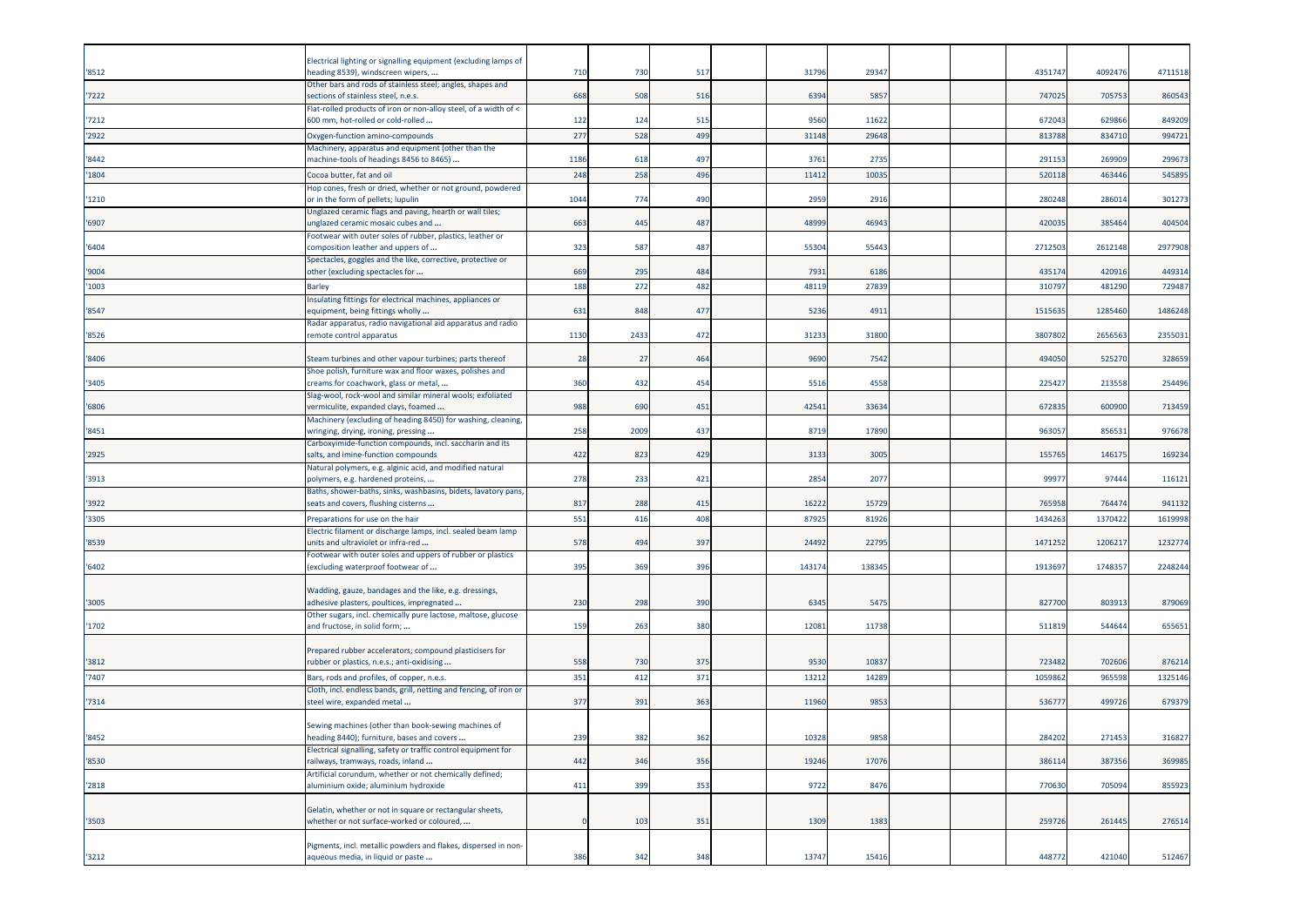| '4809  | Carbon paper, self-copy paper and other copying or transfer<br>papers, incl. coated or impregnated                             | 472      | 332 | 348 | 647    | 584    |  | 107698  | 94117   | 112478  |
|--------|--------------------------------------------------------------------------------------------------------------------------------|----------|-----|-----|--------|--------|--|---------|---------|---------|
| '8439  | Machinery for making pulp of fibrous cellulosic material or for<br>making or finishing paper or                                | 176      | 381 | 348 | 2179   | 5021   |  | 95880   | 886288  | 974244  |
| '8712  | Bicycles and other cycles, incl. delivery tricycles, not<br>motorised                                                          | 351      | 309 | 346 | 20467  | 16645  |  | 661384  | 76695   | 774403  |
| '8528  | Monitors and projectors, not incorporating television<br>reception apparatus; reception apparatus                              | 863      | 768 | 345 | 183038 | 146980 |  | 2030549 | 199669  | 2067629 |
| '8440  | Bookbinding machinery, incl. book-sewing machines<br>(excluding machinery of heading 8441, general-purpose                     | 208      | 83  | 339 | 1975   | 672    |  | 261469  | 20557   | 218153  |
| '2202  | Waters, incl. mineral waters and aerated waters, containing<br>added sugar or other sweetening                                 | 381      | 320 | 333 | 42572  | 39516  |  | 1945498 | 1952232 | 2357160 |
| '0206  | Edible offal of bovine animals, swine, sheep, goats, horses,<br>asses, mules or hinnies, fresh,                                | 160      | 202 | 317 | 2609   | 2416   |  | 85281   | 759397  | 499162  |
| '4415  | Packing cases, boxes, crates, drums and similar packings, of<br>wood; cable-drums of wood; pallets,                            | 238      | 208 | 314 | 6741   | 5815   |  | 36117   | 33412   | 486648  |
| '6201  | Men's or boys' overcoats, car coats, capes, cloaks, anoraks,<br>incl. ski jackets, windcheaters,                               | 285      | 268 | 313 | 23857  | 21486  |  | 76399   | 720078  | 775867  |
| '1108  | Starches; inulin                                                                                                               | 345      | 359 | 311 | 7535   | 5495   |  | 36480   | 39505   | 455031  |
| '9205  | Wind musical instruments "e.g. clarinets, trumpets, bagpipes,<br>keyboard pipe organs, harmoniums                              | 113      | 282 | 309 | 634    | 922    |  | 125892  | 99603   | 105371  |
| '2522  | Quicklime, slaked lime and hydraulic lime (excluding pure<br>calcium oxide and calcium hydroxide)                              | 167      | 359 | 308 | 7721   | 5560   |  | 8887    | 94805   | 108101  |
| '9014  | Direction finding compasses; other navigational instruments<br>and appliances (excluding radio                                 | 461      | 134 | 305 | 3731   | 4001   |  | 2398346 | 1385303 | 821079  |
| '4803  | Foilet or facial tissue stock, towel or napkin stock and similar<br>paper for household or sanitary                            | 14       | 337 | 304 | 6087   | 6509   |  | 23137   | 20960   | 261203  |
| '3819  | Hydraulic brake fluids and other prepared liquids for hydraulic<br>transmission not containing                                 | 478      | 381 | 298 | 3246   | 2819   |  | 22940   | 200907  | 258313  |
| '6307  | Made-up articles of textile materials, incl. dress patterns,<br>n.e.s.                                                         | 1443     | 418 | 292 | 28582  | 66585  |  | 100722  | 217306  | 1653284 |
| '5107  | Yarn of combed wool (excluding that put up for retail sale)                                                                    | 855      | 710 | 292 | 1767   | 1292   |  | 15274   | 108053  | 132962  |
| '5509  | Yarn of synthetic staple fibres (excluding sewing thread and<br>yarn put up for retail sale)                                   | 281      | 225 | 291 | 10620  | 3154   |  | 12865   | 109735  | 134508  |
| '3924  | Fableware, kitchenware, other household articles and toilet<br>articles, of plastics (excluding                                | 369      | 310 | 290 | 39495  | 35115  |  | 783677  | 803863  | 850368  |
| '8464  | Machine tools for working stone, ceramics, concrete,<br>asbestos-cement or like mineral materials                              | 919      | 398 | 290 | 5652   | 4465   |  | 23833   | 217735  | 275602  |
| '6909' | Ceramic wares for laboratory, chemical or other technical<br>uses; ceramic troughs, tubs and similar                           | 326      | 319 | 288 | 3538   | 2557   |  | 1244938 | 1006505 | 1224734 |
| '8211  | <nives blades,="" cutting="" incl.="" not,="" or="" pruning<br="" serrated="" with="">knives, and blades therefor, of </nives> | 358      | 347 | 284 | 6545   | 5796   |  | 30559   | 30865   | 407267  |
| '7310  | Tanks, casks, drums, cans, boxes and similar containers, of<br>iron or steel, for any material.                                | 51       | 208 | 283 | 19530  | 18594  |  | 56937   | 570943  | 663177  |
| '7205  | Granules and powders of pig iron, spiegeleisen, iron or steel<br>(excluding granules and powders                               | 248      | 168 | 281 | 3027   | 2928   |  | 23131   | 18301   | 245939  |
| '4823  | Paper, paperboard, cellulose wadding and webs of cellulose<br>ibres, in strips or rolls of a                                   | 288      | 273 | 279 | 18905  | 17392  |  | 75014   | 74592   | 868685  |
| '1513  | Coconut "copra", palm kernel or babassu oil and fractions<br>thereof, whether or not refined,                                  | 350      | 202 | 278 | 2512   | 2867   |  | 65650   | 67464   | 93597   |
| '5210  | Woven fabrics of cotton, containing predominantly, but <<br>85% cotton by weight, mixed principally                            | 738      | 278 | 276 | 7166   | 6132   |  | 32218   | 22021   | 25631   |
| '4703  | Chemical wood pulp, soda or sulphate (excluding dissolving<br>grades)                                                          | $\Omega$ |     | 264 | 7595   | 8887   |  | 645662  | 500658  | 678734  |
| '2936  | Provitamins and vitamins, natural or reproduced by synthesis,<br>incl. natural concentrates, derivatives                       | 284      | 254 | 263 | 18897  | 26476  |  | 425474  | 490342  | 436829  |
| '6903  | Retorts, crucibles, mufflers, nozzles, plugs, supports, cupels,<br>tubes, pipes, sheaths, rods                                 | 467      | 134 | 263 | 5416   | 5193   |  | 268502  | 233111  | 302703  |
| '3821  | Prepared culture media for the development or maintenance<br>of micro-organisms "incl. viruses                                 | 292      | 370 | 262 | 5082   | 6734   |  | 268195  | 295332  | 342876  |
| '3401  | Soap; organic surface-active products and preparations for<br>use as soap, in the form of bars,                                | 340      | 303 | 259 | 35495  | 39749  |  | 1254840 | 1377456 | 1421019 |
| '0406  | Cheese and curd                                                                                                                | 976      | 600 | 259 | 22397  | 24979  |  | 4609161 | 4804695 | 5397503 |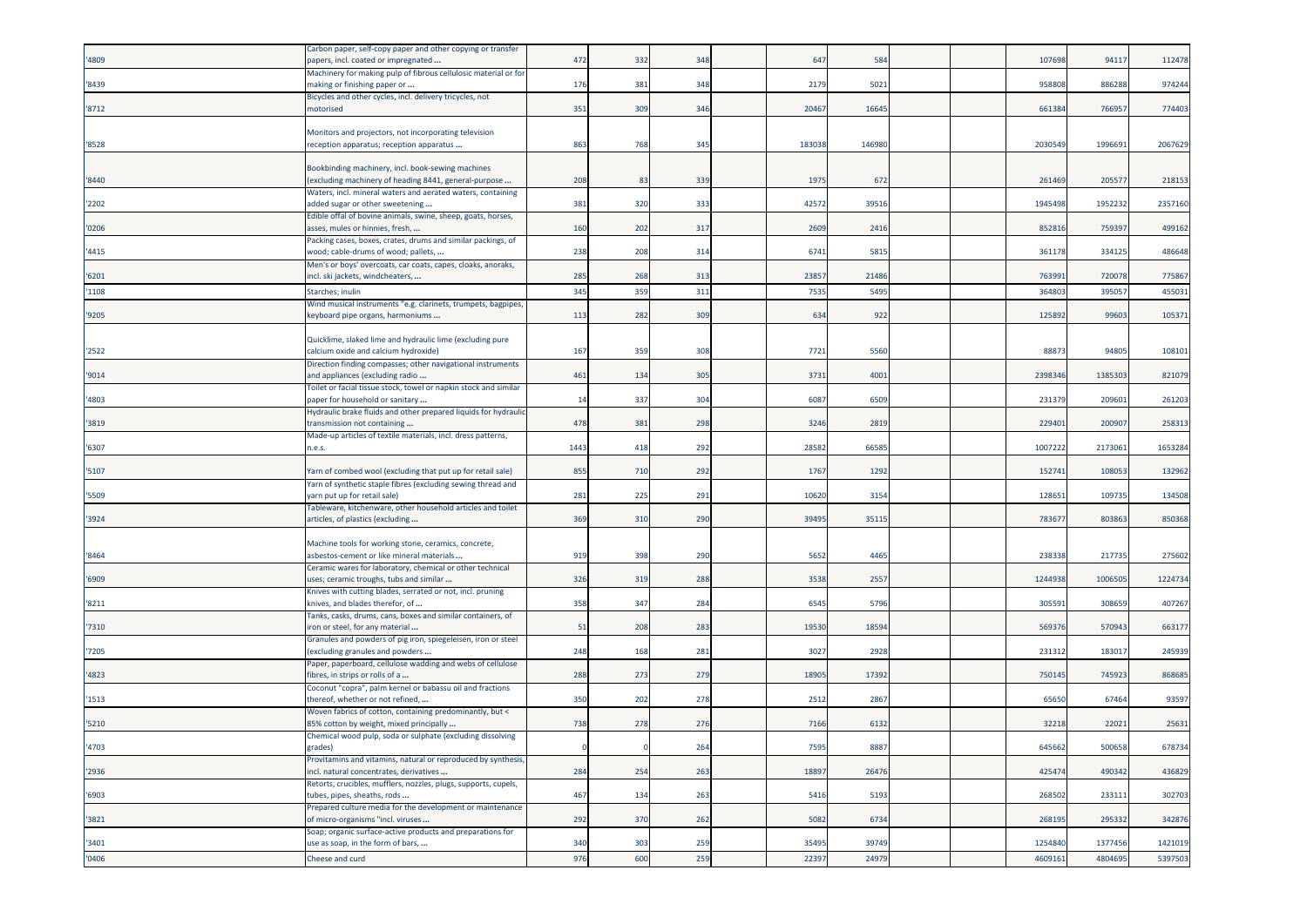|       | Activated carbon; activated natural mineral products; animal                                   |      |      |     |       |       |  |         |         |         |
|-------|------------------------------------------------------------------------------------------------|------|------|-----|-------|-------|--|---------|---------|---------|
| 3802  | black, whether or not spent                                                                    | 128  | 164  | 250 | 4679  | 4742  |  | 153318  | 158102  | 196251  |
|       |                                                                                                |      |      |     |       |       |  |         |         |         |
|       | Drawing, marking-out or mathematical calculating                                               |      |      |     |       |       |  |         |         |         |
| '9017 | instruments, e.g. drafting machines, pantographs,                                              | 213  | 200  | 246 | 4403  | 4324  |  | 234824  | 208222  | 250919  |
|       |                                                                                                |      |      |     |       |       |  |         |         |         |
|       | Machines for cleaning, sorting or grading seed, grain or dried                                 |      |      |     |       |       |  |         |         |         |
| '8437 | leguminous vegetables; machinery                                                               | 208  | 96   | 244 | 35918 | 7065  |  | 133487  | 13353   | 150804  |
|       | Woven fabrics containing predominantly, but < 85% synthetic                                    |      |      |     |       |       |  |         |         |         |
| '5513 | staple fibres by weight, mixed                                                                 | 234  | 153  | 242 | 8157  | 2623  |  | 46348   | 36032   | 35233   |
|       | Clays, andalusite, kyanite and sillimanite, whether or not                                     |      |      |     |       |       |  |         |         |         |
| '2508 | calcined; mullite; chamotte or dinas                                                           | 264  | 327  | 238 | 11734 | 9694  |  | 170183  | 151509  | 168272  |
|       | Stoves, ranges, grates, cookers, incl. those with subsidiary                                   |      |      |     |       |       |  |         |         |         |
| 7321  | boilers for central heating, barbecues,                                                        | 150  | 168  | 236 | 11053 | 11569 |  | 304859  | 312495  | 399574  |
|       | Industrial or laboratory electric furnaces and ovens, incl.                                    |      |      |     |       |       |  |         |         |         |
| '8514 | those functioning by induction                                                                 | 1708 | 1100 | 233 | 11410 | 13792 |  | 898157  | 821318  | 916553  |
|       |                                                                                                |      |      |     |       |       |  |         |         |         |
| '4911 | Printed matter, incl. printed pictures and photographs, n.e.s.                                 | 209  | 199  | 228 | 18489 | 16009 |  | 157782  | 1332442 | 1456237 |
|       |                                                                                                |      |      |     |       |       |  |         |         |         |
| 7419  | Other articles of copper, n.e.s.                                                               | 162  | 22C  | 225 | 7547  | 699   |  | 58237   | 54977   | 691214  |
|       | Motorcycles, incl. mopeds, and cycles fitted with an auxiliary                                 |      |      |     |       |       |  |         |         |         |
| 8711  | motor, with or without side-cars;                                                              | 791  | 328  | 225 | 19730 | 30221 |  | 2564123 | 289323  | 3257470 |
|       | Dried vegetables, whole, cut, sliced, broken or in powder, but                                 |      |      |     |       |       |  |         |         |         |
| '0712 | not further prepared                                                                           | 39   | 68   | 224 | 2925  | 3407  |  | 169729  | 193959  | 194639  |
|       | Men's or boys' shirts (excluding knitted or crocheted,                                         |      |      |     |       |       |  |         |         |         |
| '6205 | nightshirts, singlets and other vests)                                                         | 310  | 305  | 223 | 9437  | 5685  |  | 69637   | 556706  | 543305  |
|       | Registers, account books, notebooks, order books, receipt                                      |      |      |     |       |       |  |         |         |         |
| '4820 | books, letter pads, memorandum pads,                                                           | 253  | 152  | 223 | 13097 | 11370 |  | 282002  | 256539  | 303945  |
|       |                                                                                                |      |      |     |       |       |  |         |         |         |
| '0902 | Tea, whether or not flavoured                                                                  | 313  | 288  | 221 | 40668 | 4477  |  | 250899  | 228151  | 242192  |
|       | Sewing thread of man-made staple fibres, whether or not put                                    |      |      |     |       |       |  |         |         |         |
| '5508 | up for retail sale                                                                             | 243  | 230  | 221 | 2767  | 2405  |  | 1937    | 20089   | 15168   |
|       | Pantyhose, tights, stockings, socks and other hosiery, incl.                                   |      |      |     |       |       |  |         |         |         |
| '6115 | graduated compression hosiery                                                                  | 183  | 153  | 220 | 31372 | 29053 |  | 692433  | 647470  | 763829  |
|       | Waste and scrap, of copper (excluding ingots or other similar                                  |      |      |     |       |       |  |         |         |         |
| 7404  | unwrought shapes, of remelted                                                                  |      |      | 219 | 33828 | 51453 |  | 1502108 | 1510280 | 2514004 |
|       | Fruit juices, incl. grape must, and vegetable juices,                                          |      |      |     |       |       |  |         |         |         |
| '2009 | unfermented, not containing added spirit,                                                      | 106  | 125  | 218 | 33129 | 29892 |  | 954970  | 960764  | 917258  |
|       | Calendering or other rolling machines (other than for metals                                   |      |      |     |       |       |  |         |         |         |
|       |                                                                                                | 424  | 338  | 214 | 3068  | 1901  |  | 230963  | 237148  | 292526  |
| '8420 | or glass) and cylinders therefor;                                                              |      |      |     |       |       |  |         |         |         |
|       |                                                                                                |      |      |     |       |       |  |         |         |         |
|       | Carbonates; peroxocarbonates "percarbonates"; commercial                                       |      |      |     |       |       |  |         |         |         |
| 2836  | ammonium carbonate containing ammonium                                                         | 163  | 259  | 214 | 49566 | 41543 |  | 530185  | 541432  | 664204  |
|       | Carboxylic acids with additional oxygen function and their                                     |      |      |     |       |       |  |         |         |         |
| '2918 | anhydrides, halides, peroxides and                                                             | 207  | 246  | 213 | 9881  | 10430 |  | 56216   | 520832  | 612705  |
|       |                                                                                                |      |      |     |       |       |  |         |         |         |
|       | Separate chemically defined organo-inorganic compounds                                         |      |      |     |       |       |  |         |         |         |
| 2931  | (excluding organo-sulphur compounds                                                            | 232  | 279  | 210 | 12697 | 9334  |  | 941834  | 826932  | 1035103 |
|       | Glassware of a kind used for table, kitchen, toilet, office,                                   |      |      |     |       |       |  |         |         |         |
| 7013  | indoor decoration or similar purposes                                                          | 231  | 148  | 210 | 27412 | 22773 |  | 540071  | 460287  | 568143  |
|       |                                                                                                |      |      |     |       |       |  |         |         |         |
| '2813 | Sulphides of non-metals; commercial phosphorus trisulphide                                     | 233  | 416  | 209 | 2427  | 3034  |  | 44889   | 35009   | 51688   |
|       |                                                                                                |      |      |     |       |       |  |         |         |         |
|       | Animal or vegetable fats and oils and their fractions, partly or                               |      |      |     |       |       |  |         |         |         |
| '1516 | wholly hydrogenated, inter-esterified,                                                         | 197  | 245  | 206 | 10225 | 1046  |  | 206128  | 233949  | 293148  |
|       |                                                                                                |      |      |     |       |       |  |         |         |         |
| '1107 | Malt, whether or not roasted                                                                   | 216  | 188  | 205 | 809   | 938   |  | 37078   | 32798   | 365984  |
|       | Synthetic monofilament of >= 67 decitex and with a cross                                       |      |      |     |       |       |  |         |         |         |
| 5404  | sectional dimension of <= 1 mm; strip                                                          | 208  | 242  | 205 | 4066  | 4841  |  | 311682  | 279431  | 303768  |
|       |                                                                                                |      |      |     |       |       |  |         |         |         |
|       | Phosphinates "hypophosphites", phosphonates "phosphites"                                       |      |      |     |       |       |  |         |         |         |
| '2835 | and phosphates; polyphosphates, whether                                                        | 285  | 387  | 205 | 15887 | 15220 |  | 398441  | 390848  | 458186  |
|       | Ships' derricks; cranes, incl. cable cranes (excluding wheel-                                  |      |      |     |       |       |  |         |         |         |
| '8426 | mounted cranes and vehicle cranes                                                              | 492  | 125  | 201 | 22987 | 21235 |  | 1727169 | 1643076 | 1881176 |
|       | Fixed vegetable fats and oils, incl. jojoba oil, and their                                     |      |      |     |       |       |  |         |         |         |
| '1515 | fractions, whether or not refined,                                                             | 157  | 176  | 200 | 3416  | 3418  |  | 136548  | 128503  | 148929  |
|       |                                                                                                |      |      |     |       |       |  |         |         |         |
|       | Live plants incl. their roots, cuttings and slips; mushroom<br>spawn (excluding bulbs, tubers, |      |      |     |       |       |  |         |         |         |
| '0602 |                                                                                                | 107  | 187  | 198 | 68189 | 63941 |  | 827632  | 853256  | 941418  |
|       |                                                                                                |      |      |     |       |       |  |         |         |         |
|       | Live poultry, "fowls of the species Gallus domesticus, ducks,                                  |      |      |     |       |       |  |         |         |         |
| '0105 | geese, turkeys and guinea fowls"                                                               | 1238 | 402  | 197 | 18012 | 12489 |  | 660713  | 572989  | 556123  |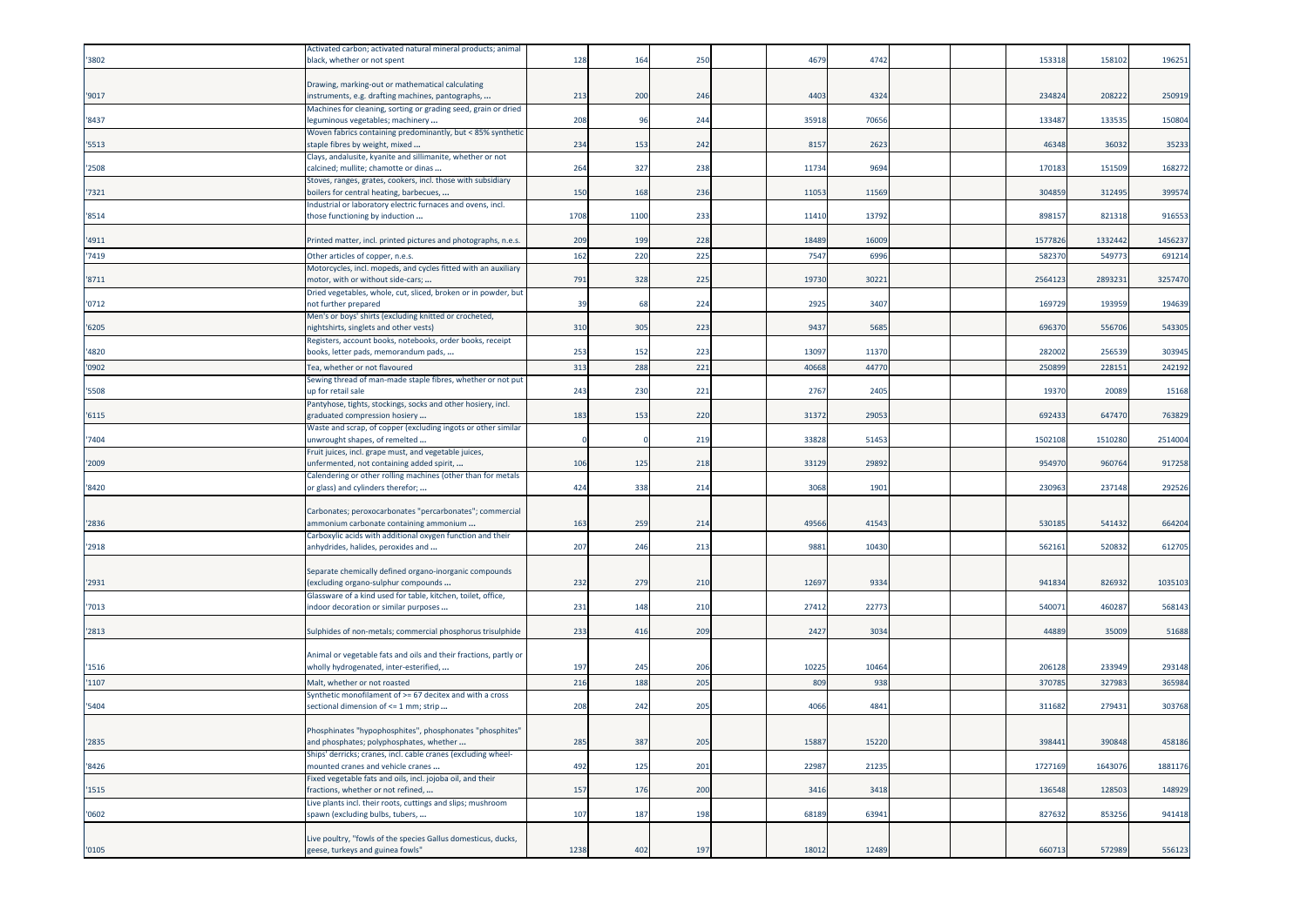|       | Esters of other inorganic acids of non-metals and their salts;                                               |      |     |     |       |       |  |         |        |         |
|-------|--------------------------------------------------------------------------------------------------------------|------|-----|-----|-------|-------|--|---------|--------|---------|
| '2920 | their halogenated, sulphonated,<br>Carboys, bottles, flasks, jars, pots, phials, ampoules and other          | 86   | 111 | 196 | 195   | 164   |  | 24896   | 25176  | 305326  |
| '7010 | containers, of glass, of a                                                                                   | 441  | 396 | 195 | 53687 | 45308 |  | 127273  | 130754 | 1455595 |
| '4410 | Particle board, oriented strand board "OSB" and similar board<br>'e.g. waferboard" of wood or                | 192  | 314 | 194 | 27203 | 28636 |  | 68053   | 624763 | 917332  |
| '7220 | Flat-rolled products of stainless steel, of a width of < 600 mm,<br>not-rolled or cold-rolled                | 129  | 113 | 193 | 3405  | 3047  |  | 66892   | 588160 | 803637  |
| '8201 | Hand tools, the following: spades, shovels, mattocks, picks,<br>hoes, forks and rakes, of base               | 214  | 191 | 192 | 5012  | 4414  |  | 13784   | 158191 | 181156  |
| '4804 | Uncoated kraft paper and paperboard, in rolls of a width > 36<br>cm or in square or rectangular              | 584  | 166 | 192 | 10085 | 7015  |  | 74411   | 774972 | 884850  |
| '7415 | Nails, tacks, drawing pins, staples and similar articles, of<br>copper or with shafts of iron                | 154  | 182 | 191 | 2043  | 1622  |  | 226614  | 223476 | 287751  |
| '6102 | Women's or girls' overcoats, car coats, capes, cloaks, anoraks,<br>ncl. ski jackets, windcheaters,           | 170  | 252 | 190 | 2549  | 1940  |  | 460341  | 466661 | 567770  |
| '6206 | Women's or girls' blouses, shirts and shirt-blouses (excluding<br>knitted or crocheted and vests)            | 267  | 200 | 186 | 14086 | 7147  |  | 813867  | 69995  | 700989  |
| '3301 | Essential oils, whether or not terpeneless, incl. concretes and<br>absolutes; resinoids; extracted           | 124  | 256 | 183 | 1147  | 1708  |  | 202358  | 209834 | 236247  |
| '8714 | Parts and accessories for motorcycles and bicycles and for<br>carriages for disabled persons,                | 148  | 168 | 182 | 10356 | 11133 |  | 90894   | 968167 | 1282314 |
| '7007 | Safety glass, toughened "tempered", laminated safety glass<br>excluding multiple-walled insulating           | 442  | 646 | 182 | 15760 | 14390 |  | 1137262 | 105566 | 1214078 |
| '4901 | Printed books, brochures and similar printed matter, whether<br>or not in single sheets (excluding           | 296  | 282 | 182 | 16373 | 15519 |  | 1676392 | 170929 | 1897494 |
| '6101 | Men's or boys' overcoats, car coats, capes, cloaks, anoraks,<br>incl. ski jackets, windcheaters,             | 30   | 65  | 182 | 1787  | 1853  |  | 125182  | 145242 | 220258  |
|       | Chemical preparations for photographic uses (excluding                                                       |      |     |     |       |       |  |         |        |         |
| '3707 | varnishes, glues, adhesives and similar<br>Bars and rods of alloy steel other than stainless, hot-rolled, in | 194  | 163 | 182 | 6163  | 5291  |  | 34786   | 29314  | 246897  |
| '7227 | rregularly wound coils                                                                                       | 85   | 109 | 181 | 11962 | 9124  |  | 314818  | 303408 | 564512  |
| '8404 | Auxiliary plant for use with boilers of heading 8402 or 8403,<br>e.g. economizers, superheaters,             | 121  | 87  | 181 | 8532  | 3959  |  | 103200  | 73370  | 76487   |
| '7017 | Laboratory, hygienic or pharmaceutical glassware, whether or<br>not graduated or calibrated (excluding       | 256  | 165 | 181 | 2227  | 2129  |  | 245846  | 243202 | 302301  |
| '2008 | Fruits, nuts and other edible parts of plants, prepared or<br>preserved, whether or not containing           | 1043 | 331 | 178 | 31560 | 3365  |  | 94575   | 97097  | 968810  |
| '7009 | Glass mirrors, whether or not framed, incl. rear-view mirrors<br>excluding optical mirrors, optically        | 101  | 110 | 178 | 1301  | 11638 |  | 61209   | 56066  | 693821  |
| '3407 | Modelling pastes, incl. those put up for children's<br>amusement; preparations known as "dental              | 128  | 130 | 177 | 5296  | 5062  |  | 20829   | 184165 | 245503  |
| '7226 | Flat-rolled products of alloy steel other than stainless, of a<br>width of < 600 mm, hot-rolled              | 276  | 255 | 174 | 17614 | 14704 |  | 79269   | 658391 | 915864  |
| 16211 | racksuits, ski suits, swimwear and other garments, n.e.s.<br>(excluding knitted or crocheted)                | 151  | 157 | 171 | 6413  | 5554  |  | 39854   | 348762 | 363107  |
| '7324 | Sanitary ware, and parts thereof, of iron or steel (excluding<br>cans, boxes and similar containers          | 415  | 286 | 170 | 9632  | 8086  |  | 38532   | 376597 | 406851  |
| '9609 | Pencils, crayons, pencil leads, pastels, drawing charcoals,<br>writing or drawing chalks and tailors'        | 179  | 181 | 167 | 3156  | 4253  |  | 17305   | 17291  | 202365  |
| '5512 | Woven fabrics containing >= 85% synthetic staple fibres by<br>weight                                         | 144  | 136 | 166 | 19983 | 7999  |  | 187513  | 179407 | 180098  |
| '3210 | aints and varnishes, incl. enamels, lacquers and distempers<br>excluding those based on synthetic            | 72   | 113 | 164 | 2408  | 2095  |  | 11356   | 118135 | 158985  |
| '9202 | String musical instruments, e.g. guitars, violins, and harps<br>excluding with keyboard)                     | 22   | 152 | 163 | 1528  | 2905  |  | 41963   | 45941  | 51346   |
| '5402 | Synthetic filament yarn, incl. synthetic monofilaments of < 67<br>decitex (excluding sewing thread           | 498  | 509 | 163 | 55402 | 38897 |  | 26073   | 210355 | 248498  |
| '7223 | Wire of stainless steel, in coils (excluding bars and rods)                                                  | 128  | 288 | 161 | 2030  | 2457  |  | 16254   | 147173 | 193021  |
|       | Aldehydes, whether or not with other oxygen function; cyclic                                                 |      |     |     |       |       |  |         |        |         |
| '2912 | polymers of aldehydes; parafo                                                                                | 190  | 826 | 156 | 1843  | 1945  |  | 315293  | 287297 | 316615  |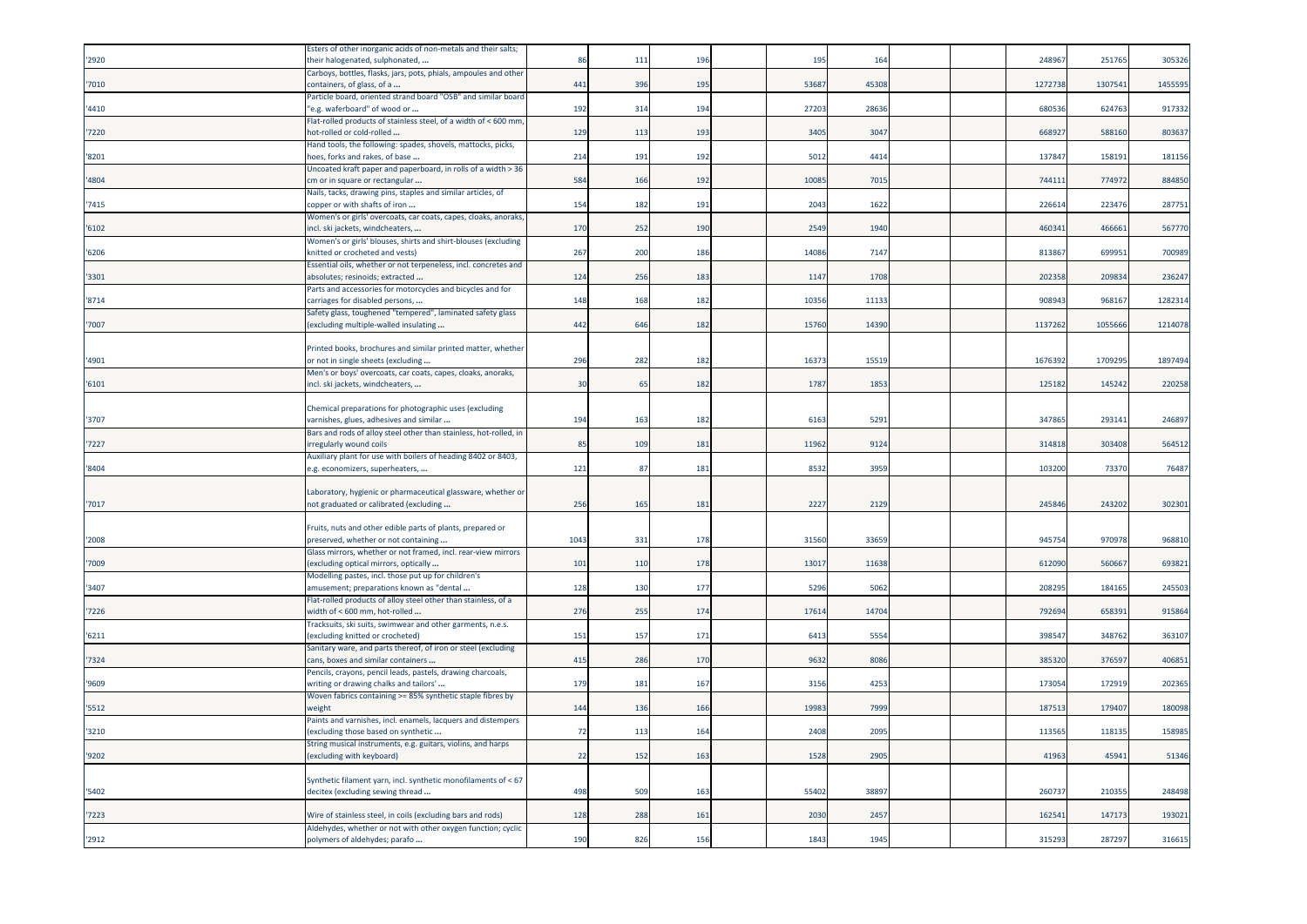| '8204 | Hand-operated spanners and wrenches, incl. torque meter<br>wrenches (excluding tap wrenches),                           | 200 | 186             | 155             | 8490   | 6468   |  | 306728  | 30259   | 369152  |
|-------|-------------------------------------------------------------------------------------------------------------------------|-----|-----------------|-----------------|--------|--------|--|---------|---------|---------|
|       | Binoculars, monoculars, astronomical and other optical                                                                  |     |                 |                 |        |        |  |         |         |         |
| '9005 | telescopes, and mountings therefor;                                                                                     | 149 | 150             | 152             | 1058   | 1117   |  | 124745  | 130221  | 145408  |
| '2939 | Vegetable alkaloids, natural or reproduced by synthesis, and<br>their salts, ethers, esters and                         | 166 | 156             | 152             | 2449   | 2186   |  | 28160   | 28951   | 264159  |
|       | Woven fabrics of cotton, containing predominantly, but <                                                                |     |                 |                 |        |        |  |         |         |         |
| '5211 | 85% cotton by weight, mixed principally                                                                                 | 304 | 162             | 151             | 8508   | 805    |  | 8068    | 60972   | 81002   |
| '4906 | Plans and drawings for architectural, engineering, industrial,<br>commercial, topographical or                          | 140 | 20              | 150             |        | 23     |  | 10562   | 6990    | 6940    |
|       | Yarn of artificial staple fibres (excluding sewing thread and                                                           |     |                 |                 |        |        |  |         |         |         |
| '5510 | arn put up for retail sale)                                                                                             | 76  | 105             | 149             | 1940   | 2151   |  | 14956   | 12543   | 18639   |
| '2916 | Unsaturated acyclic monocarboxylic acids, cyclic<br>monocarboxylic acids, their anhydrides, halides,                    | 163 | 133             | 147             | 5898   | 5592   |  | 1041445 | 95357   | 1236223 |
|       | Floor coverings of plastics, whether or not self-adhesive, in                                                           |     |                 |                 |        |        |  |         |         |         |
| '3918 | rolls or in the form of tiles;                                                                                          | 247 | 105             | 146             | 1723   | 15728  |  | 362745  | 390343  | 459574  |
|       | Tricycles, scooters, pedal cars and similar wheeled toys; dolls'                                                        |     |                 |                 |        |        |  |         |         |         |
| '9503 | carriages; dolls; other toys;<br>Flat-rolled products of alloy steel other than stainless, of a                         | 342 | 167             | 144             | 86990  | 9073   |  | 227000  | 242424  | 2675778 |
| 7225  | width of >= 600 mm, hot-rolled                                                                                          | 216 | 132             | 143             | 104619 | 77249  |  | 305277  | 236550  | 3277034 |
|       |                                                                                                                         |     |                 |                 |        |        |  |         |         |         |
| 5607  | Twine, cordage, ropes and cables, whether or not plaited or<br>braided and whether or not impregnated,                  | 110 | 117             | 143             | 396    | 4477   |  | 10079   | 10175   | 121669  |
|       | Pickling preparations for metal surfaces; fluxes and other                                                              |     |                 |                 |        |        |  |         |         |         |
| '3810 | auxiliary preparations for soldering,                                                                                   | 192 | 114             | 142             | 771    | 9486   |  | 193419  | 17415   | 196503  |
|       |                                                                                                                         |     |                 |                 |        |        |  |         |         |         |
| 2206  | Cider, perry, mead and other fermented beverages and<br>mixtures of fermented beverages and non-alcoholic               | 162 | 214             | 140             | 5915   | 5291   |  | 91909   | 82631   | 101233  |
|       | Artificial graphite; colloidal or semi-colloidal graphite;                                                              |     |                 |                 |        |        |  |         |         |         |
| 3801  | preparations based on graphite or                                                                                       | 678 | 122             | 140             | 3741   | 4753   |  | 172133  | 170620  | 201068  |
| '8534 | <b>Printed circuits</b>                                                                                                 | 144 | 17 <sub>2</sub> | 13!             | 1155   | 1156   |  | 113863  | 108810  | 1254562 |
|       | Yeasts, active or inactive; other dead single-cell micro-                                                               |     |                 |                 |        |        |  |         |         |         |
| '2102 | organisms, prepared baking powders<br>Medical, surgical, dental or veterinary furniture, e.g.                           | 180 | 174             | 136             | 1215   | 11668  |  | 11417   | 13165   | 131811  |
| '9402 | operating tables, examination tables,                                                                                   | 116 | 134             | 136             | 1824   | 3440   |  | 61484   | 587949  | 634922  |
|       |                                                                                                                         |     |                 |                 |        |        |  |         |         |         |
| '6913 | Statuettes and other ornamental ceramic articles, n.e.s.<br>Articles of apparel and clothing accessories, of leather or | 114 | 115             | 133             | 2324   | 2428   |  | 14788   | 150492  | 174306  |
| '4203 | composition leather (excluding                                                                                          | 227 | 146             | 132             | 6082   | 4758   |  | 42263   | 363045  | 393553  |
|       | Hats and other headgear, knitted or crocheted, or made up                                                               |     |                 |                 |        |        |  |         |         |         |
| '6505 | from lace, felt or other textile                                                                                        | 93  | -67             | 13.             | 9214   | 7262   |  | 26113   | 26437   | 327637  |
| 3203  | Colouring matter of vegetable or animal origin, incl. dye<br>extracts (excluding animal black),                         | 169 | 179             | 131             | 311    | 2432   |  | 89581   | 98810   | 134068  |
|       |                                                                                                                         |     |                 |                 |        |        |  |         |         |         |
|       | Nucleic acids and their salts, whether or not chemically                                                                |     |                 |                 |        |        |  |         |         |         |
| 2934  | defined; heterocyclic compounds (excluding                                                                              | -77 | $\overline{4}$  | 131             | 1465   | 12947  |  | 1335256 | 156511  | 1578026 |
| '2847 | Hydrogen peroxide, whether or not solidified with urea                                                                  | 187 | 775             | 130             | 462    | 540    |  | 5533    | 5581    | 55792   |
|       | Cobalt mattes and other intermediate products of cobalt                                                                 |     |                 |                 |        |        |  |         |         |         |
| '8105 | metallurgy; cobalt and articles thereof,                                                                                | 185 | 148             | 12 <sup>c</sup> | 422    | 349    |  | 15767   | 12778   | 148483  |
| '4802 | Uncoated paper and paperboard, of a kind used for writing,<br>printing or other graphic purposes,                       | 383 | 153             | 128             | 60734  | 48870  |  | 1902906 | 1622523 | 1667314 |
| '1201 | Soya beans, whether or not broken                                                                                       |     | 49              | 125             | 18443  | 244768 |  | 32282   | 2133    | 19304   |
| '8715 | Baby carriages and parts thereof, n.e.s.                                                                                |     |                 | 12 <sup>2</sup> | 7381   | 7286   |  | 115991  | 13075   | 158790  |
|       |                                                                                                                         |     |                 |                 |        |        |  |         |         |         |
| '8307 | Flexible tubing of base metal, with or without fittings                                                                 | 115 | 76              | 123             | 4826   | 5518   |  | 35041   | 314075  | 368390  |
| '2940 | Sugars, chemically pure (excluding sucrose, lactose, maltose,<br>glucose and fructose); sugar                           | 41  | 86              | 123             | 277    | 440    |  | 211178  | 205401  | 229772  |
|       |                                                                                                                         |     |                 |                 |        |        |  |         |         |         |
|       | Ketones and quinones, whether or not with other oxygen                                                                  |     |                 |                 |        |        |  |         |         |         |
| 2914  | function, and their halogenated, sulphonated,                                                                           | -10 | 14              | 122             | 12308  | 8460   |  | 50180   | 480306  | 591313  |
| 7323  | Table, kitchen or other household articles, and parts thereof,<br>of iron or steel; iron or steel                       | 159 | 79              | 120             | 31684  | 30038  |  | 63898   | 691062  | 824827  |
|       | Special garments for professional, sporting or other purposes,                                                          |     |                 |                 |        |        |  |         |         |         |
| '6114 | n.e.s., knitted or crocheted                                                                                            | 101 | 95              | 117             | 1022   | 1078   |  | 372845  | 354881  | 397200  |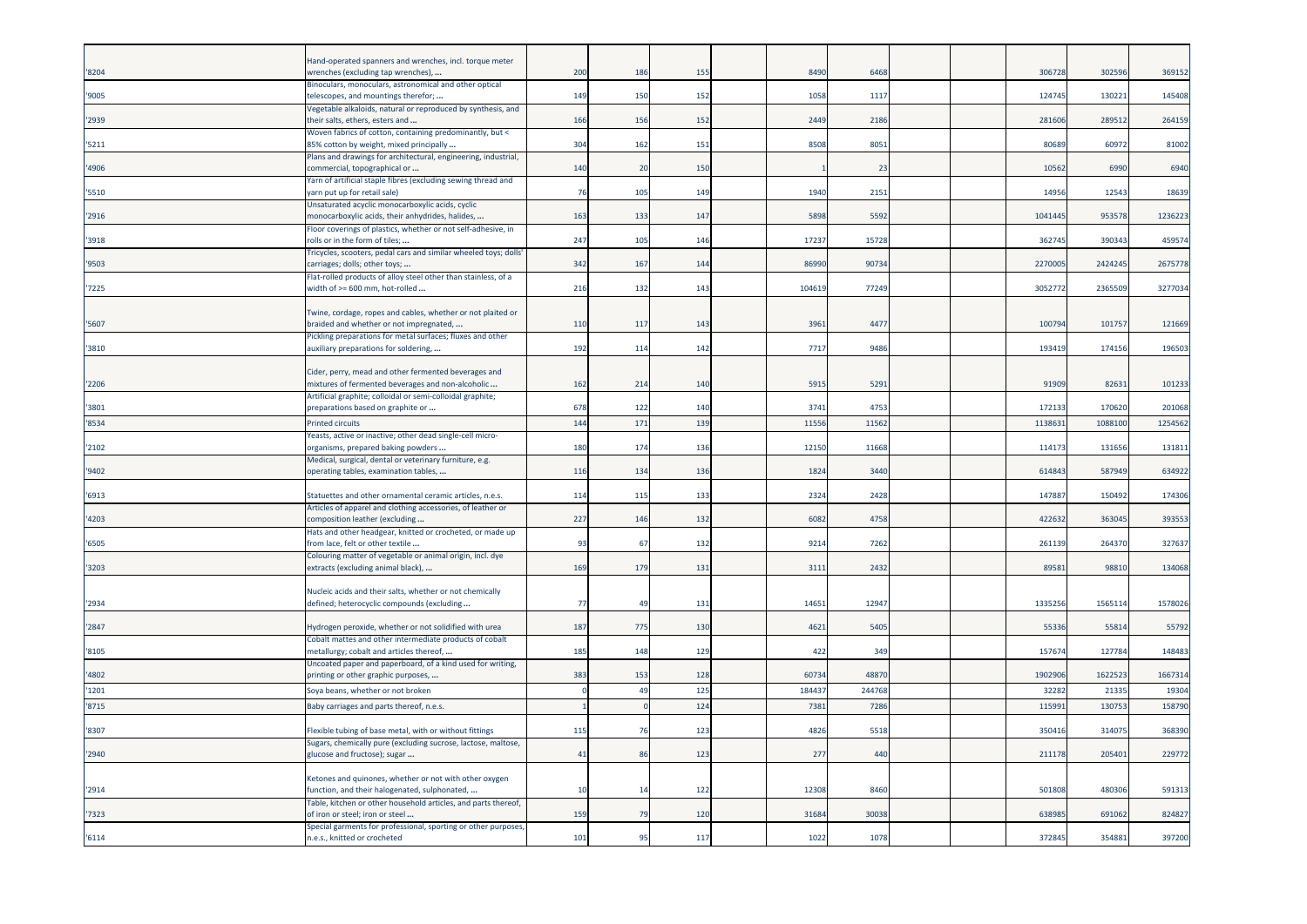| '2839 | Silicates; commercial alkali metal silicates (excluding inorganic<br>or organic compounds of mercury)    | 216          | 90  | 117            | 1575  | 1951  |  | 3881    | 40633   | 49162   |
|-------|----------------------------------------------------------------------------------------------------------|--------------|-----|----------------|-------|-------|--|---------|---------|---------|
|       | Salts, incl. table salt and denatured salt, and pure sodium                                              |              |     |                |       |       |  |         |         |         |
| '2501 | chloride, whether or not in aqueous                                                                      | 130          | 137 | 117            | 3193  | 3695  |  | 26837   | 247364  | 331727  |
|       | Apparatus and equipment for photographic or                                                              |              |     |                |       |       |  |         |         |         |
| '9010 | cinematographic laboratories, not elsewhere specified                                                    | 320          | 69  | 116            | 975   | 525   |  | 34058   | 43397   | 49203   |
|       | Table, kitchen or other household articles, sanitary ware, and                                           |              |     |                |       |       |  |         |         |         |
| '7615 | parts thereof, of aluminium,                                                                             | 215          | 34  | 114            | 15496 | 12637 |  | 157183  | 181844  | 187615  |
| '7008 | Multiple-walled insulating units of glass                                                                | $\mathsf{C}$ | 159 | 113            | 5553  | 2204  |  | 40345   | 40071   | 439835  |
| '4812 | Filter blocks, slabs and plates, of paper pulp                                                           | 130          | 109 | 112            | 984   | 986   |  | 71620   | 70724   | 81932   |
| '6212 | Brassieres, girdles, corsets, braces, suspenders, garters and<br>similar articles and parts thereof,     | 161          | 132 | 112            | 9859  | 8100  |  | 48689   | 472071  | 498771  |
|       | Compounded rubber, unvulcanised, in primary forms or in                                                  |              |     |                |       |       |  |         |         |         |
| '4005 | plates, sheets or strip (excluding                                                                       | 79           | 92  | 111            | 17889 | 1637  |  | 107775  | 92557   | 1070612 |
| '6105 | Men's or boys' shirts, knitted or crocheted (excluding<br>nightshirts, T-shirts, singlets and            | 137          | 104 | 111            | 4453  | 2309  |  | 422080  | 376940  | 428148  |
| '6506 | Headgear, whether or not lined or trimmed, n.e.s.                                                        | 129          | 81  | 110            | 5431  | 4330  |  | 241369  | 25898   | 312230  |
| '2812 | Halides and halide oxides of non-metals                                                                  | 77           | 24  | 108            | 257   | 129   |  | 12405   | 11199   | 121701  |
|       | Reservoirs, tanks, vats and similar containers, of iron or steel,                                        |              |     |                |       |       |  |         |         |         |
| '7309 | for any material "other than                                                                             | 173          | 29  | 105            | 2065  | 32790 |  | 38488   | 312150  | 349696  |
|       | Bars and rods, of iron or non-alloy steel, not further worked                                            |              |     |                |       |       |  |         |         |         |
| '7214 | than forged, hot-rolled, hot-drawn                                                                       | 167          | 101 | 105            | 11763 | 93904 |  | 63859   | 55121   | 957101  |
| '8001 | Unwrought tin                                                                                            | 32           | 54  | 103            | 2046  | 2164  |  | 42530   | 3475    | 65667   |
| '9023 | Instruments, apparatus and models designed for<br>demonstrational purposes, e.g. in education            | 1712         | 342 | 102            | 8632  | 3158  |  | 343532  | 280252  | 304717  |
|       | Other vegetables prepared or preserved otherwise than by                                                 |              |     |                |       |       |  |         |         |         |
| '2005 | inegar or acetic acid, not frozen                                                                        | 141          | 118 | 101            | 6041  | 6027  |  | 34612   | 33178   | 325801  |
| '5703 | Carpets and other textile floor coverings, tufted "needle<br>ounched", whether or not made up            | 185          | 142 | 100            | 8752  | 6706  |  | 32356   | 287054  | 294870  |
|       | Polycarboxylic acids, their anhydrides, halides, peroxides and                                           |              |     |                |       |       |  |         |         |         |
| '2917 | oeroxyacids; their halogenated,                                                                          | 114          | 333 | 97             | 54190 | 47841 |  | 45073   | 365764  | 541975  |
| '7325 | Articles of iron or steel, cast, n.e.s.                                                                  | 256          | 189 | 97             | 29820 | 21788 |  | 63437   | 536196  | 650648  |
|       | ortable electric lamps designed to function by their own                                                 |              |     |                |       |       |  |         |         |         |
| '8513 | source of energy, e.g. dry batteries,<br>Articles of yarn, strip or the like of heading 5404 or 5405, or | 83           | 102 | 96             | 3245  | 3126  |  | 9997    | 103351  | 123438  |
| '5609 | of twine, cordage, ropes or                                                                              | 88           | 84  | 94             | 1003  | 941   |  | 38164   | 42775   | 52338   |
|       | Wood wool; wood flour "wood powder able to pass through a                                                |              |     |                |       |       |  |         |         |         |
| '4405 | ine", 0,63 mm mesh, sieve with a                                                                         | 185          | 187 | 93             | 136   | 134   |  | 3079    | 33422   | 35988   |
| '0101 | Live horses, asses, mules and hinnies                                                                    | 132          | 113 | 93             | 351   | 161   |  | 22935   | 19943   | 243286  |
| '4421 | Other articles of wood, n.e.s.                                                                           | 573          | 491 | 92             | 6487  | 6295  |  | 45486   | 466768  | 605215  |
|       | Animal or vegetable fats and oils and their fractions, boiled,                                           |              |     |                |       |       |  |         |         |         |
| '1518 | oxidised, dehydrated, sulphurised,                                                                       | 85           | 104 | 92             | 405   | 229   |  | 176394  | 222411  | 283415  |
|       | Made-up clothing accessories and parts of garments or                                                    |              |     |                |       |       |  |         |         |         |
| '6217 | clothing accessories, of all types of<br>itanium and articles thereof, n.e.s.; titanium waste and scrap  | 177          | 82  | 90             | 2583  | 2115  |  | 70044   | 63447   | 65218   |
| '8108 | excluding ash and residues                                                                               | 104          | 94  | 90             | 4166  | 1749  |  | 569140  | 386092  | 360170  |
|       | Mica, whether or not rifted into sheets or splittings; mica                                              |              |     |                |       |       |  |         |         |         |
| '2525 | waste                                                                                                    | 95           | 78  | 88             | 197   | 186   |  | 6602    | 5705    | 6838    |
| '6910 | Ceramic sinks, washbasins, washbasin pedestals, baths,<br>bidets, water closet pans, flushing            | 33           | 38  | 85             | 11101 | 11428 |  | 45690   | 46001   | 573651  |
|       | Friction material and articles thereof, e.g., sheets, rolls, strips,                                     |              |     |                |       |       |  |         |         |         |
| '6813 | segments, discs, washers,                                                                                | 97           | 77  | 8 <sup>2</sup> | 4212  | 3497  |  | 14978   | 142224  | 168159  |
| '7806 | Articles of lead, n.e.s.                                                                                 | $\sqrt{ }$   | 20  | 83             | 1187  | 1502  |  | 35879   | 47372   | 54468   |
|       |                                                                                                          |              |     |                |       |       |  |         |         |         |
| '4819 | Cartons, boxes, cases, bags and other packing containers, of<br>aper, paperboard, cellulose wadding      | 183          | 144 | 81             | 95609 | 90028 |  | 3369860 | 3448470 | 3761259 |
|       | Extracts, essences and concentrates, of coffee, tea or maté                                              |              |     |                |       |       |  |         |         |         |
| '2101 | and preparations with a basis of                                                                         | 391          | 239 | 81             | 75545 | 7737  |  | 911298  | 870832  | 884547  |
| '2507 | Kaolin and other kaolinic clays, whether or not calcined                                                 | 85           | 72  | 78             | 4010  | 3124  |  | 7762    | 64897   | 76988   |
|       | Knitted or crocheted fabrics, of a width <= 30 cm, containing                                            |              |     |                |       |       |  |         |         |         |
| '6002 | by weight >= 5% of elastomeric                                                                           | 141          | 107 | 77             | 4770  | 3704  |  | 22884   | 22033   | 20508   |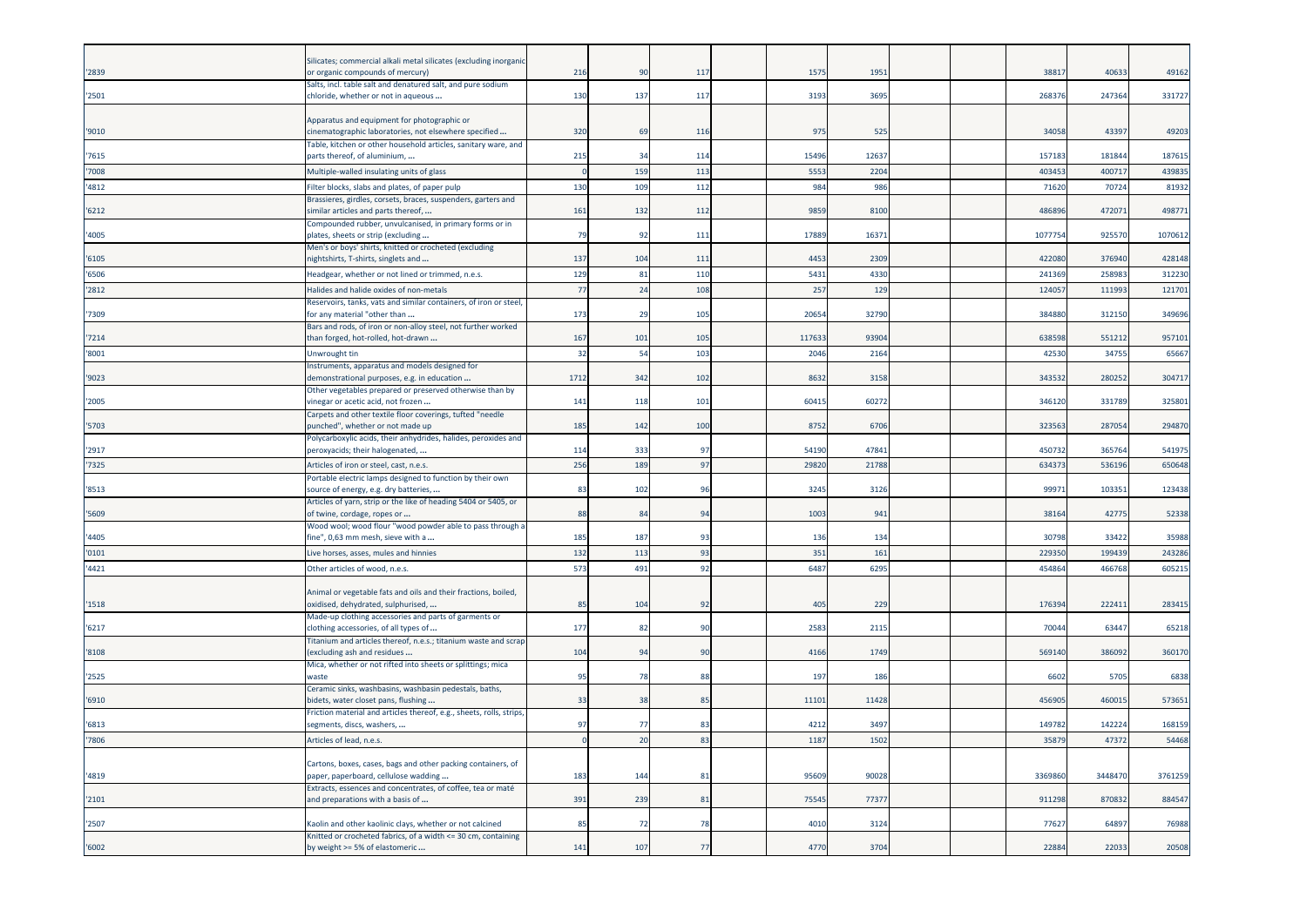| '4004 | Waste, parings and scrap of soft rubber and powders and<br>granules obtained therefrom                      | 85  | 305             | 76  | 3351  | 2538  |  | 17363   | 14764   | 13791   |
|-------|-------------------------------------------------------------------------------------------------------------|-----|-----------------|-----|-------|-------|--|---------|---------|---------|
| '8449 | Machinery for the manufacture or finishing of felt or<br>nonwovens in the piece or in shapes,               | 90  | 132             | 76  | 1039  | 2181  |  | 411190  | 327741  | 635345  |
| '8113 | Cermets and articles thereof, n.e.s.; waste and scrap of<br>cermets (excluding ash and residues             | 41  | 33              | 76  | 833   | 1355  |  | 394759  | 308142  | 370714  |
| '3504 | Peptones and their derivatives; other protein substances and<br>their derivatives, n.e.s.; hide             | 22  | 60              | 74  | 4775  | 3625  |  | 240807  | 274924  | 310387  |
| '2926 | Nitrile-function compounds                                                                                  | 37  | 42              | 73  | 3426  | 2686  |  | 453384  | 461666  | 636550  |
| '2932 | Heterocyclic compounds with oxygen hetero-atom[s] only                                                      | 61  | 31              | 73  | 4812  | 4358  |  | 1464016 | 146489  | 1647767 |
|       | Garments made up of felt or nonwovens, whether or not                                                       |     |                 |     |       |       |  |         |         |         |
| '6210 | mpregnated, coated, covered or laminated;                                                                   | 24  | 32              | -73 | 3915  | 504   |  | 456005  | 57991   | 580606  |
| '4908 | Transfers "decalcomanias"                                                                                   | 179 | 10 <sup>2</sup> | 72  | 985   | 92    |  | 24086   | 22987   | 288548  |
| '5606 | Gimped yarn, gimped strip and the like of heading 5404 or<br>5405; chenille yarn, incl. flock               | 78  | 16              | 72  | 10481 | 986   |  | 2361    | 21048   | 26542   |
| '9607 | Slide fasteners and parts thereof                                                                           | 12  | 21              | 71  | 10347 | 8291  |  | 70234   | 6158    | 67659   |
|       | Wrist-watches, pocket-watches and other watches, incl. stop-                                                | 200 | 52              | 71  | 12183 | 8943  |  | 1090235 | 1057112 | 1203861 |
| '9102 | watches (excluding of precious<br>Spring, air or gas guns and pistols, truncheons and other non-            |     |                 |     |       |       |  |         |         |         |
| '9304 | firearms (excluding swords, cutlasses,                                                                      | 155 | 84              | -71 |       |       |  | 6197    | 77872   | 71366   |
| '2530 | Vermiculite, perlite and other mineral substances, n.e.s.                                                   | 44  | 39              | 71  | 2802  | 297   |  | 17435   | 182695  | 213837  |
| '7302 | Railway or tramway track construction material of iron or<br>steel, the following : rails, check-rails      | 97  | 51              | 71  | 38282 | 4916  |  | 200047  | 185902  | 201095  |
| '3105 | Mineral or chemical fertilisers containing two or three of the<br>fertilising elements nitrogen,            | 27  | 28              | -70 | 58007 | 5874  |  | 31451   | 29480   | 383760  |
| '2827 | Chlorides, chloride oxides and chloride hydroxides; bromides<br>and bromide oxides; iodides and             | 46  | 38              | 69  | 6826  | 7407  |  | 191058  | 198352  | 218763  |
|       | Buttons, press-fasteners, snap-fasteners and press studs,                                                   |     |                 |     |       |       |  |         |         |         |
| '9606 | button moulds and other parts of                                                                            | 121 | 53              | 69  | 5251  | 3996  |  | 95916   | 83585   | 87538   |
|       | Manufactured tobacco and manufactured tobacco substitutes                                                   |     |                 |     |       |       |  |         |         |         |
| '2403 | and "homogenised" or "reconstituted"<br>Electric shavers, hair clippers and hair-removing appliances,       | 31  | 51              | 68  |       |       |  | 797892  | 95995   | 1021897 |
| '8510 | with self-contained electric                                                                                | 58  | 38              | 68  | 8561  | 9607  |  | 812934  | 913219  | 888152  |
|       | Phosphoric esters and their salts, incl. lactophosphates; their                                             |     |                 |     |       |       |  |         |         |         |
| '2919 | nalogenated, sulphonated, nitrated                                                                          | 65  | 50              | 68  | 397   | 680   |  | 128904  | 138539  | 195739  |
| '8215 | Spoons, forks, ladles, skimmers, cake-servers, fish-knives,<br>butter-knives, sugar tongs and               | 90  | 53              | 67  | 3509  | 2805  |  | 133840  | 126248  | 145184  |
| '2308 | Acorns, horse-chestnuts, marc and other vegetable materials<br>and vegetable waste, vegetable               |     |                 | 67  | 41    | 33    |  | 15648   | 34582   | 42214   |
|       | Palm oil and its fractions, whether or not refined (excluding                                               |     |                 |     |       |       |  |         |         |         |
| '1511 | chemically modified)                                                                                        | 92  | 48              | 67  | 7252  | 9808  |  | 26378   | 279573  | 363940  |
|       | Reception apparatus for radio-broadcasting, whether or not                                                  |     |                 |     |       |       |  |         |         |         |
| '8527 | combined, in the same housing, with                                                                         | 57  | 42              | 66  | 11258 | 1156  |  | 35091   | 33265   | 331613  |
|       | Warp knit fabrics "incl. those made on galloon knitting                                                     |     |                 |     |       |       |  |         |         |         |
| '6005 | machines", of a width of > 30 cm (excluding<br>Animal products n.e.s.; dead animals of all types, unfit for | 245 | 134             | 65  | 24792 | 1116  |  | 264735  | 217945  | 246714  |
| '0511 | human consumption                                                                                           | 77  | 95              | 65  | 3354  | 2746  |  | 272732  | 322602  | 360505  |
|       | Bituminous mastics, cut-backs and other bituminous mixtures                                                 |     |                 |     |       |       |  |         |         |         |
| '2715 | based on natural asphalt, on natural                                                                        | 111 | 98              | 64  | 1274  | 1215  |  | 73264   | 71244   | 81835   |
| '4910 | Calendars of any kinds, printed, incl. calendars blocks                                                     | 70  | 59              | 63  | 572   | 479   |  | 62947   | 61363   | 68406   |
| '0802 | Other nuts, fresh or dried, whether or not shelled or peeled<br>(excluding coconuts, Brazil nuts            | 50  | 100             | 63  | 42587 | 30653 |  | 578273  | 695996  | 636365  |
|       |                                                                                                             |     |                 |     |       |       |  |         |         |         |
| '2842 | Salts of inorganic acids or peroxoacids, incl. aluminosilicates<br>whether or not chemically defined        | 54  | 45              | 62  | 734   | 632   |  | 215193  | 224436  | 284311  |
| '6108 | Women's or girls' slips, petticoats, briefs, panties,<br>nightdresses, pyjamas, négligés, bathrobes,        | 61  | 53              | 62  | 14256 | 9297  |  | 359391  | 355436  | 466970  |
|       | Parts and accessories for musical instruments, e.g.                                                         |     |                 |     |       |       |  |         |         |         |
| '9209 | mechanisms for musical boxes, cards, discs                                                                  | 85  | 61              | 61  | 2892  | 2807  |  | 181294  | 157909  | 173944  |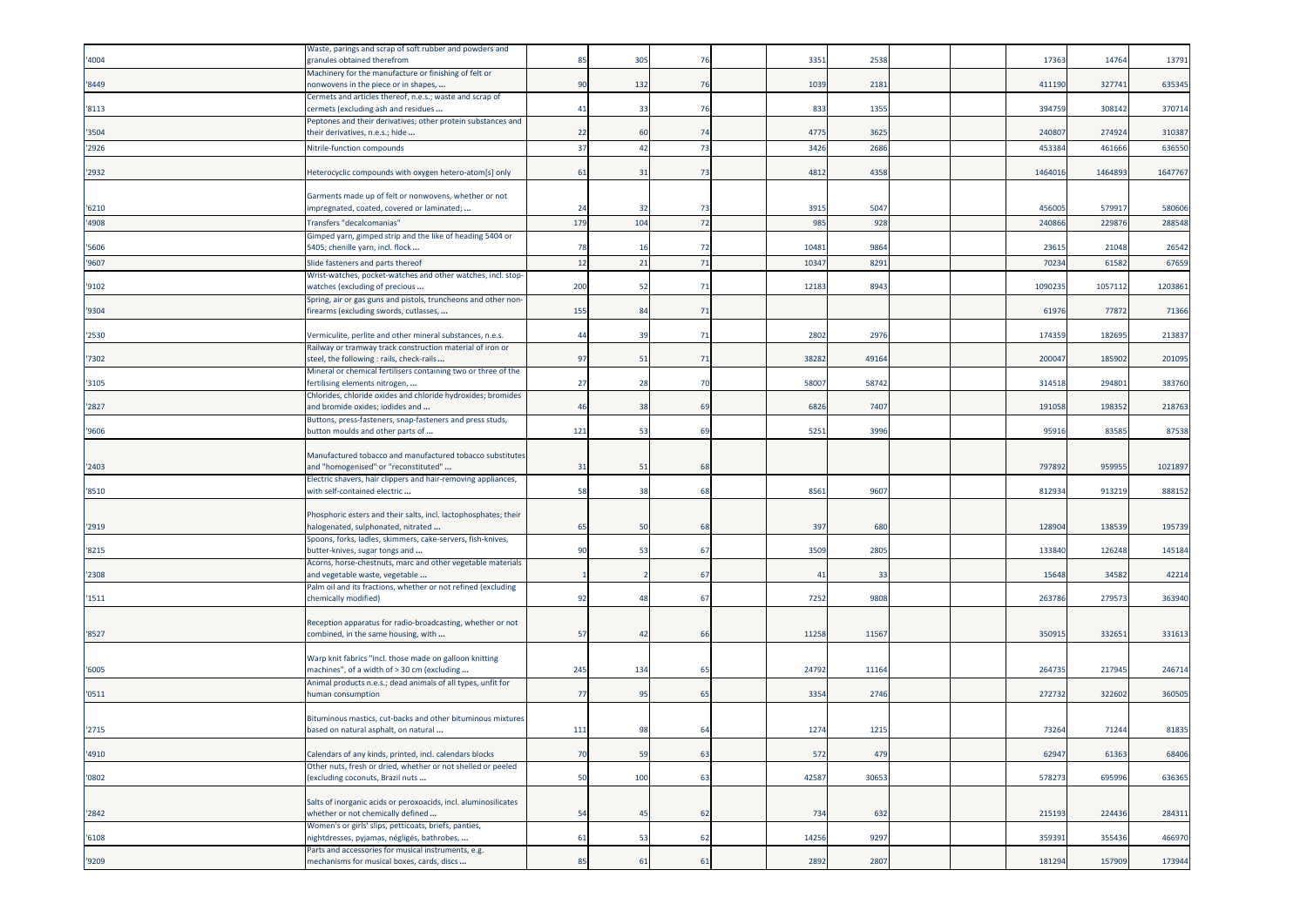| '4821 | Paper or paperboard labels of all kinds, whether or not<br>orinted                                                                                              | 125 | 110            | 60 | 7024  | 586             |  | 48385  | 478028 | 527883  |
|-------|-----------------------------------------------------------------------------------------------------------------------------------------------------------------|-----|----------------|----|-------|-----------------|--|--------|--------|---------|
| '5601 | Wadding of textile materials and articles thereof; textile fibres<br>with a length of <= 5 mm                                                                   | 45  | 60             | 59 | 40363 | 3370            |  | 109206 | 94095  | 105761  |
| '4401 | Fuel wood, in logs, billets, twigs, faggots or similar forms;<br>wood in chips or particles; sawdust                                                            | 257 | 224            | 59 | 1790  | 996             |  | 404034 | 411806 | 390607  |
| '2519 | Natural magnesium carbonate "magnesite"; fused magnesia;<br>dead-burned "sintered" magnesia, whether<br>Percussion musical instruments, e.g. drums, xylophones, | 26  | 7 <sup>i</sup> | 59 | 7105  | 516             |  | 62632  | 5003   | 73099   |
| '9206 | cymbals, castanets, maracas<br>Containers of iron or steel, for compressed or liquefied gas                                                                     | 51  | 45             | 59 | 268   | 326             |  | 55692  | 50419  | 58656   |
| 7311  | excluding containers specifically<br>Narrow woven fabrics of textile materials, with a width of <=                                                              | 314 | 98             | 58 | 9338  | 927             |  | 214652 | 18281  | 215756  |
| '5806 | 30 cm (excluding labels, badges                                                                                                                                 | 79  | 137            | 58 | 16288 | 14260           |  | 29431  | 25804  | 292337  |
| '5702 | Carpets and other textile floor coverings, woven, not tufted or<br>flocked, whether or not made                                                                 | 93  | 54             | 58 | 16199 | 1484            |  | 153900 | 153045 | 180961  |
| '6112 | Track-suits, ski-suits and swimwear, knitted or crocheted                                                                                                       | 34  | 26             | 58 | 10338 | 4665            |  | 38699  | 353020 | 363339  |
| '4816 | Carbon paper, self-copy paper and other copying or transfer<br>papers, in rolls of a width of                                                                   |     | 3              | 57 | 263   | 232             |  | 4989   | 38757  | 44118   |
| '2209 | Vinegar, fermented vinegar and substitutes for vinegar<br>obtained from acetic acid                                                                             | 59  | 30             | 57 | 1448  | 1382            |  | 35044  | 40293  | 41717   |
| '3606 | Ferro-cerium and other pyrophoric alloys in all forms;<br>metaldehyde, hexamethylenetetramine                                                                   | 42  | 50             | 57 | 294   | 277             |  | 47571  | 49687  | 63151   |
| '6912 | Tableware, kitchenware, other household articles and toilet<br>articles, of ceramics other than                                                                 | 56  | 53             | 57 | 7937  | 7061            |  | 98660  | 114385 | 133446  |
| '7020 | Articles of glass, n.e.s.                                                                                                                                       | 59  | 73             | 57 | 5999  | 5009            |  | 54218  | 47233  | 512765  |
| '8308 | Clasps, frames with clasps, buckles, buckle-clasps, hooks,<br>eyes, eyelets and the like, of base                                                               | 56  | 6              | 56 | 8995  | 7206            |  | 23795  | 206718 | 231693  |
| '8111 | Manganese and articles thereof, n.e.s.; manganese waste and<br>scrap (excluding ash and residues                                                                | 36  | 52             | 56 | 115   | 10 <sub>s</sub> |  | 35842  | 21678  | 44193   |
| '8213 | Scissors, tailors' shears and similar shears, and blades<br>therefor, of base metal (excluding                                                                  | 60  | 52             | 56 | 1293  | 1182            |  | 5693   | 60774  | 68077   |
| '1517 | Margarine, other edible mixtures or preparations of animal or<br>vegetable fats or oils and edible                                                              | 86  | 54             | 56 | 30106 | 2504            |  | 367017 | 384012 | 467081  |
| '7608 | Aluminium tubes and pipes (excluding hollow profiles)                                                                                                           | 103 | 82             | 55 | 3953  | 357             |  | 316766 | 248052 | 265925  |
| '7211 | Flat-rolled products of iron or non-alloy steel, of a width of <<br>600 mm, hot-rolled or cold-rolled                                                           | 136 | 76             | 55 | 22002 | 2274            |  | 988426 | 837808 | 1304569 |
| '3102 | Mineral or chemical nitrogenous fertilisers (excluding those in<br>pellet or similar forms, or                                                                  | 24  | 26             | 55 | 14612 | 1286            |  | 711825 | 664339 | 1042610 |
| '6116 | Gloves, mittens and mitts, knitted or crocheted (excluding for<br>babies)                                                                                       | 39  | 45             | 55 | 8415  | 7769            |  | 14461  | 150988 | 176825  |
| '7508 | Articles of nickel, n.e.s. (excluding powder, flakes, bars,<br>profiles, wire, plates, sheets,                                                                  | 71  | 147            | 55 | 713   | 174             |  | 144688 | 134222 | 143690  |
| '7406 | Powders and flakes, of copper (excluding grains of copper and<br>spangles of heading 8308)                                                                      |     |                | 55 | 553   | 617             |  | 103561 | 93033  | 145568  |
| '6810 | Articles of cement, concrete or artificial stone, whether or not<br>reinforced                                                                                  | 14  | 41             | 54 | 13886 | 1080            |  | 983393 | 100644 | 1166489 |
| '2529 | Feldspar; leucite, nepheline and nepheline syenite; fluorspar                                                                                                   |     | 19             | 53 | 8596  | 7370            |  | 24322  | 27057  | 33818   |
| '5602 | Felt, whether or not impregnated, coated, covered or<br>laminated, n.e.s.                                                                                       | 34  | 152            | 53 | 1485  | 124             |  | 235307 | 212588 | 245241  |
| '2505 | Natural sands of all kinds, whether or not coloured (excluding<br>zold- and platinum-bearing sands,                                                             | 56  | 35             | 53 | 2909  | 2246            |  | 14801  | 15541  | 169780  |
| '3823 | ndustrial monocarboxylic fatty acids; acid oils from refining;<br>industrial fatty alcohols                                                                     | 42  | 24             | 52 | 4003  | 5861            |  | 575541 | 560935 | 780010  |
| '2921 | Amine-function compounds                                                                                                                                        | 28  | 120            | 50 | 6608  | 7127            |  | 920863 | 832814 | 986041  |
| '5807 | Labels, badges and similar articles, of textile materials, in the<br>piece, in strips or cut to                                                                 | 127 | 70             | 50 | 1709  | 1394            |  | 42849  | 37093  | 42652   |
|       | Quaternary ammonium salts and hydroxides; lecithins and                                                                                                         |     |                |    |       |                 |  |        |        |         |
| '2923 | other phosphoaminolipids, whether or<br>Typewriter or similar ribbons, inked or otherwise prepared for                                                          | 130 | 126            | 49 | 2486  | 4899            |  | 169897 | 174892 | 205749  |
| '9612 | giving impressions, whether<br>Calculating machines and pocket-size "dimensions <= 170 mm                                                                       | 56  | 93             | 49 | 2582  | 2464            |  | 108273 | 95256  | 107678  |
| '8470 | x 100 mm x 45 mm" data recording,                                                                                                                               | 14  |                | 49 | 8623  | 9632            |  | 255374 | 271305 | 307738  |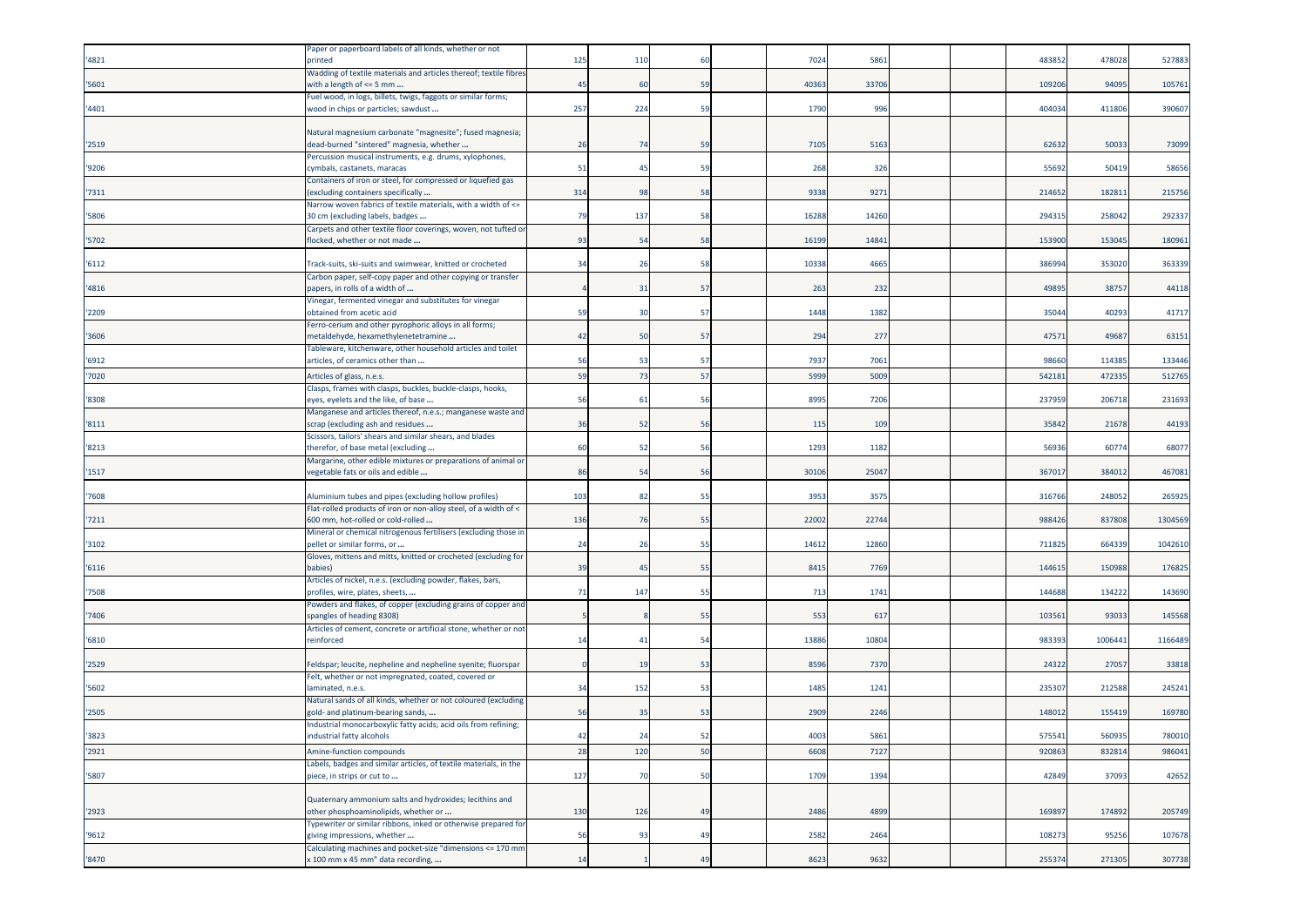|       | Men's or boys' suits, ensembles, jackets, blazers, trousers, bib                                             |                |                |              |       |       |  |         |         |         |
|-------|--------------------------------------------------------------------------------------------------------------|----------------|----------------|--------------|-------|-------|--|---------|---------|---------|
| '6103 | and brace overalls, breeches                                                                                 | 4 <sup>1</sup> | 4              | 48           | 1686  | 9392  |  | 16591   | 193350  | 260570  |
| '1101 | Wheat or meslin flour                                                                                        | 72             | 63             | 48           | 14397 | 7625  |  | 35411   | 34557   | 385716  |
| '8506 | rimary cells and primary batteries, electrical; parts thereof<br>excluding spent)                            | 84             | 4 <sup>0</sup> | 47           | 14146 | 1131  |  | 381799  | 363168  | 391733  |
| '6106 | Women's or girls' blouses, shirts and shirt-blouses, knitted or<br>crocheted (excluding T-shirts             | 50             | 4 <sup>5</sup> | 47           | 5603  | 2224  |  | 189720  | 164323  | 180440  |
| '6113 | Garments, knitted or crocheted, rubberised or impregnated,<br>coated or covered with plastics                | 29             | 26             | 47           | 306   | 445   |  | 39357   | 56309   | 69914   |
| '7502 | Unwrought nickel                                                                                             | 199            |                | 45           | 4885  | 3914  |  | 246712  | 252411  | 230034  |
|       | Woven fabrics containing predominantly, but < 85% synthetic                                                  |                |                |              |       |       |  |         |         |         |
| '5514 | staple fibres by weight, mixed                                                                               | 86             | -67            | 44           | 2728  | 6855  |  | 91402   | 75011   | 88845   |
| '2930 | Organo-sulphur compounds                                                                                     | 130            | 53             | 43           | 1520  | 2076  |  | 37552   | 37138   | 484571  |
|       | Sulphonated, nitrated or nitrosated derivatives of                                                           |                |                |              |       |       |  |         |         |         |
| '2904 | lydrocarbons, whether or not halogenated<br>Articles of cutlery, n.e.s., e.g. hair clippers, butchers' or    | 39             | 34             | 43           | 344   | 274   |  | 134422  | 129254  | 228450  |
| '8214 | kitchen cleavers, choppers and                                                                               | 67             | 60             | 43           | 2009  | 1880  |  | 78023   | 77245   | 88182   |
|       | Gypsum; anhydrite; plasters consisting of calcined gypsum or                                                 |                |                |              |       |       |  |         |         |         |
| '2520 | calcium sulphate, whether or not                                                                             | 21             | -39            | 42           | 1327  | 13156 |  | 130563  | 130153  | 153916  |
|       | Marble, travertine, ecaussine and other calcareous                                                           |                |                |              |       |       |  |         |         |         |
| '2515 | monumental or building stone of an apparent<br>Tomatoes, prepared or preserved otherwise than by vinegar     | 21             | 63             | 42           | 1814  | 1877  |  | 11602   | 7279    | 9969    |
| '2002 | or acetic acid                                                                                               | 38             | 59             | 42           | 5943  | 6272  |  | 40300   | 49230   | 46272   |
| '8519 | Sound recording or sound reproducing apparatus                                                               | 43             | 2 <sup>2</sup> | 42           | 435   | 5696  |  | 21995   | 177451  | 182126  |
|       | Articles of apparel, clothing accessories and other furskin                                                  |                |                |              |       |       |  |         |         |         |
| '4303 | articles (excluding gloves made                                                                              | 94             | 90             | $\mathbf{4}$ | 7564  | 2174  |  | 48780   | 30362   | 31208   |
| '8453 | Machinery for preparing, tanning or working hides, skins or<br>eather or for making or repairing             | 43             | 84             | 41           | 102   | 936   |  | 54722   | 46807   | 56160   |
|       | Glycosides, natural or reproduced by synthesis, and their                                                    |                |                |              |       |       |  |         |         |         |
| '2938 | salts, ethers, esters and other                                                                              | 11             |                | 41           | 1604  | 1991  |  | 36186   | 33864   | 47078   |
|       | Balances of a sensitivity of 50 mg or better, with or without                                                |                |                |              |       |       |  |         |         |         |
| '9016 | weights                                                                                                      | 52             | 101            | 40           | 997   | 514   |  | 10587   | 86646   | 104418  |
|       | Made-up clothing accessories, knitted or crocheted; knitted                                                  |                |                |              |       |       |  |         |         |         |
| '6117 | or crocheted parts of garments                                                                               | 92             | 37             | 40           | 3436  | 3093  |  | 118701  | 113698  | 110230  |
|       | Metallised yarn, whether or not gimped, being textile yarn, or                                               |                |                |              |       |       |  |         |         |         |
| '5605 | strip or the like of heading                                                                                 | 35             | 36             | 38           | 377   | 301   |  | 10675   | 7697    | 8877    |
| '6905 | Roofing tiles, chimney pots, cowls, chimney liners,                                                          | 75             | 63             | 37           | 1009  | 864   |  | 20211:  | 204645  |         |
|       | architectural ornaments and other ceramic<br>Rubberised textile fabrics (excluding tyre cord fabric of high- |                |                |              |       |       |  |         |         | 241331  |
| '5906 | tenacity yarn of nylon or other                                                                              | 11             | 36             | 37           | 2803  | 2343  |  | 313370  | 334770  | 355572  |
| '8003 | Tin bars, rods, profiles and wire, n.e.s.                                                                    | 27             | 28             | 37           | 333   | 323   |  | 3057    | 2638    | 45254   |
|       | Bombs, grenades, torpedos, mines, missiles, cartridges and                                                   |                |                |              |       |       |  |         |         |         |
| '9306 | other ammunition and projectiles                                                                             | 193            | 191            | 37           |       |       |  | 15036   | 16734   | 221652  |
| '6802 | Monumental or building stone, natural (excluding slate),<br>worked, and articles; mosaic cubes               |                | 60             | 37           | 11592 | 8571  |  | 104563  | 95496   | 101888  |
|       |                                                                                                              |                |                |              |       |       |  |         |         |         |
|       | Umbrellas and sun umbrellas, incl. walking-stick umbrellas,                                                  |                |                |              |       |       |  |         |         |         |
| '6601 | garden umbrellas and similar umbrellas                                                                       | 29             | 33             | 36           | 8414  | 5564  |  | 77904   | 66607   | 80834   |
|       | Collections and collector's pieces of zoological, botanical,                                                 |                | 73             | 36           |       |       |  |         |         |         |
| '9705 | mineralogical, anatomical, historical,<br>Machines and apparatus of a kind used solely or principally        |                |                |              | 581   | 1709  |  | 10604   | 84736   | 146644  |
| '8486 | for the manufacture of semiconductor                                                                         | 487            | 163            | 36           | 10349 | 1468  |  | 2450779 | 2325542 | 2934813 |
|       | Gold, incl. gold plated with platinum, unwrought or not                                                      |                |                |              |       |       |  |         |         |         |
| '7108 | further worked than semi-manufactured                                                                        | 18             | 69             | 36           |       |       |  | 671593  | 8695312 | 6070341 |
| '7413 | Stranded wire, cables, plaited bands and the like, of copper                                                 |                | 83             | 36           | 2875  | 3707  |  | 274374  |         |         |
|       | excluding electrically insulated                                                                             |                |                |              |       |       |  |         | 247943  | 369836  |
| '2806 | Hydrogen chloride "hydrochloric acid"; chlorosulphuric acid                                                  | 10             | 25             | 36           | 366   | 265   |  | 53540   | 50992   | 55629   |
| '2903 | Halogenated derivatives of hydrocarbons                                                                      |                | 63             | 35           | 3933  | 1787  |  | 839689  | 724659  | 1047949 |
|       | Bodies, incl. cabs, for tractors, motor vehicles for the                                                     |                |                |              |       |       |  |         |         |         |
| '8707 | transport of ten or more persons,                                                                            | 31             | 18             | 35           | 10506 | 64475 |  | 1380269 | 1040763 | 1389285 |
| '2517 | Pebbles, gravel, broken or crushed stone, for concrete<br>aggregates, for road metalling or for              | 113            | 94             | 34           | 25193 | 12075 |  | 243044  | 234091  | 251612  |
|       | Thermionic, cold cathode or photo-cathode valves and tubes,                                                  |                |                |              |       |       |  |         |         |         |
| '8540 | e.g. vacuum or vapour or gas filled                                                                          | 33             | 27             | 34           | 17709 | 8166  |  | 118948  | 135320  | 160820  |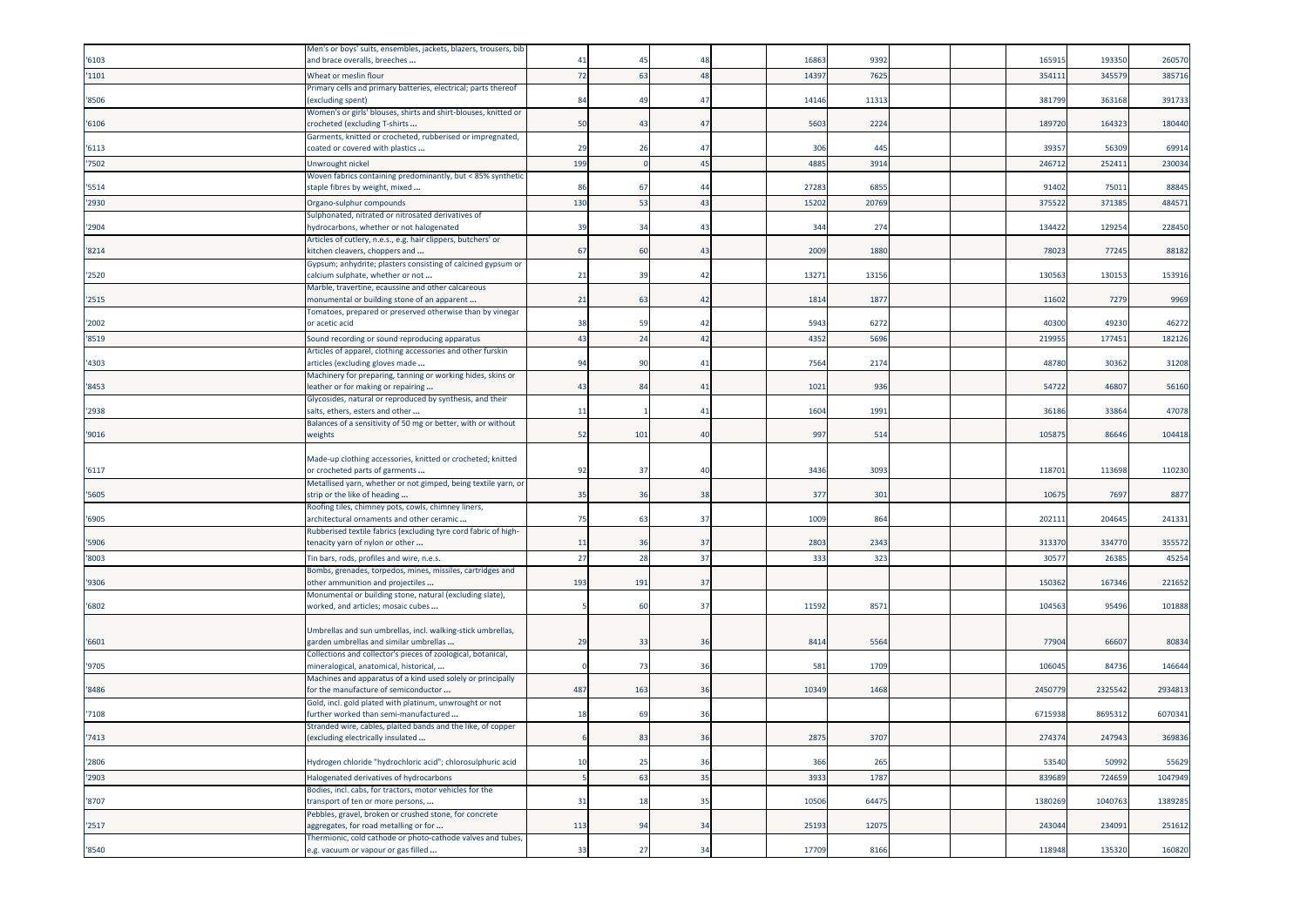| '8472          | Office machines, e.g. hectograph or stencil duplicating<br>machines, addressing machines, automatic      | 52        | 1966      | 34       | 4973          | 9904          |  | 601576          | 555064          | 658624           |
|----------------|----------------------------------------------------------------------------------------------------------|-----------|-----------|----------|---------------|---------------|--|-----------------|-----------------|------------------|
|                | Knitted or crocheted fabrics, of a width > 30 cm, containing by                                          |           |           |          |               |               |  |                 |                 |                  |
| '6004<br>'2935 | weight >= 5% of elastomeric<br>Sulphonamides                                                             | 161<br>12 | 206<br>26 | 34<br>34 | 47560<br>6716 | 23132<br>7462 |  | 117445<br>14794 | 104405<br>13426 | 122127<br>220388 |
|                | Bedlinen, table linen, toilet linen and kitchen linen of all types                                       |           |           |          |               |               |  |                 |                 |                  |
| '6302          | of textile materials (excluding<br>Sets of two or more tools of heading 8202 to 8205, put up in          | 28        | $-15$     | 33       | 47960         | 39640         |  | 72887           | 71303           | 806797           |
| '8206          | sets for retail sale                                                                                     | 78        | 36        | 33       | 8535          | 10333         |  | 12407           | 129922          | 160002           |
| '6214          | Shawls, scarves, mufflers, mantillas, veils and similar articles<br>(excluding knitted or crocheted)     | 37        | 34        | 33       | 2881          | 1790          |  | 11829           | 100637          | 96522            |
| '9615          | Combs, hair-slides and the like; hairpins; curling pins, curling<br>grips, hair-curlers and the          | 32        | 19        | 33       | 4145          | 4046          |  | 3877            | 45741           | 54407            |
| '5112          | Woven fabrics of combed wool or of combed fine animal hair<br>(excluding fabrics for technical           | 39        | 16        | 32       | 3425          | 2503          |  | 12177           | 67049           | 62638            |
| '8468          | Machinery and apparatus for soldering, brazing or welding,<br>whether or not capable of cutting          | 24        | 36        | 32       | 1745          | 1331          |  | 11287           | 84688           | 87198            |
| '2929          | Compounds with other nitrogen function (excluding amine-<br>function compounds; oxygen-function          | 200       | 33        | 32       | 2671          | 2855          |  | 95001           | 78262           | 959724           |
| '2906          | Cyclic alcohols and their halogenated, sulphonated, nitrated<br>or nitrosated derivatives                | 37        | 38        | 32       | 601           | 576           |  | 25637           | 279057          | 361264           |
| '6914          | Ceramic articles, n.e.s.                                                                                 |           |           | 32       | 3623          | 3224          |  | 6890            | 73762           | 94563            |
| '7505          | Bars, rods, profiles and wire, of nickel (excluding electrically<br>insulated products)                  | 108       | 33        | 31       | 900           | 693           |  | 424044          | 396388          | 384291           |
| '9404          | Mattress supports (excluding spring interiors for seats);<br>articles of bedding and similar furnishing, | 171       | 20        | 31       | 14441         | 14996         |  | 66083           | 672437          | 764312           |
| '5901          | Fextile fabrics coated with gum or amylaceous substances, of<br>a kind used for the outer covers         | 18        | 19        | 31       | 244           | 337           |  | 1545            | 14058           | 18908            |
| '6808          | Panels, boards, tiles, blocks and similar articles of vegetable<br>fibre, of straw or of shavings,       | 44        | 97        | -31      | 270           | 539           |  | 3060            | 29455           | 34771            |
| '7609          | Aluminium tube or pipe fittings "e.g., couplings, elbows,<br>sleeves"                                    | 51        | 64        | 31       | 720           | 620           |  | 97983           | 8554            | 103687           |
| '1211          | Plants and parts of plants, incl. seeds and fruits, of a kind used<br>primarily in perfumery,            | 16        | 20        | 31       | 4063          | 3273          |  | 18712           | 217270          | 233850           |
| '6107          | Men's or boys' underpants, briefs, nightshirts, pyjamas,<br>bathrobes, dressing gowns and similar        | 40        | 33        | 30       | 5053          | 4258          |  | 201235          | 216153          | 248443           |
| '2815          | Sodium hydroxide "caustic soda", potassium hydroxide<br>"caustic potash"; peroxides of sodium            | 14        | 12        | 30       | 3187          | 2464          |  | 46078           | 27801           | 34319            |
| '2901          | Acyclic hydrocarbons                                                                                     | 23        | 20        | 30       | 86703         | 2687          |  | 92971           | 808719          | 1261664          |
| '9620          | Monopods, bipods, tripods and similar articles                                                           | 80        | 55        | 30       | 792           | 2020          |  | 3240            | 41461           | 53641            |
| '5515          | Woven fabrics containing predominantly, but < 85% synthetic<br>staple fibres by weight, other            | 122       | 77        | 29       | 17433         | 12343         |  | 12513           | 10088           | 94278            |
| '8608          | Railway or tramway track fixtures and fittings (excluding<br>sleepers of wood, concrete or steel,        | 1769      | 785       | 29       | 27718         | 21367         |  | 128640          | 8671            | 99304            |
|                | Tungsten "wolfram" and articles thereof, n.e.s.; tungsten                                                |           |           |          |               |               |  |                 |                 |                  |
| '8101          | waste and scrap (excluding ash and<br>Natural rubber, balata, gutta-percha, guayule, chicle and          | 16        | 10        | 27       | 299           | 725           |  | 11999           | 11196           | 176610           |
| '4001          | similar natural gums, in primary                                                                         | 32        |           | 26       | 35590         | 24789         |  | 8831            | 79341           | 128663           |
| '3101          | Animal or vegetable fertilisers, whether or not mixed together<br>or chemically treated; fertilisers     |           |           | 26       | 249           | 477           |  | 22596           | 23957           | 29941            |
| '2941          | <b>Antibiotics</b>                                                                                       | 42        | 44        | 26       | 48307         | 46009         |  | 73869           | 8637            | 77993            |
| '4013          | nner tubes, of rubber                                                                                    | 16        |           | 26       | 3001          | 227           |  | 2990            | 3553            | 43377            |
| '3702          | Photographic film in rolls, sensitised, unexposed, of any<br>material other than paper, paperboard       | 20        | 58        | 25       | 1238          | 699           |  | 44831           | 36602           | 44537            |
| '4115          | Composition leather with a basis of leather or leather fibre, in<br>slabs, sheets or strip, whether      | 51        | -41       | 25       | 688           | 581           |  | 35091           | 21063           | 27100            |
| '8305          | Fittings for loose-leaf binders or files, letter clips, letter<br>corners, paper clips, indexing         | 24        | 21        | 25       | 3331          | 3021          |  | 39358           | 39682           | 51192            |
| '2902          | Cyclic hydrocarbons                                                                                      | 18        | 71        | 25       | 35878         | 29438         |  | 1514130         | 1272570         | 1391817          |
| '7117          | mitation jewellery                                                                                       | 110       | 47        | 25       |               |               |  | 38695           | 356644          | 418028           |
| '5801          | Woven pile fabrics and chenille fabrics (excluding terry<br>towelling and similar woven terry            | 42        | 30        | 24       | 9557          | 9020          |  | 105115          | 89602           | 102007           |
| '8548          | Waste and scrap of primary cells, primary batteries and<br>electric accumulators; spent primary          | 81        | 27        | 24       | 100           | 198           |  | 438798          | 369554          | 414987           |
|                | Wire, rods, tubes, plates, electrodes and similar products, of<br>base metal or of metal carbides,       |           |           |          |               |               |  |                 |                 |                  |
| '8311          |                                                                                                          | 15        | 70        | 24       | 19151         | 16195         |  | 128831          | 106041          | 142647           |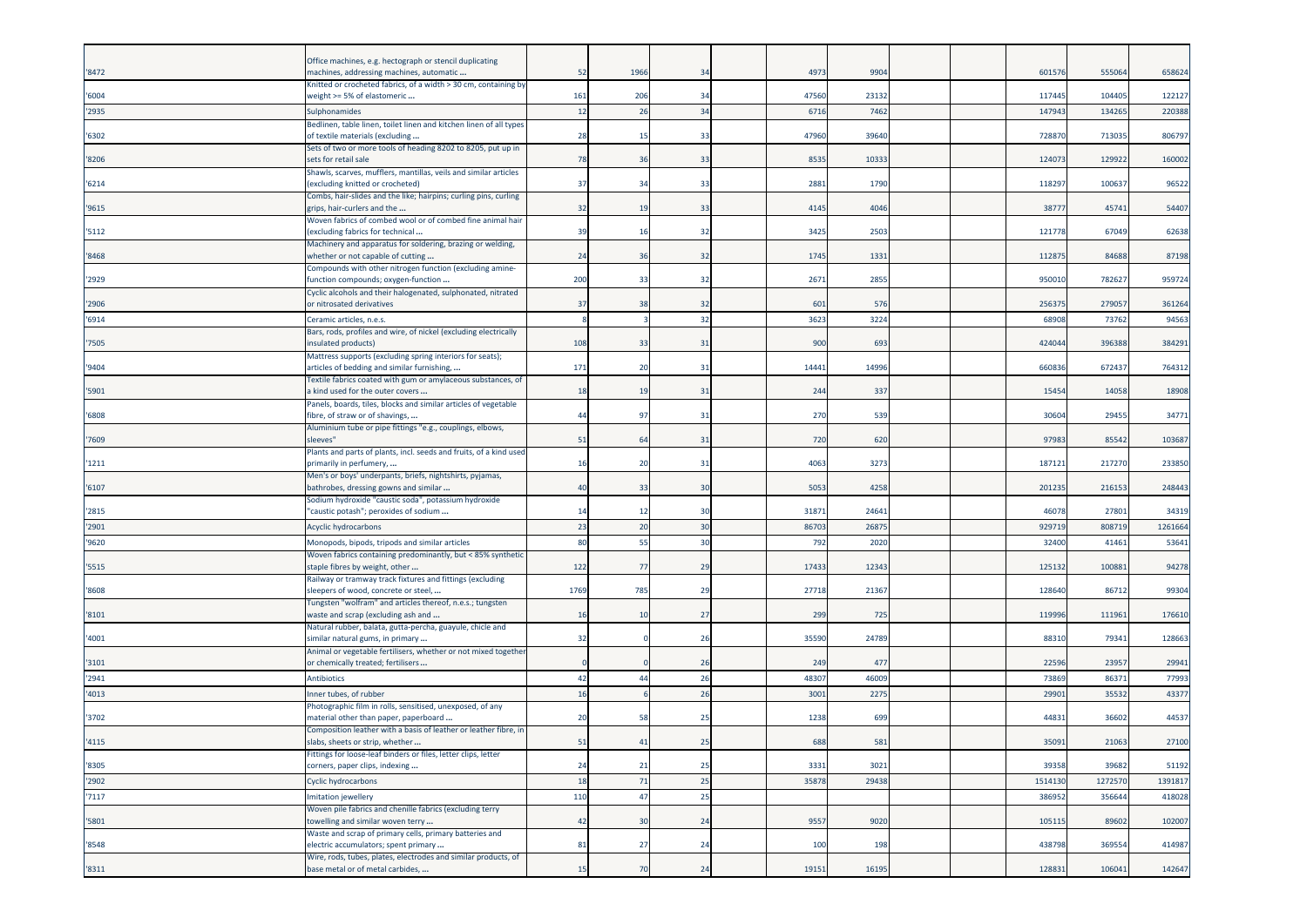|       | mpregnated, coated or covered textile fabrics; painted                                                       |     |     |                |        |       |  |         |         |         |
|-------|--------------------------------------------------------------------------------------------------------------|-----|-----|----------------|--------|-------|--|---------|---------|---------|
| '5907 | canvas being theatrical scenery, studio                                                                      | 12  |     |                | 1664   | 1534  |  | 5085    | 44885   | 46896   |
| '0803 | Bananas, incl. plantains, fresh or dried                                                                     | C   | 10  | 24             | 57035  | 50951 |  | 24248   | 24942   | 276691  |
| '9617 | Vacuum flasks and other vacuum vessels, and parts thereof<br>(excluding glass inners)                        | 29  |     | 24             | 3960   | 3350  |  | 8378    | 99933   | 114753  |
| '7116 | Articles of natural or cultured pearls, precious or semi-<br>precious stones "natural, synthetic             | 21  | 19  | 24             |        |       |  | 4539    | 36451   | 52275   |
| '3501 | Casein, caseinates and other casein derivatives; casein glues<br>(excluding those packaged as                | 62  | 19  | 24             | 152    | 91    |  | 15901   | 171637  | 222970  |
| '8521 | Video recording or reproducing apparatus, whether or not<br>ncorporating a video tuner (excluding            |     | 190 | 24             | 5485   | 3360  |  | 10641   | 89382   | 95569   |
|       | Cigarette lighters and other lighters, whether or not                                                        |     |     |                |        |       |  |         |         |         |
| '9613 | mechanical or electrical and parts thereof,<br>Video game consoles and machines, articles for funfair, table | 17  | 16  | 2 <sup>2</sup> | 3599   | 3633  |  | 65150   | 66546   | 83046   |
| '9504 | or parlour games, incl. pintables,                                                                           | 10  | 26  | 23             | 21434  | 17792 |  | 183789  | 1924221 | 1825381 |
| '5007 | Woven fabrics of silk or of silk waste                                                                       |     |     | 23             | 1396   | 1082  |  | 1271    | 8468    | 7854    |
| '7317 | Nails, tacks, drawing pins, corrugated nails, staples and similar<br>articles of iron or steel,              | 27  | 26  | 22             | 2649   | 2356  |  | 125418  | 11333   | 144290  |
| '5516 | Woven fabrics of artificial staple fibres                                                                    | 21  |     | 22             | 7678   | 6266  |  | 7187    | 65830   | 60569   |
| '4822 | Bobbins, spools, cops and similar supports of paper pulp,<br>paper or paperboard, whether or not             |     |     | 22             | 2859   | 2028  |  | 93924   | 84245   | 112928  |
|       | Smoking pipes, incl. pipe bowls, cigar or cigarette holders, and                                             |     |     |                |        |       |  |         |         |         |
| '9614 | parts thereof, n.e.s.                                                                                        | 134 | 33  | 22             | 1871   | 1544  |  | 6843    | 83684   | 77501   |
| '7002 | Glass in balls, rods or tubes, unworked (excluding glass<br>microspheres <= 1 mm in diameter,                | 13  | 32  | 22             | 2286   | 1554  |  | 162753  | 139122  | 162842  |
|       |                                                                                                              |     |     |                |        |       |  |         |         |         |
| '8310 | Sign-plates, nameplates, address-plates and similar plates,<br>numbers, letters and other symbols,           | 37  | 23  | 21             | 751    | 857   |  | 15555   | 141364  | 144337  |
| '1902 | Pasta, whether or not cooked or stuffed with meat or other<br>substances or otherwise prepared,              | 15  | 13  | 21             | 40245  | 39938 |  | 294679  | 337031  | 341323  |
|       |                                                                                                              |     |     |                |        |       |  |         |         |         |
| '8112 | Beryllium, chromium, germanium, vanadium, gallium,<br>nafnium "celtium", indium, niobium "columbium",        |     |     | 21             | 502    | 638   |  | 9817    | 6387    | 75422   |
|       | Tarpaulins, awnings and sunblinds; tents; sails for boats,                                                   |     |     |                |        |       |  |         |         |         |
| '6306 | sailboards or landcraft; camping<br>Festival, carnival or other entertainment articles, incl.                | 57  | 12  | 20             | 5698   | 5369  |  | 265020  | 307496  | 395730  |
| '9505 | conjuring tricks and novelty jokes,                                                                          | 23  | 24  | 20             | 13923  | 14242 |  | 12574   | 10781   | 120131  |
| '5810 | Embroidery on a textile fabric ground, in the piece, in strips or<br>in motifs                               | 86  | 25  | 19             | 5007   | 1857  |  | 29850   | 23066   | 26269   |
| '1103 | Cereal groats, meal and pellets                                                                              | 27  | 41  | 19             | 4253   | 407   |  | 2978    | 3948    | 42578   |
| '8609 | Containers, incl. containers for the transport of fluids,<br>specially designed and equipped for             | 51  | 24  | 1 <sup>c</sup> | 4730   | 4001  |  | 152893  | 139418  | 166135  |
|       | Powder and flakes, of aluminium (excluding pellets of                                                        |     |     |                |        |       |  |         |         |         |
| '7603 | aluminium, and spangles)                                                                                     | 16  | 13  | -19            | 3765   | 3999  |  | 8035    | 77058   | 95105   |
| '2833 | Sulphates; alums; peroxosulphates "persulphates"                                                             | 12  |     | 19             | 7551   | 7680  |  | 21011   | 21373   | 243076  |
| '2817 | Zinc oxide; zinc peroxide                                                                                    | 130 | 37  | 18             | 1090   | 9290  |  | 8289    | 6213    | 54449   |
| '5308 | Yarn of vegetable textile fibres; paper yarn (excluding flax<br>yarn, yarn of jute or of other               |     | 24  | -18            | 69     | 100   |  | 2872    | 1766    | 1599    |
| '7209 | Flat-rolled products of iron or non-alloy steel, of a width of >=<br>600 mm, cold-rolled "cold-reduced",     | 218 | 77  | 18             | 113625 | 90192 |  | 813252  | 69545   | 997475  |
| '0106 | Live animals (excluding horses, asses, mules, hinnies, bovine<br>animals, swine, sheep, goats,               | 22  |     | 18             | 1802   | 1694  |  | 38534   | 46262   | 57687   |
| '4006 | Rods, bars, tubes, profiles and other forms of unvulcanised<br>rubber, incl. mixed rubber, and               | 40  | 51  | 18             | 478    | 497   |  | 68563   | 55361   | 66208   |
|       |                                                                                                              |     |     |                |        |       |  |         |         |         |
| '3202 | Synthetic organic tanning substances; inorganic tanning<br>substances; tanning preparations, whether         |     | 10  | 18             | 695    | 502   |  | 82209   | 69432   | 86116   |
|       |                                                                                                              |     |     |                |        |       |  |         |         |         |
| '4407 | Wood sawn or chipped lengthwise, sliced or peeled, whether<br>or not planed, sanded or end-jointed,          | 21  | 125 | 18             | 9685   | 9646  |  | 2320019 | 2572668 | 4350507 |
|       |                                                                                                              |     |     |                |        |       |  |         |         |         |
| '1701 | Cane or beet sugar and chemically pure sucrose, in solid form                                                | 43  | 35  | 17             | 35060  | 16334 |  | 620625  | 634972  | 906997  |
| '9303 | Firearms and similar devices which operate by the firing of an<br>explosive charge, e.g. sporting            | 52  |     | 17             |        |       |  | 91897   | 81719   | 127748  |
|       | Zinc dust, powders and flakes (excluding grains of zinc, and                                                 |     |     |                |        |       |  |         |         |         |
| '7903 | spangles of heading 8308)                                                                                    | 17  | 23  | 17             | 171    | 184   |  | 53569   | 55224   | 58882   |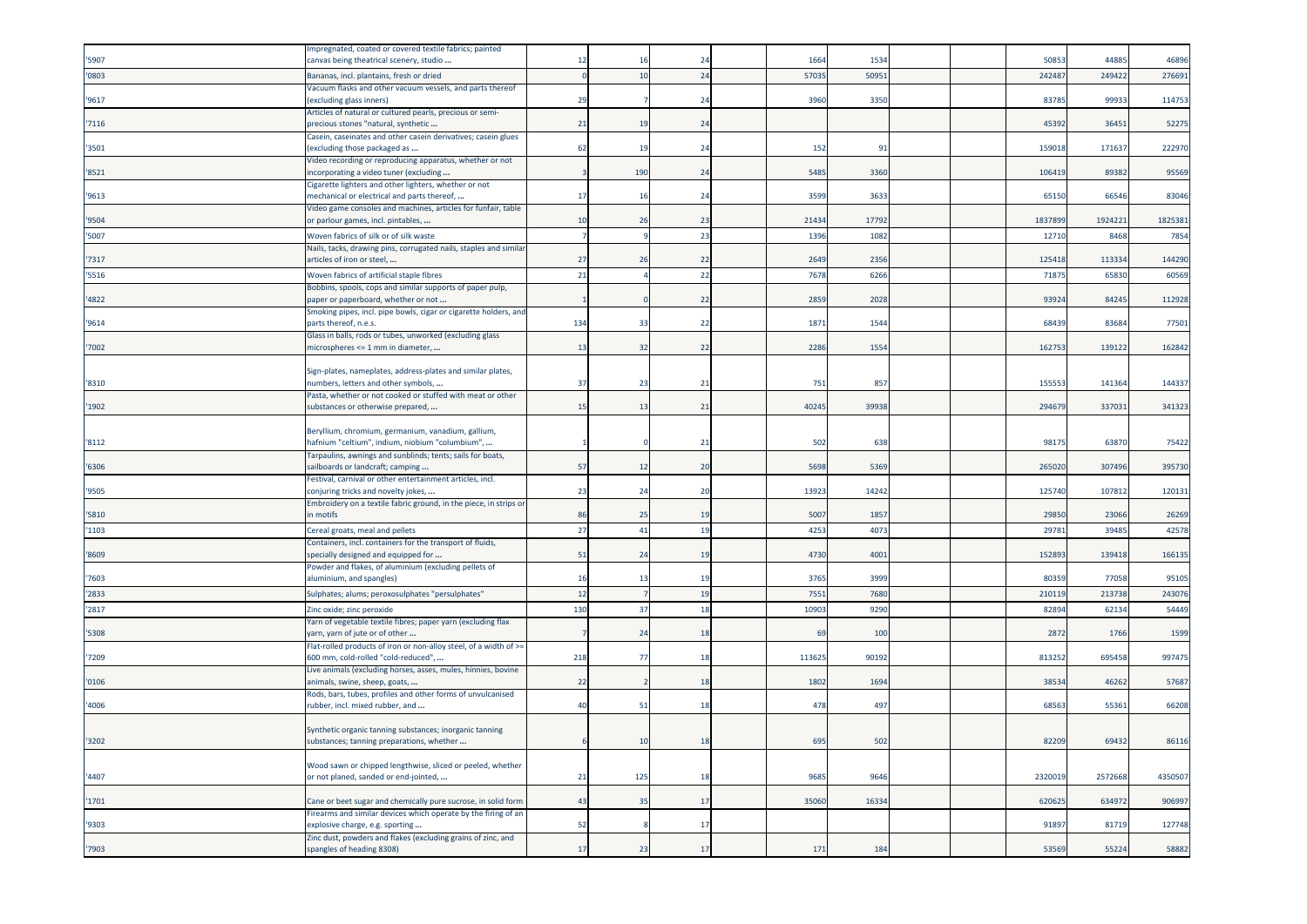|       | Knotted netting of twine, cordage or rope, by the piece or                                      |     |                |     |         |                |  |          |         |          |
|-------|-------------------------------------------------------------------------------------------------|-----|----------------|-----|---------|----------------|--|----------|---------|----------|
| '5608 | metre; made-up fishing nets and                                                                 |     |                | -17 | 2543    | 3502           |  | 64708    | 76754   | 81358    |
|       | Glass beads, imitation pearls, imitation precious or semi-                                      |     |                |     |         |                |  |          |         |          |
| '7018 | precious stones and similar glass                                                               | 16  | 12             | 16  | 2321    | 1966           |  | 30047    | 26617   | 31051    |
|       | Articles of leather or composition leather (excluding saddlery                                  |     |                |     |         |                |  |          |         |          |
| '4205 | and harness bags; cases and                                                                     | 14  | 10             | 16  | 442     | 429            |  | 69846    | 51128   | 55686    |
|       | Prefabricated buildings, whether or not complete or already                                     |     |                |     |         |                |  |          |         |          |
| '9406 | assembled                                                                                       | 22  |                | 16  | 23951   | 18287          |  | 368645   | 32701   | 452039   |
|       |                                                                                                 |     |                |     |         |                |  |          |         |          |
| '2803 | Carbon "carbon blacks and other forms of carbon", n.e.s.                                        | 28  | 15             | 16  | 30166   | 1861           |  | 319231   | 29257   | 396497   |
|       |                                                                                                 |     |                |     |         |                |  |          |         |          |
|       | Cinematographic cameras and projectors, whether or not                                          |     |                |     |         |                |  |          |         |          |
| '9007 | ncorporating sound recording or reproducing                                                     | 153 | 242            | 15  | 62      | 11             |  | 65899    | 51715   | 78824    |
|       | Petroleum jelly, paraffin wax, micro- crystalline petroleum                                     |     |                |     |         |                |  |          |         |          |
| '2712 | wax, slack wax, ozokerite, lignite                                                              | 178 | 164            | 15  | 10126   | 9679           |  | 33101    | 320183  | 381411   |
|       |                                                                                                 |     |                |     |         |                |  |          |         |          |
|       | Vegetable parchment, greaseproof papers, tracing papers and                                     |     |                |     |         |                |  |          |         |          |
| '4806 | glassine and other glazed transparent                                                           | 17  | 23             | 15  | 2120    | 1892           |  | 15877    | 15226   | 212430   |
|       | Bells, gongs and the like, non-electric, of base metal                                          |     |                |     |         |                |  |          |         |          |
| '8306 | (excluding musical instruments); statuettes                                                     |     |                | 15  | 1827    | 1447           |  | 135162   | 124720  | 131273   |
|       |                                                                                                 |     |                |     |         |                |  |          |         |          |
|       | Colour lakes (other than Chinese or Japanese lacquer and                                        |     |                |     |         |                |  |          |         |          |
| '3205 | paints); preparations based on colour                                                           | 168 | 53             | 15  | 1031    | 862            |  | 12535    | 11633   | 12801    |
| '2823 | <b>Titanium oxides</b>                                                                          |     | 11             | 15  | 1713    | 1796           |  | 12927    | 114960  | 139251   |
|       | Fable, kitchen or other household articles, sanitary ware, and                                  |     |                |     |         |                |  |          |         |          |
| '7418 | parts thereof, of copper; pot                                                                   | 28  | 15             | 15  | 931     | 914            |  | 106676   | 100293  | 118652   |
|       |                                                                                                 |     |                |     |         |                |  |          |         |          |
|       | Breathing appliances and gas masks (excluding protective                                        |     |                |     |         |                |  |          |         |          |
| '9020 | masks having neither mechanical parts                                                           | 291 | 81             | -15 | 4656    | 387            |  | 33084    | 32422   | 301556   |
| '5905 | <b>Textile wallcoverings</b>                                                                    | 24  | 14             | 14  | 91      | 52             |  | 9637     | 9353    | 9940     |
|       | Hydrides, nitrides, azides, silicides and borides, whether or                                   |     |                |     |         |                |  |          |         |          |
| '2850 | not chemically defined (excluding                                                               | 15  | 17             | 14  | 136     | 115            |  | 47391    | 48763   | 53836    |
|       | Tubes, pipes and tube or pipe fittings "e.g., couplings, elbows,                                |     |                |     |         |                |  |          |         |          |
| '7507 | sleeves", of nickel                                                                             |     | 21             | 14  | 101     | 228            |  | 144232   | 143520  | 149454   |
|       | Clocks (excluding wrist-watches, pocket-watches and other                                       |     |                |     |         |                |  |          |         |          |
| '9105 | watches of heading 9101 or 9102,                                                                | 17  | 29             | -14 | 2702    | 1523           |  | 7801     | 71066   | 82877    |
|       | Radioactive chemical elements and radioactive isotopes, incl.                                   |     |                |     |         |                |  |          |         |          |
| '2844 | their fissile or fertile chemical                                                               |     | 80             | 14  |         |                |  | 841956   | 72290   | 887179   |
|       | Safety fuses; detonating fuses; percussion or detonating caps;                                  |     |                |     |         |                |  |          |         |          |
| '3603 | igniters; electric detonators                                                                   |     |                | 14  | 311     | 403            |  | 127002   | 87022   | 103186   |
|       | Jams, fruit jellies, marmalades, fruit or nut purée and fruit or                                |     |                |     |         |                |  |          |         |          |
| '2007 | nut pastes, obtained by cooking,                                                                |     | 42             | 14  | 11730   | 13824          |  | 239408   | 244118  | 235380   |
|       | Tantalum and articles thereof, n.e.s.; tantalum waste and                                       |     |                |     |         |                |  |          |         |          |
| '8103 | scrap (excluding ash and residues                                                               |     | 17             | -13 | 71      | <b>79</b>      |  | 12921    | 13476   | 14545    |
|       | Corrugated paper and paperboard "with or without glued flat                                     |     |                |     |         |                |  |          |         |          |
| '4808 | surface sheets", creped, crinkled,                                                              | 135 | $\overline{4}$ | 13  | 23369   | 1841           |  | 343852   | 35331   | 439728   |
| '2509 | Chalk                                                                                           | 14  | 11             | 12  | 1999    | 1532           |  | 6367     | 7031    | 10014    |
| '7907 | Articles of zinc, n.e.s.                                                                        | 60  | 124            | 12  | 1988    | 1404           |  | 22004    | 20582   | 247029   |
|       | Artist's, student's or signboard painter's colours, modifying                                   |     |                |     |         |                |  |          |         |          |
| '3213 | tints, amusement colours and                                                                    |     |                | 12  | 3070    | 432            |  | 51845    | 68026   | 81958    |
|       | Hypochlorites; commercial calcium hypochlorite; chlorites;                                      |     |                |     |         |                |  |          |         |          |
| '2828 | <b>nypobromites</b>                                                                             | 16  | 31             | 12  | 1265    | 1233           |  | 3480     | 38661   | 42537    |
|       | Woven fabrics of jute or of other textile bast fibres of heading                                |     |                |     |         |                |  |          |         |          |
| '5310 | 5303                                                                                            |     | 12             | 12  | 46      | 8 <sup>0</sup> |  | 2840     | 2824    | 4708     |
|       | Converters, ladles, ingot moulds and casting machines of a                                      |     |                |     |         |                |  |          |         |          |
| '8454 | kind used in metallurgy or in metal                                                             |     | 738            | 12  | 5254    | 3948           |  | 293162   | 258479  | 263778   |
|       | Men's or boys' singlets and other vests, underpants, briefs,                                    |     |                |     |         |                |  |          |         |          |
| '6207 | nightshirts, pyjamas, bathrobes,                                                                |     |                | 11  | 564     | 474            |  | 25722    | 27455   | 33008    |
| '2837 | Cyanides, cyanide oxides and complex cyanides                                                   |     |                | 11  | 851     | 239            |  | 2328     | 2709    | 2756     |
|       |                                                                                                 |     |                |     |         |                |  |          |         |          |
| '2004 | Vegetables prepared or preserved otherwise than by vinegar<br>or acetic acid, frozen (excluding | 15  |                | 11  | 7762    | 8039           |  | 427776   | 414905  | 471170   |
|       |                                                                                                 |     |                |     |         |                |  |          |         |          |
|       | Worked mica and articles of mica, incl. agglomerated or                                         |     |                |     |         |                |  |          |         |          |
| '6814 | reconstituted mica, whether or not                                                              | 20  | 22             | 11  | 689     | 396            |  | 26794    | 25097   | 31363    |
|       |                                                                                                 |     |                |     |         |                |  |          |         |          |
| '2711 | Petroleum gas and other gaseous hydrocarbons                                                    |     |                | 11  | 2766063 | 253777         |  | 13532200 | 9626774 | 14136508 |
|       | Preparations and charges for fire-extinguishers; charged fire-                                  |     |                |     |         |                |  |          |         |          |
| '3813 | extinguishing grenades (excluding                                                               | 62  | 59             | 10  | 963     | 533            |  | 29683    | 28201   | 27878    |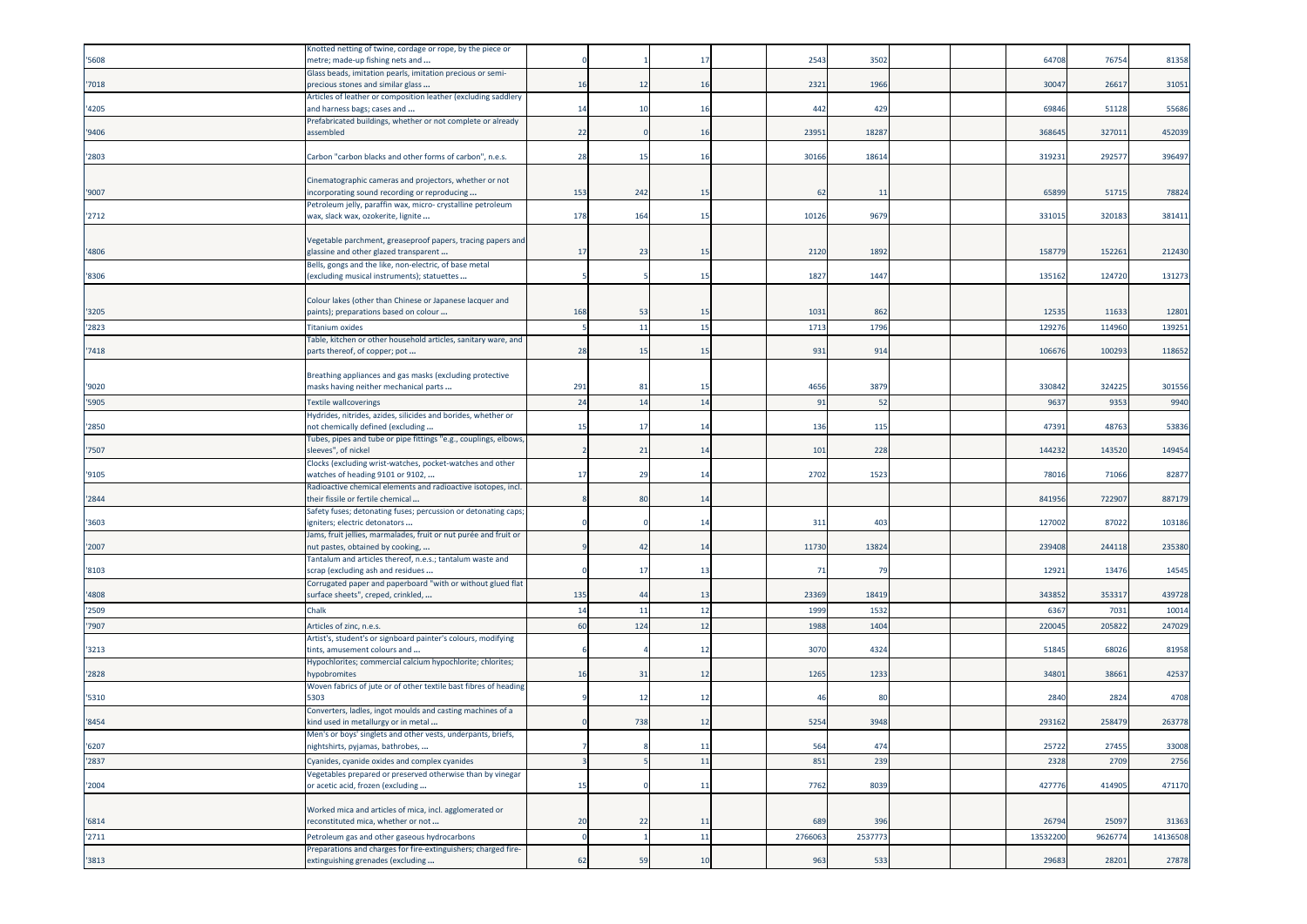| '9207 | Musical instruments, the sound of which is produced, or must<br>be amplified, electrically, e.g.        |     | $\overline{2}$ |     | 1749  | 2565  |  | 15926    | 181624  | 210899  |
|-------|---------------------------------------------------------------------------------------------------------|-----|----------------|-----|-------|-------|--|----------|---------|---------|
| '7319 | Sewing needles, knitting needles, bodkins, crochet hoods,<br>embroidery stilettos and similar           |     | 10             | 10  | 517   | 559   |  | 13609    | 12621   | 11326   |
| '5408 | Woven fabrics of artificial filament yarn, incl. monofilament of<br>-= 67 decitex and a maximum         | 26  |                | -10 | 12715 | 8321  |  | 4895     | 30497   | 24023   |
| '1904 | Prepared foods obtained by the swelling or roasting of cereals<br>or cereal products, e.g. corn         | 48  |                | 10  | 8694  | 8457  |  | 697500   | 745313  | 768460  |
| '2829 | Chlorates and perchlorates; bromates and perbromates;<br>iodates and periodates                         |     |                | 10  | 4122  | 5756  |  | 4390     | 4251    | 4960    |
| '5808 | Braids of textile materials, in the piece; ornamental trimmings<br>of textile materials, in the         |     |                | 10  | 2255  | 2616  |  | 4553     | 44391   | 52333   |
| '6303 | Curtains, incl. drapes, and interior blinds; curtain or bed<br>valances of all types of textile         | 30  | 15             |     | 6086  | 6577  |  | 298245   | 301252  | 331455  |
| '5908 | Fextile wicks, woven, plaited or knitted, for lamps, stoves,<br>ighters, candles or the like;           |     |                |     | 13    | 30    |  | 15538    | 15674   | 20523   |
| '2807 | Sulphuric acid; oleum                                                                                   | 118 | 70             |     | 397   | 1124  |  | 6300     | 61156   | 108431  |
| '7504 | Powders and flakes, of nickel (excluding nickel oxide sinters)                                          | 26  |                |     | 396   | 318   |  | 71194    | 64111   | 74580   |
| '4504 | Agglomerated cork, with or without a binding substance, and<br>articles of agglomerated cork (excluding |     |                |     | 3319  | 3253  |  | 24444    | 23853   | 24845   |
| '6216 | Gloves, mittens and mitts, of all types of textile materials<br>(excluding knitted or crocheted         |     |                |     | 1435  | 1445  |  | 4675     | 45846   | 49987   |
| '2907 | Phenols; phenol-alcohols                                                                                |     |                |     | 9618  | 1231  |  | 28476    | 30737   | 326837  |
|       |                                                                                                         |     |                |     |       |       |  |          |         |         |
| '3705 | Photographic plates and film, exposed and developed<br>(excluding products made of paper, paperboard    | 26  | 27             |     | 25    | 39    |  | 162234   | 17371   | 176936  |
| '2207 | Undenatured ethyl alcohol of an alcoholic strength of >= 80%<br>ethyl alcohol and other spirits,        | 27  | -62            |     | 87    | 104   |  | 323969   | 416530  | 409784  |
| '3406 | Candles, tapers and the like                                                                            |     |                |     | 2139  | 2219  |  | 15952    | 16525   | 203845  |
| '7409 | Plates, sheets and strip, of copper, of a thickness of > 0,15<br>mm (excluding expanded sheet           | 39  | 35             |     | 16544 | 13046 |  | 2247090  | 203267  | 3230093 |
| '6003 | Knitted or crocheted fabrics, of a width <= 30 cm (excluding<br>those containing by weight >=           | 15  | -11            |     | 1268  | 1019  |  | 46895    | 54397   | 68233   |
| '7107 | Base metals clad with silver, not further worked than semi-<br>nanufactured                             | 14  | 18             |     |       |       |  | 3400     | 36075   | 55544   |
| '2937 | Hormones, prostaglandins, thromboxanes and leukotrienes,<br>natural or reproduced by synthesis;         | 20  |                |     | 6000  | 5460  |  | 610320   | 621014  | 497047  |
| '0704 | Cabbages, cauliflowers, kohlrabi, kale and similar edible<br>brassicas, fresh or chilled                |     |                |     | 14649 | 7558  |  | 6656     | 49405   | 50047   |
| '0910 | Ginger, saffron, turmeric "curcuma", thyme, bay leaves, curry<br>and other spices (excluding pepper     | 17  | -17            |     | 8300  | 7376  |  | 122295   | 142382  | 148635  |
| '6704 | Wigs, false beards, eyebrows and eyelashes, switches and the<br>like, of human or animal hair           |     | 14             |     | 350   | 443   |  | 77023    | 83150   | 84997   |
| '5212 | Woven fabrics of cotton, containing predominantly, but <<br>85% cotton by weight, other than those      | 118 | 47             |     | 1053  | 889   |  | 6824     | 6201    | 7577    |
| '2526 | Natural steatite, whether or not roughly trimmed or merely<br>cut, by sawing or otherwise, into         | 10  | 10             |     | 533   | 521   |  | 897      | 8330    | 9463    |
| '9107 | Fime switches with clock or watch movement or with<br>synchronous motor                                 | 253 | 22             |     | 1701  | 973   |  | 5760     | 53906   | 57669   |
|       | Hand-woven tapestries of the type Gobelin, Flanders,                                                    |     |                |     |       |       |  |          |         |         |
| '5805 | Aubusson, Beauvais and the like, and needle-worked                                                      |     | 10             |     | 20    |       |  | 133      | 102     | 117     |
| '6401 | Waterproof footwear with outer soles and uppers of rubber<br>or of plastics, the uppers of which        |     |                |     | 2682  | 2481  |  | 4007     | 44295   | 54407   |
| '8907 | Rafts, tanks, coffer-dams, landing stages, buoys, beacons and<br>other floating structures (excluding   |     | 494            |     | 113   | 169   |  | 128614   | 115837  | 33992   |
| '9104 | Instrument panel clocks and clocks of a similar type for<br>vehicles, aircraft, vessels and other       |     | 20             |     | 77    | 116   |  | 21631    | 9434    | 8490    |
| '9006 | Photographic cameras, photographic flashlight apparatus and<br>flashbulbs (excluding discharge          |     |                |     | 514   | 503   |  | 5927     | 59031   | 66094   |
|       | Articles of jewellery and parts thereof, of precious metal or of                                        |     |                |     |       |       |  |          |         |         |
| '7113 | metal clad with precious metal<br>Image projectors, and photographic enlargers and reducers             | 20  |                |     |       |       |  | 1648824  | 1400721 | 1618243 |
| '9008 | (excluding cinematographic)<br>Parts of aircraft and spacecraft of heading 8801 or 8802,                |     |                |     | 108   | 139   |  | 48680    | 48207   | 52648   |
| '8803 | n.e.s.                                                                                                  | 155 | 165            |     |       |       |  | 10789178 | 7652763 | 6818328 |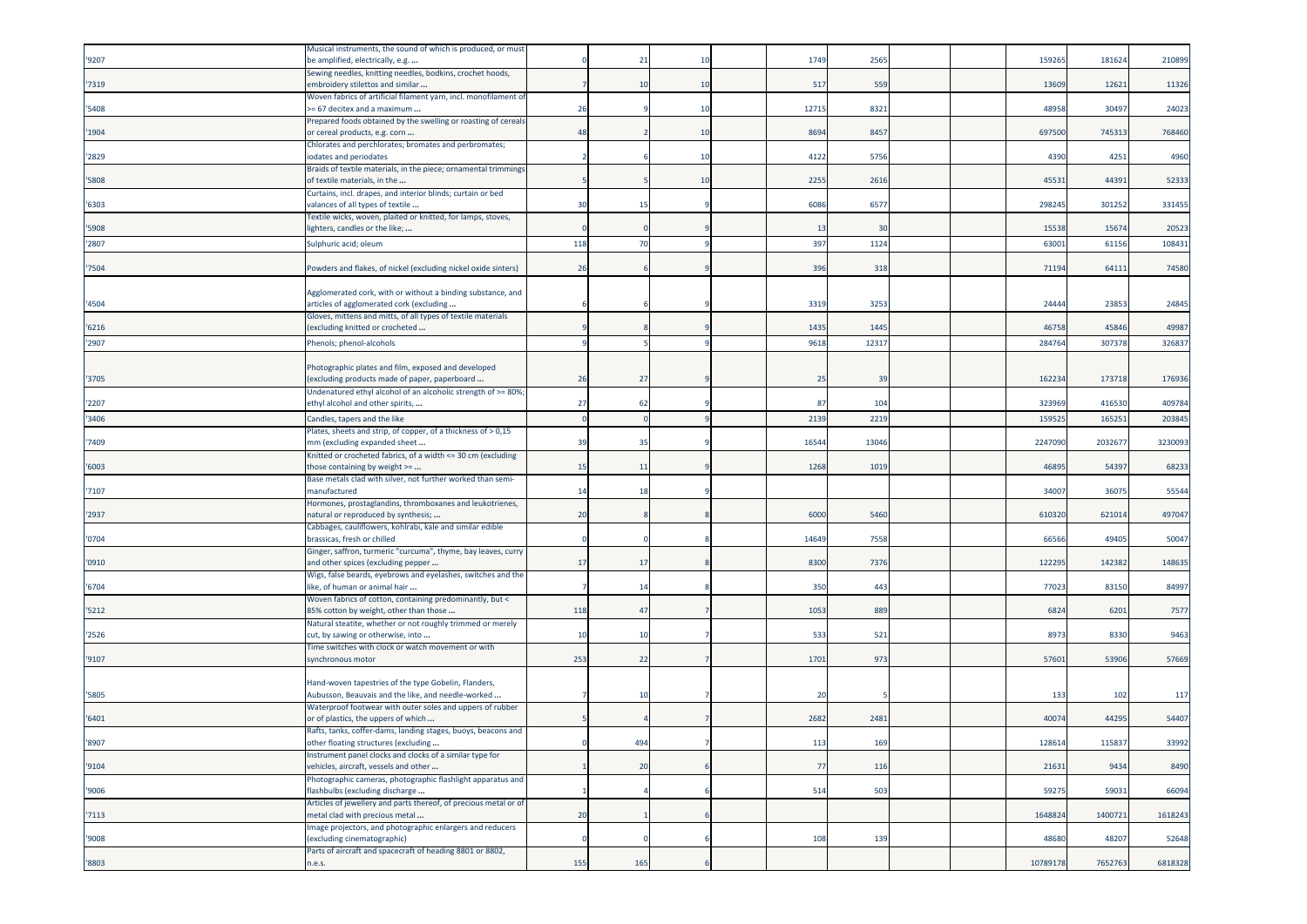|       | Tableware and kitchenware, of wood (excluding interior                                            |          |      |  |       |        |  |         |         |         |
|-------|---------------------------------------------------------------------------------------------------|----------|------|--|-------|--------|--|---------|---------|---------|
| '4419 | ittings, ornaments, cooperage products,                                                           | 46       |      |  | 2481  | 2519   |  | 7203    | 78080   | 95974   |
|       | Carpets and other textile floor coverings, whether or not                                         |          |      |  |       |        |  | 24779   | 30484   |         |
| '5705 | made up (excluding knotted, woven                                                                 |          |      |  | 2229  | 1954   |  |         |         | 38198   |
| '8702 | Motor vehicles for the transport of >= 10 persons, incl. driver                                   | 664      | 46   |  | 16783 | 12610  |  | 134175  | 725882  | 551043  |
|       | Siliceous fossil meals, e.g. kieselguhr, tripolite and diatomite,                                 |          |      |  |       |        |  |         |         |         |
| '2512 | and similar siliceous earths,                                                                     | 74       | 10   |  | 905   | 822    |  | 25142   | 24447   | 27910   |
|       |                                                                                                   |          |      |  |       |        |  |         |         |         |
| '7613 | Aluminium containers for compressed or liquefied gas                                              | 14       | 37   |  | 114   | 295    |  | 41441   | 39337   | 42465   |
| '8212 | Non-electric razors and razor blades of base metal, incl. razor<br>blade blanks in strips         |          |      |  | 17135 | 1568   |  | 37631   | 38877   | 410041  |
|       |                                                                                                   |          |      |  |       |        |  |         |         |         |
|       | Diphosphorus pentaoxide; phosphoric acid; polyphosphoric                                          |          |      |  |       |        |  |         |         |         |
| '2809 | acids, whether or not chemically defined                                                          |          |      |  | 2251  | 2249   |  | 2241    | 17534   | 22283   |
| '2810 | Oxides of boron; boric acids                                                                      | 10       |      |  | 4872  | 4425   |  | 3763    | 410     | 8773    |
|       | Tools, tool bodies, tool handles, broom or brush bodies and                                       |          |      |  |       |        |  |         |         |         |
| '4417 | nandles, of wood; boot or shoe                                                                    | 21       | 26   |  | 772   | 707    |  | 1492    | 15172   | 18608   |
|       | Flours and meals of oil seeds or oleaginous fruits (excluding                                     |          |      |  |       |        |  |         |         |         |
| '1208 | nustard)                                                                                          |          |      |  | 1700  | 1710   |  | 6713    | 9194    | 6653    |
| '9619 | Sanitary towels (pads) and tampons, napkins and napkin<br>iners for babies, and similar articles, |          |      |  | 97518 | 100169 |  | 142667  | 143090  | 1406644 |
|       | Parts and accessories suitable for use solely or principally with                                 |          |      |  |       |        |  |         |         |         |
| '8522 | sound reproducing and recording                                                                   |          |      |  | 167   | 58     |  | 51271   | 49166   | 49210   |
|       | Used or new rags, scrap twine, cordage, rope and cables and                                       |          |      |  |       |        |  |         |         |         |
| '6310 | worn-out articles thereof, of textile                                                             |          |      |  | 658   | 818    |  | 1377    | 12873   | 11962   |
|       |                                                                                                   |          |      |  |       |        |  |         |         |         |
|       | Worked slate and articles of slate or of agglomerated slate                                       |          |      |  |       |        |  |         |         |         |
| '6803 | excluding slate granules, chippings                                                               |          |      |  | 1012  | 1345   |  | 9062    | 9195    | 10355   |
|       | Wood tar; wood tar oils; wood creosote; wood naphtha;                                             |          |      |  |       |        |  |         |         |         |
| '3807 | vegetable pitch; brewer's pitch and similar                                                       |          |      |  | 175   | 189    |  | 4106    | 3383    | 2901    |
|       |                                                                                                   |          |      |  |       |        |  |         |         |         |
| '2830 | Sulphides; polysulphides, whether or not chemically defined                                       |          |      |  | 183   | 371    |  | 5609    | 54416   | 61820   |
|       | Headbands, linings, covers, hat foundations, hat frames,                                          |          |      |  |       |        |  |         |         |         |
| '6507 | peaks and chinstraps, for headgear                                                                |          |      |  | 975   | 314    |  | 9267    | 10320   | 11760   |
|       | Soya-bean oil and its fractions, whether or not refined                                           |          |      |  |       |        |  |         |         |         |
| '1507 | excluding chemically modified)                                                                    | 11       | 14   |  | 2060  | 8036   |  | 12538   | 156676  | 237181  |
|       | Parachutes, incl. dirigible parachutes and paragliders, and                                       |          |      |  |       |        |  |         |         |         |
| '8804 | rotochutes; parts thereof and accessories                                                         |          |      |  |       |        |  | 1517    | 14617   | 20953   |
|       | Zirconium and articles thereof, n.e.s.; zirconium waste and                                       |          |      |  |       |        |  |         |         |         |
| '8109 | scrap (excluding ash and residues                                                                 |          |      |  | 56    | 47     |  | 34484   | 29523   | 30097   |
|       | Plates, sheets, strip and foil, of nickel (excluding expanded                                     |          |      |  |       |        |  |         |         |         |
| '7506 | plates, sheets or strip)                                                                          | 20       | 43   |  | 375   | 487    |  | 40009   | 349118  | 457805  |
|       | Silver, incl. silver plated with gold or platinum, unwrought or<br>in semi-manufactured forms,    |          |      |  |       |        |  | 1281385 | 1862967 | 2217713 |
| '7106 |                                                                                                   |          |      |  |       |        |  |         |         |         |
|       | Wood marquetry and inlaid wood; caskets and cases for                                             |          |      |  |       |        |  |         |         |         |
| '4420 | jewellery or cutlery, and similar articles,                                                       | 41       | 19   |  | 1052  | 1067   |  | 82829   | 84380   | 93862   |
|       |                                                                                                   |          |      |  |       |        |  |         |         |         |
|       | Albumins, incl. concentrates of two or more whey proteins                                         |          |      |  |       |        |  |         |         |         |
| '3502 | containing by weight > 80% whey proteins,                                                         |          | 28   |  | 1154  | 1209   |  | 231349  | 26343   | 372317  |
|       | Colloidal precious metals; inorganic or organic compounds of<br>precious metals, whether or not   |          |      |  |       |        |  |         |         |         |
| '2843 | Ties, bow ties and cravats of textile materials (excluding                                        |          |      |  | 1494  | 1050   |  | 2937751 | 3990770 | 5889746 |
| '6215 | knitted or crocheted)                                                                             |          | 11   |  | 448   | 196    |  | 30199   | 17272   | 14784   |
|       | Producer gas or water gas generators, with or without their                                       |          |      |  |       |        |  |         |         |         |
| '8405 | purifiers; acetylene gas generators                                                               | $\Omega$ |      |  | 3527  | 1801   |  | 35433   | 49488   | 49755   |
|       | Presses, crushers and similar machinery used in the                                               |          |      |  |       |        |  |         |         |         |
| '8435 | manufacture of wine, cider, fruit juices                                                          | 23       |      |  | 301   | 260    |  | 44225   | 35361   | 34789   |
|       | Machine tools for working metal, sintered metal carbides or<br>cermets, without removing material |          | 2320 |  | 5687  | 5359   |  | 379778  | 289218  | 299980  |
| '8463 | Footwear with outer soles of rubber or plastics, with uppers                                      | 313      |      |  |       |        |  |         |         |         |
| '6405 | other than rubber, plastics, leather                                                              | 17       |      |  | 11719 | 7492   |  | 116836  | 82935   | 80553   |
| '3211 | Prepared driers                                                                                   | 20       |      |  | 602   | 365    |  | 21890   | 18089   | 16792   |
|       | Lac; natural gums, resins, gum-resins, balsams and other                                          |          |      |  |       |        |  |         |         |         |
| '1301 | natural oleoresins                                                                                |          |      |  | 414   | 436    |  | 30381   | 32248   | 41421   |
|       |                                                                                                   |          |      |  |       |        |  |         |         |         |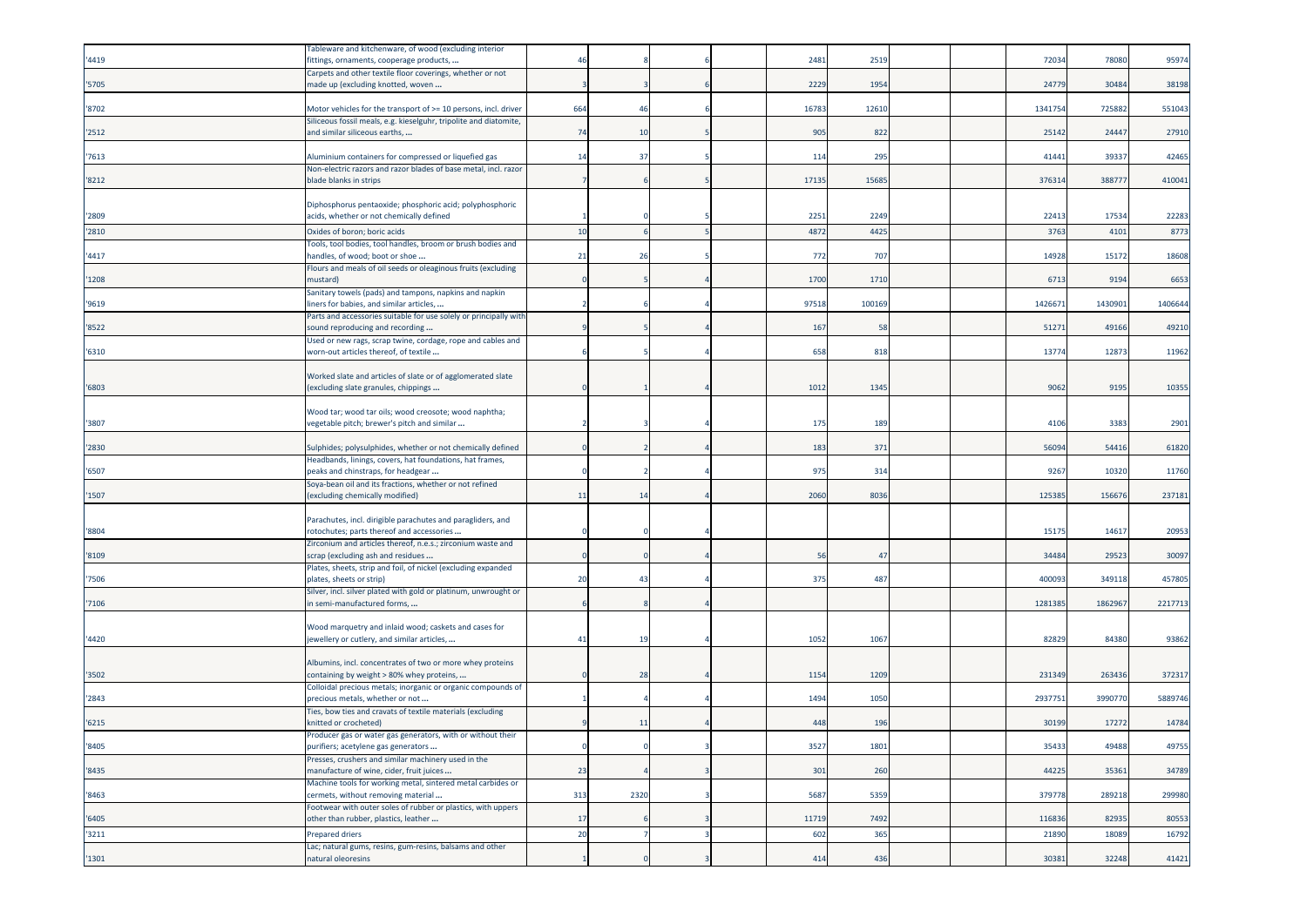|       | Paintings, e.g. oil paintings, watercolours and pastels, and                                                            |     |    |  |                |                |  |         |        |         |
|-------|-------------------------------------------------------------------------------------------------------------------------|-----|----|--|----------------|----------------|--|---------|--------|---------|
| '9701 | drawings executed entirely by                                                                                           |     |    |  | 355            | 143            |  | 464525  | 36252  | 797570  |
|       |                                                                                                                         |     |    |  |                |                |  |         |        |         |
|       | Plywood, veneered panel and similar laminated wood                                                                      |     |    |  |                |                |  |         |        |         |
| '4412 | excluding sheets of compressed wood, cellular                                                                           | 23  |    |  | 18218          | 17952          |  | 29795   | 28900  | 381490  |
|       |                                                                                                                         |     |    |  |                |                |  |         |        |         |
| '2928 | Organic derivatives of hydrazine or of hydroxylamine<br>Oils and other products of the distillation of high temperature |     |    |  | 362            | 491            |  | 5532    | 5894   | 53014   |
| '2707 | coal tar; similar products                                                                                              |     |    |  | 6249           | 7271           |  | 1154548 | 103430 | 2253066 |
|       | Filing cabinets, card-index cabinets, paper trays, paper rests,                                                         |     |    |  |                |                |  |         |        |         |
| '8304 | pen trays, office-stamp stands                                                                                          |     |    |  | 214            | 210            |  | 8062    | 7553   | 6787    |
|       | Wire of alloy steel other than stainless, in coils (excluding bars                                                      |     |    |  |                |                |  |         |        |         |
| '7229 | and rods)                                                                                                               |     |    |  | 7523           | 5747           |  | 163838  | 14676  | 193113  |
|       | Sunflower-seed, safflower or cotton-seed oil and fractions                                                              |     |    |  |                |                |  |         |        |         |
| '1512 | thereof, whether or not refined,                                                                                        | 14  |    |  | 73573          | 80185          |  | 232065  | 22390  | 281933  |
| '2840 | Borates; peroxoborates "perborates"                                                                                     |     |    |  | 1678           | 1573           |  | 6836    | 691    | 13521   |
|       | Dates, figs, pineapples, avocados, guavas, mangoes and                                                                  |     |    |  |                |                |  |         |        |         |
| '0804 | mangosteens, fresh or dried                                                                                             | 14  |    |  | 21834          | 17033          |  | 151500  | 16271  | 168828  |
| '2523 | Cement, incl. cement clinkers, whether or not coloured                                                                  | 16  | 19 |  | 28378          | 25106          |  | 55087   | 52059  | 609300  |
|       | Carriages for disabled persons, whether or not motorised or                                                             |     |    |  |                |                |  |         |        |         |
| '8713 | otherwise mechanically propelled                                                                                        |     |    |  | 324            | 267            |  | 14932   | 12892  | 160965  |
|       | Pile fabrics, incl. "long pile" fabrics and terry fabrics, knitted                                                      |     |    |  |                |                |  |         |        |         |
| '6001 | or crocheted                                                                                                            |     |    |  | 23795          | 17241          |  | 64186   | 6698   | 79160   |
|       | Walking sticks, seat-sticks, whips, riding-crops and the like                                                           |     |    |  |                |                |  |         |        |         |
| '6602 | excluding measure walking sticks,                                                                                       |     |    |  | 72             | -56            |  | 8937    | 9142   | 10477   |
| '7202 | Ferro-alloys                                                                                                            |     |    |  | 64682          | 48535          |  | 28027   | 19805  | 321848  |
|       |                                                                                                                         |     |    |  |                |                |  |         |        |         |
| '5109 | Yarn of wool or fine animal hair, put up for retail sale                                                                |     |    |  | 2272           | 1037           |  | 34458   | 3731   | 42953   |
| '1509 | Olive oil and its fractions obtained from the fruit of the olive<br>tree solely by mechanical                           |     |    |  | 4199           | 4276           |  | 30698   | 3701   | 34515   |
|       | Groundnut oil and its fractions, whether or not refined, but                                                            |     |    |  |                |                |  |         |        |         |
| '1508 | not chemically modified                                                                                                 |     |    |  | 27             | 12             |  | 2719    | 3322   | 5189    |
|       | Articles for interior furnishing, of all types of textile materials                                                     |     |    |  |                |                |  |         |        |         |
| '6304 | (excluding blankets and                                                                                                 |     |    |  | 8849           | 4767           |  | 12167   | 12382  | 126176  |
|       | Artificial fur and articles thereof (excluding gloves made of                                                           |     |    |  |                |                |  |         |        |         |
| '4304 | eather and artificial fur, footware                                                                                     |     |    |  | 1182           | 952            |  | 1571    | 133    | 2263    |
| '6701 | Skins and other parts of birds with their feathers or down,<br>feathers, parts of feathers, down                        |     |    |  | $\overline{4}$ | 44             |  | 2554    | 2692   | 2927    |
|       |                                                                                                                         |     |    |  |                |                |  |         |        |         |
| '2808 | Nitric acid; sulphonitric acids                                                                                         |     |    |  | 906            | 447            |  | 37665   | 2923   | 51066   |
| '7003 | Cast glass and rolled glass, in sheets or profiles, whether or<br>not having an absorbent, reflecting                   |     |    |  | 182            | 378            |  | 77388   | 7617   | 110468  |
|       | Scent sprays and similar toilet sprays, and mounts and heads                                                            |     |    |  |                |                |  |         |        |         |
| '9616 | therefor; powder puffs and pads                                                                                         |     |    |  | 2193           | 2791           |  | 125748  | 13079  | 140315  |
|       | Parts, trimmings and accessories for umbrellas and sun                                                                  |     |    |  |                |                |  |         |        |         |
| '6603 | imbrellas of heading 6601 or for walking                                                                                |     |    |  | 44             | 135            |  | 1494    | 1455   | 18193   |
|       | Silk yarn and yarn spun from silk waste, put up for retail sale;                                                        |     |    |  |                |                |  |         |        |         |
| '5006 | silkworm gut                                                                                                            |     |    |  | -77            | 4 <sup>c</sup> |  | 907     | 94     | 912     |
| '1102 | Cereal flours (excluding wheat or meslin)                                                                               |     |    |  | 953            | 1102           |  | 55653   | 6731   | 75043   |
| '9602 | Worked vegetable or mineral carving material and articles of<br>these materials n.e.s; moulded                          |     |    |  | 1951           | 2177           |  | 10810   | 9713   | 12501   |
|       | Fishing rods, fish-hooks and other line fishing tackle n.e.s; fish                                                      |     |    |  |                |                |  |         |        |         |
| '9507 | landing nets, butterfly                                                                                                 |     |    |  | 10159          | 7794           |  | 42128   | 4837   | 56489   |
| '9114 | Clock or watch parts, n.e.s.                                                                                            | 16  |    |  | 348            | 419            |  | 31539   | 2988   | 35086   |
|       | Babies' garments and clothing accessories, knitted or                                                                   |     |    |  |                |                |  |         |        |         |
| '6111 | crocheted (excluding hats)                                                                                              |     |    |  | 6711           | 5078           |  | 197494  | 22479  | 270330  |
|       | imuth and articles thereor, n.e.s.; bismuth waste and scrap                                                             |     |    |  |                |                |  |         |        |         |
| '8106 | (excluding ash and residues containing                                                                                  |     |    |  | 145            | 129            |  | 5648    | 4257   | 5934    |
|       | Artificial flowers, foliage and fruit and parts thereof, and                                                            |     |    |  |                |                |  |         |        |         |
| '6702 | articles made of artificial flowers,                                                                                    | 19  |    |  | 6421           | 5294           |  | 78452   | 76831  | 86878   |
| '8104 | Magnesium and articles thereof, n.e.s.; magnesium waste and<br>scrap (excluding ash and residues                        |     |    |  | 908            | 897            |  | 70811   | 57821  | 77654   |
|       |                                                                                                                         |     |    |  |                |                |  |         |        |         |
|       | Compounds, inorganic or organic, of mercury, whether or not                                                             |     |    |  |                |                |  |         |        |         |
| '2852 | chemically defined (excluding amalgams)                                                                                 |     |    |  | 13             | 12             |  | 3167    | 3781   | 3590    |
|       | Pianos, incl. automatic; harpsichords and other keyboard                                                                |     |    |  |                |                |  |         |        |         |
| '9201 | stringed instruments                                                                                                    | 126 | 49 |  | 565            | 321            |  | 176630  | 159306 | 211366  |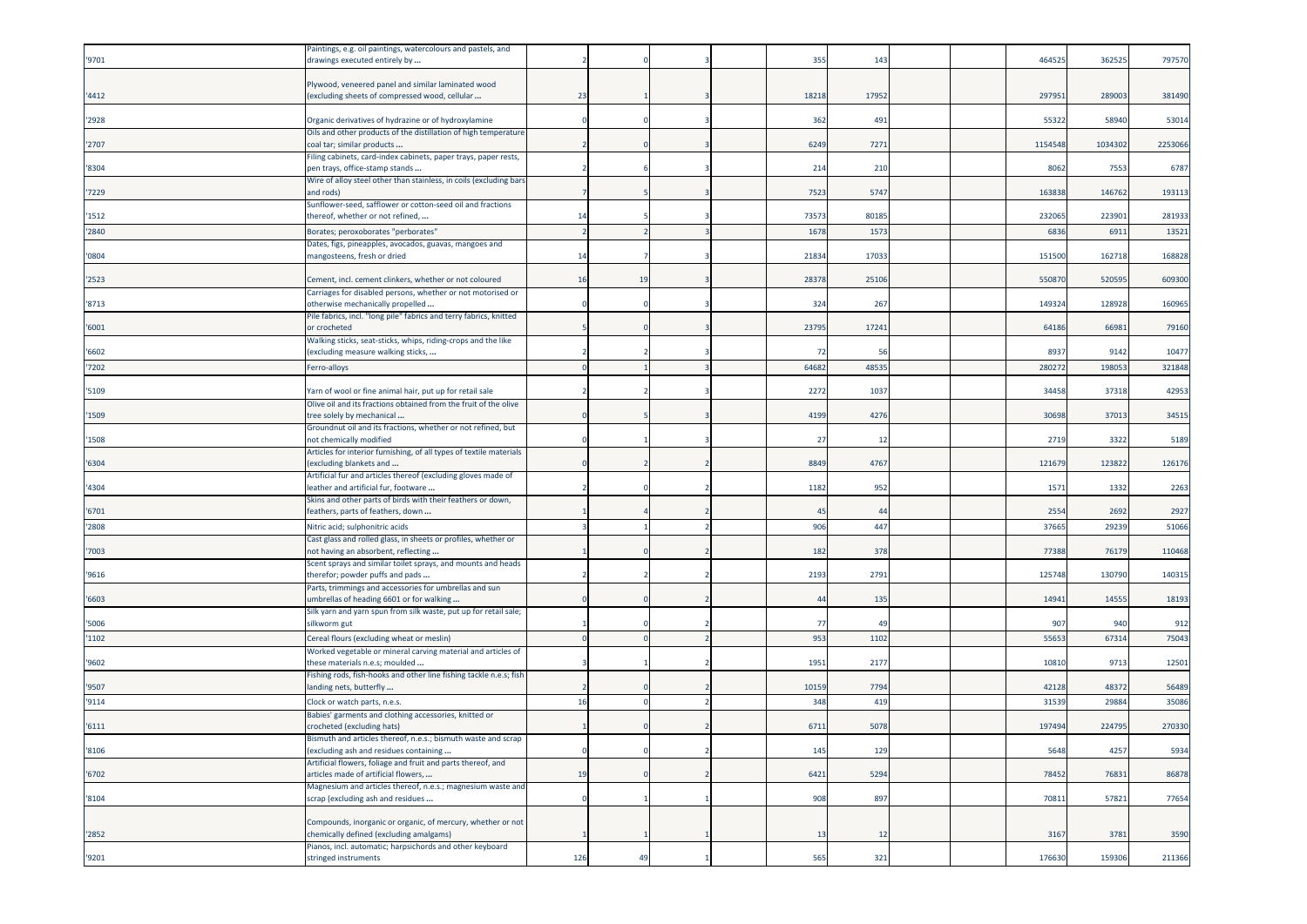|       | Household or laundry-type washing machines, incl. machines                                    |          |          |  |       |       |  |        |        |             |
|-------|-----------------------------------------------------------------------------------------------|----------|----------|--|-------|-------|--|--------|--------|-------------|
| '8450 | which both wash and dry; parts thereof                                                        |          |          |  | 52833 | 55190 |  | 782596 | 845667 | 869534      |
|       |                                                                                               |          |          |  |       |       |  |        |        |             |
| '5207 | Cotton yarn put up for retail sale (excluding sewing thread)                                  |          |          |  | 724   | 674   |  | 1264   | 16000  | 21391       |
|       | Slates and boards, with writing or drawing surfaces, whether                                  |          |          |  |       |       |  |        |        |             |
| '9610 | or not framed                                                                                 |          |          |  | 809   | 962   |  | 2994   | 30337  | 31320       |
| '0909 | Seeds of anis, badian, fennel, coriander, cumin or caraway;<br>uniper berries                 |          |          |  | 500   | 424   |  | 23257  | 30596  | 36243       |
|       | Fluorides; fluorosilicates, fluoroaluminates and other complex                                |          |          |  |       |       |  |        |        |             |
| '2826 | fluorine salts (excluding inorganic                                                           |          |          |  | 264   | 261   |  | 80368  | 70093  | 80822       |
|       |                                                                                               |          |          |  |       | 139   |  |        |        |             |
| '2831 | Dithionites and sulfoxylates                                                                  |          |          |  | 113   |       |  | 9563   | 6865   | 70668       |
| '2834 | Nitrites; nitrates                                                                            |          |          |  | 2729  | 2498  |  | 22489  | 23341  | 22083       |
|       | Handkerchiefs, of which no side exceeds 60 cm (excluding                                      |          |          |  |       |       |  |        |        |             |
| '6213 | knitted or crocheted)                                                                         |          |          |  | 385   | 157   |  | 5014   | 3484   | 2857        |
| '6305 | Sacks and bags, of a kind used for the packing of goods, of all<br>types of textile materials | 170      | 29       |  | 14998 | 8234  |  | 94648  | 104450 | 124148      |
|       | Terry towelling and similar woven terry fabrics, tufted textile                               |          |          |  |       |       |  |        |        |             |
| '5802 | fabrics (excluding narrow woven                                                               |          |          |  | 820   | 668   |  | 15138  | 13752  | 13779       |
|       | Ceramic pipes, conduits, guttering and pipe fittings (excluding                               |          |          |  |       |       |  |        |        |             |
| '6906 | of siliceous fossil meals or                                                                  |          |          |  | 27    | 37    |  | 32542  | 31122  | 32174       |
|       | Reservoirs, tanks, vats and similar containers, of aluminium,                                 |          |          |  |       |       |  |        |        |             |
| '7611 | for any material (other than                                                                  |          |          |  | 108   | 360   |  | 3042   | 35489  | 33090       |
|       | Maps and hydrographic or similar charts of all kinds, incl.                                   |          |          |  |       |       |  |        |        |             |
| '4905 | atlases, wall maps, topographical                                                             |          |          |  | 172   | 144   |  | 13130  | 11466  | 12667       |
|       | Compounds, inorganic or organic, of rare-earth metals, of                                     |          |          |  |       |       |  |        |        |             |
| '2846 | yttrium or of scandium or of mixtures                                                         |          |          |  | 202   | 117   |  | 1150   | 13872  | 25892       |
|       | Articles of precious metal or of metal clad with precious                                     |          |          |  |       |       |  |        |        |             |
| '7115 | metal, n.e.s.                                                                                 |          |          |  |       |       |  | 614108 | 770027 | 1289516     |
|       | Hand-operated mechanical devices, of base metal, weighing                                     |          |          |  | 1472  |       |  |        |        |             |
| '8210 | <= 10 kg, used in the preparation,<br>Postage or revenue stamps, stamp-postmarks, first-day   | 10       |          |  |       | 1986  |  | 3960   | 46853  | 51220       |
| '9704 | covers, postal stationery, stamped paper                                                      |          |          |  |       |       |  | 3251   | 23055  | 22566       |
|       | Basketwork, wickerwork and other articles, made directly to                                   |          |          |  |       |       |  |        |        |             |
| '4602 | shape from plaiting materials or                                                              |          |          |  | 991   | 1258  |  | 41996  | 49228  | 57711       |
|       | Inorganic compounds, incl. distilled or conductivity water and                                |          |          |  |       |       |  |        |        |             |
| '2853 | water of similar purity, n.e.s.;                                                              | 13       | 11       |  | 470   | 393   |  | 62510  | 68092  | 73283       |
| '1404 | Vegetable products, n.e.s.                                                                    |          |          |  | 321   | 320   |  | 6264   | 6435   | 8452        |
|       |                                                                                               |          |          |  |       |       |  |        |        |             |
|       | Mixed alkylbenzenes and mixed alkylnaphthalenes produced                                      |          |          |  |       |       |  |        |        |             |
| '3817 | by the alkylation of benzene and naphthalene                                                  |          |          |  | 132   | 193   |  | 12428  | 13849  | 15042       |
|       |                                                                                               |          |          |  |       |       |  |        |        |             |
| '2942 | Separate chemically defined organic compounds, n.e.s.                                         |          |          |  | 1027  | 2027  |  | 17521  | 23542  | 38432       |
| '2832 | Sulphites; thiosulphates                                                                      |          |          |  | 870   | 1006  |  | 907    | 797    | 11077       |
| '2849 | Carbides, whether or not chemically defined                                                   |          |          |  | 4402  | 3769  |  | 7474   | 7021   | 97487       |
|       |                                                                                               |          |          |  |       |       |  |        |        |             |
|       | Epoxides, epoxyalcohols, epoxyphenols and epoxyethers,                                        |          |          |  |       |       |  |        |        |             |
| '2910 | with a three-membered ring, and their                                                         | 69       |          |  | 762   | 289   |  | 62473  | 487482 | 668723      |
|       | Photographic paper, paperboard and textiles, sensitised,                                      |          |          |  |       |       |  |        |        |             |
| '3703 | unexposed                                                                                     |          |          |  | 453   | 345   |  | 2273   | 19416  | 19113       |
|       | Cinematographic film, exposed and developed, whether or                                       |          |          |  |       |       |  |        |        |             |
| '3706 | not incorporating soundtrack or consisting                                                    |          |          |  |       |       |  | 47     | 21     | 25          |
|       | Hard rubber, e.g. ebonite, in all forms, incl. waste and scrap;                               |          |          |  |       |       |  |        |        |             |
| '4017 | articles of hard rubber, n.e.s.                                                               |          |          |  | 396   | 280   |  | 539    | 5475   | 5207        |
|       | Tanned or crust hides and skins of goats or kids, pigs, reptiles                              |          |          |  |       |       |  |        |        |             |
| '4106 | and other animals, without                                                                    |          |          |  | 182   | 143   |  | 1870   | 833    | 2262        |
|       | on-exchangers based on polymers of heading 3901 to 3913,                                      |          |          |  |       |       |  |        |        |             |
| '3914 | in primary forms                                                                              |          |          |  | 5117  | 7567  |  |        |        | $\mathbf 0$ |
| '4903 | Children's picture, drawing or colouring books                                                |          |          |  | 2742  | 3450  |  | 66840  | 76962  | 91738       |
|       | Wool grease and fatty substances derived therefrom, incl.                                     |          |          |  |       |       |  |        |        |             |
| '1505 | lanolin                                                                                       |          |          |  | 209   | 204   |  | 13146  | 12107  | 16811       |
| '0805 | Citrus fruit, fresh or dried                                                                  | 27       |          |  | 76939 | 77036 |  | 88563  | 100605 | 96405       |
|       | Dried apricots, prunes, apples, peaches, pears, papaws                                        |          |          |  |       |       |  |        |        |             |
| '0813 | "papayas", tamarinds and other edible                                                         | 29       | 20       |  | 20424 | 16405 |  | 214319 | 210034 | 229814      |
| '0907 | Cloves, whole fruit, cloves and stems                                                         | $\Omega$ | $\Omega$ |  | 127   | 194   |  | 3901   | 5638   | 5259        |
| '0908 | Nutmeg, mace and cardamoms                                                                    |          |          |  | 110   | 174   |  | 13486  | 18309  | 18844       |
|       |                                                                                               |          |          |  |       |       |  |        |        |             |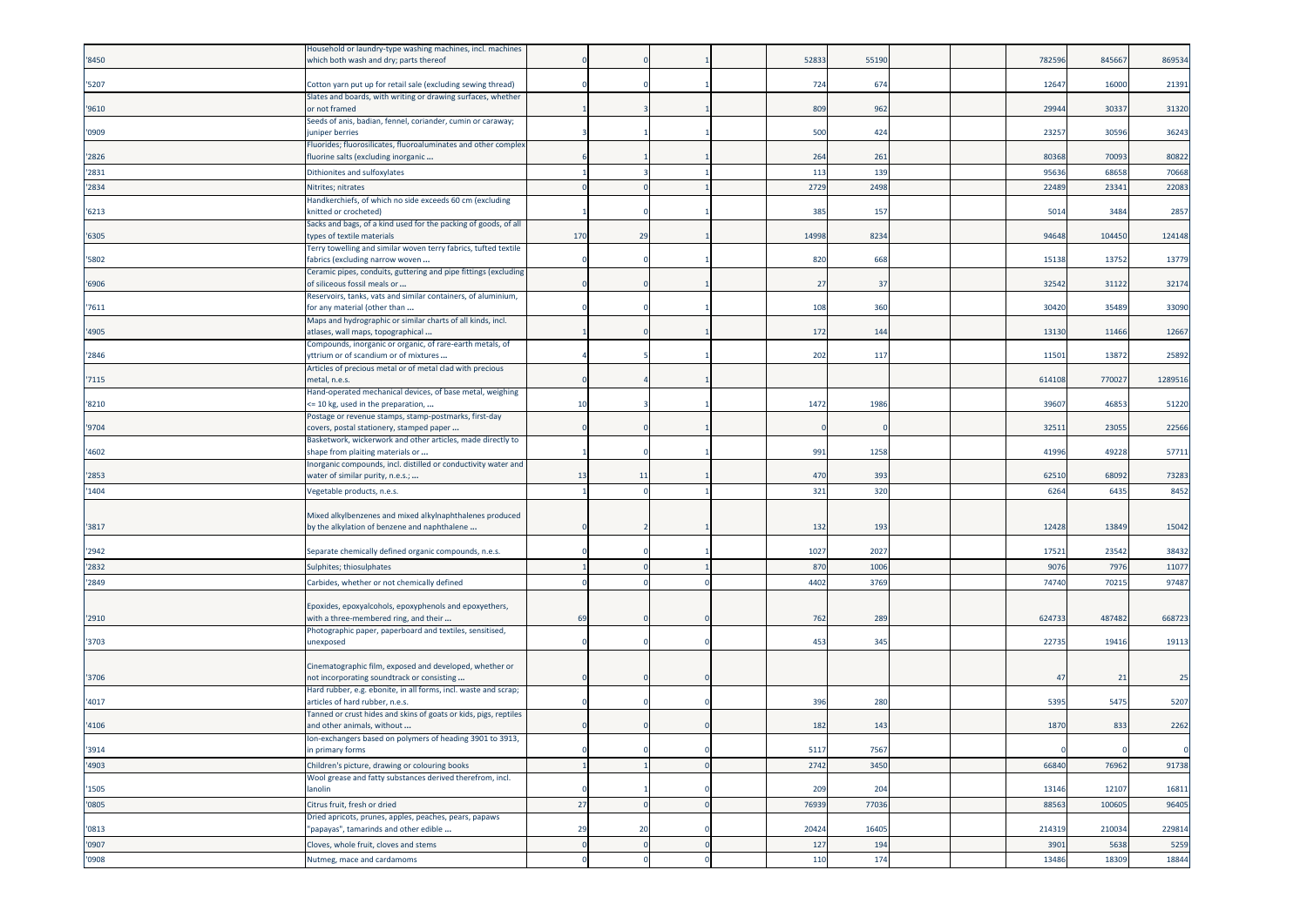| '1004 | Oats                                                              |      |      |  | 2407   | 247    |  | 14682           | 13929  | 15901  |
|-------|-------------------------------------------------------------------|------|------|--|--------|--------|--|-----------------|--------|--------|
|       | Meat of horses, asses, mules or hinnies, fresh, chilled or        |      |      |  |        |        |  |                 |        |        |
| '0205 | frozen                                                            |      |      |  | 78     | 323    |  | 1053            | 1142   | 995    |
|       | Meat and edible offal of fowls of the species Gallus              |      |      |  |        |        |  |                 |        |        |
| '0207 | domesticus, ducks, geese, turkeys and                             |      |      |  | 9233   | 34307  |  | 1017791         | 879133 | 970983 |
|       |                                                                   |      |      |  |        |        |  |                 |        |        |
|       | Aquatic invertebrates other than crustaceans and molluscs,        |      |      |  |        |        |  |                 |        |        |
| '0308 | live, fresh, chilled, frozen, dried,                              |      |      |  |        |        |  | 702             | 709    | 556    |
|       |                                                                   |      |      |  |        |        |  |                 |        |        |
|       | Whey, whether or not concentrated or containing added             |      |      |  |        |        |  |                 |        |        |
| '0404 | sugar or other sweetening matter; products                        |      |      |  | 1878   | 1396   |  | 577762          | 624822 | 739399 |
|       | Butter, incl. dehydrated butter and ghee, and other fats and      |      |      |  |        |        |  |                 |        |        |
| '0405 | oils derived from milk; dairy                                     |      |      |  | 502    | 976    |  | 788014          | 668982 | 786482 |
|       | Human hair, unworked, whether or not washed or scoured;           |      |      |  |        |        |  |                 |        |        |
| '0501 | waste of human hair                                               |      |      |  |        | 29     |  | 161             | 24     | 42     |
|       | Cut flowers and flower buds of a kind suitable for bouquets or    |      |      |  |        |        |  |                 |        |        |
| '0603 | for ornamental purposes, fresh,                                   |      |      |  | 367236 | 345801 |  | 6661            | 53073  | 65691  |
| '0702 | Tomatoes, fresh or chilled                                        |      |      |  | 57328  | 55867  |  | 41620           | 40384  | 58277  |
|       | Other oils and their fractions, obtained solely from olives,      |      |      |  |        |        |  |                 |        |        |
|       |                                                                   |      |      |  | 889    |        |  | 2682            | 1529   | 2122   |
| '1510 | whether or not refined, but not                                   |      |      |  |        | 767    |  |                 |        |        |
|       | Ice cream and other edible ice, whether or not containing         |      |      |  |        |        |  |                 |        |        |
| '2105 | cocoa                                                             |      |      |  | 3975   | 3563   |  | 557363          | 596371 | 626834 |
|       | Tapioca and substitutes therefor prepared from starch, in the     |      |      |  |        |        |  |                 |        |        |
| '1903 | form of flakes, grains, pearls,                                   |      |      |  |        |        |  | 287             | 381    | 721    |
|       | Borates, natural, and concentrates thereof, whether or not        |      |      |  |        |        |  |                 |        |        |
| '2528 | calcined, and natural boric acids                                 |      |      |  | 1240   | 1358   |  | 267             | 100    | 619    |
| '2604 | Nickel ores and concentrates                                      |      |      |  |        |        |  | 2294            | 191    | 637    |
|       |                                                                   |      |      |  |        |        |  |                 |        |        |
| '2607 | Lead ores and concentrates                                        |      |      |  |        |        |  | 884             | 1140   | 37090  |
|       | Flours, meals and pellets, of meat or meat offal, of fish or of   |      |      |  |        |        |  |                 |        |        |
| '2301 | crustaceans, molluscs or other                                    |      |      |  | 5020   | 3884   |  | 28020           | 28410  | 324971 |
|       | Residues of starch manufacture and similar residues, beet-        |      |      |  |        |        |  |                 |        |        |
| '2303 | pulp, bagasse and other waste of                                  |      |      |  | 163    | 177    |  | 15749           | 14603  | 147352 |
|       | Oilcake and other solid residues, whether or not ground or in     |      |      |  |        |        |  |                 |        |        |
| '2306 | the form of pellets, resulting                                    |      |      |  | 133262 | 114298 |  | 45808           | 558029 | 677201 |
|       |                                                                   |      |      |  |        |        |  |                 |        |        |
|       | Parts of footwear, incl. uppers whether or not attached to        |      |      |  |        |        |  |                 |        |        |
| '6406 | soles other than outer soles; removable                           |      |      |  | 43767  | 3163   |  | 231839          | 185747 | 205696 |
|       | Hat-forms, hat bodies and hoods of felt, neither blocked to       |      |      |  |        |        |  |                 |        |        |
| '6501 | shape nor with made brims; plateaux                               |      |      |  | 199    | 107    |  | 21 <sub>4</sub> | 62     | 30     |
|       | Hat-shapes, plaited or made by assembling strips of any           |      |      |  |        |        |  |                 |        |        |
| '6502 | material (excluding blocked to shape,                             |      |      |  |        |        |  | 106             | 71     | 62     |
|       | Bricks, blocks, tiles and other ceramic goods of siliceous fossil |      |      |  |        |        |  |                 |        |        |
| '6901 | meals, e.g. kieselguhr, tripolite                                 | 17   | 18   |  | 324    | 233    |  | 2356            | 2323   | 2385   |
|       |                                                                   |      |      |  |        |        |  |                 |        |        |
|       | Clock or watch glasses and similar glasses, glasses for non-      |      |      |  | 446    | 364    |  | 22647           | 17781  | 31507  |
| '7015 | corrective or corrective spectacles,                              |      |      |  |        |        |  |                 |        |        |
|       | Sheet piling of iron or steel, whether or not drilled, punched    |      |      |  |        |        |  |                 |        |        |
| '7301 | or made from assembled elements;                                  |      |      |  | 2375   | 2443   |  | 6852            | 63350  | 69016  |
|       | Linoleum, whether or not cut to shape; floor coverings            |      |      |  |        |        |  |                 |        |        |
| '5904 | consisting of a coating or covering                               |      |      |  | 5819   | 6015   |  | 23153           | 16871  | 15352  |
|       | Artificial staple fibres, not carded, combed or otherwise         |      |      |  |        |        |  |                 |        |        |
| '5504 | processed for spinning                                            |      |      |  | 351    | 612    |  | 113660          | 128190 | 155376 |
|       | Yarn of coarse animal hair or of horsehair, incl. gimped          |      |      |  |        |        |  |                 |        |        |
| '5110 | norsehair yarn, whether or not put                                |      |      |  |        |        |  | 347             | 311    | 38     |
|       | Woven fabrics of carded wool or of carded fine animal hair        |      |      |  |        |        |  |                 |        |        |
| '5111 | (excluding fabrics for technical                                  |      |      |  | 8636   | 4697   |  | 3699            | 30145  | 31499  |
|       | Coconut, abaca "Manila hemp or Musa textilis Nee", ramie,         |      |      |  |        |        |  |                 |        |        |
| '5305 | agave and other vegetable textile                                 |      |      |  | 1938   | 1970   |  | 3627            | 1602   | 1665   |
|       | Waste and scrap, of nickel (excluding ingots or other similar     |      |      |  |        |        |  |                 |        |        |
| '7503 | unwrought shapes, of remelted                                     |      |      |  |        |        |  | 76676           | 46136  | 54507  |
|       | Tin waste and scrap (excluding ash and residues from the          |      |      |  |        |        |  |                 |        |        |
| '8002 | manufacture of tin of heading 2620,                               |      |      |  |        |        |  | 11169           | 11620  | 16715  |
|       |                                                                   |      |      |  |        |        |  |                 |        |        |
| '7904 | Zinc bars, rods, profiles and wire, n.e.s.                        |      |      |  | 460    | 194    |  |                 |        |        |
|       | Antimony and articles thereof, n.e.s.; antimony waste and         |      |      |  |        |        |  |                 |        |        |
| '8110 | scrap (excluding ash and residues                                 |      |      |  | 11     | 78     |  | 1010            | 646    | 1032   |
|       |                                                                   |      |      |  |        |        |  |                 |        |        |
|       | Machines for preparing textile fibres; spinning, doubling or      |      |      |  |        |        |  |                 |        |        |
|       |                                                                   |      |      |  |        |        |  |                 |        |        |
| '8445 | twisting machines and other machinery                             | 3890 | 2691 |  | 8865   | 8614   |  | 648439          | 578982 | 566588 |
|       | Aircraft launching gear (excluding motor winches for              |      |      |  |        |        |  |                 |        |        |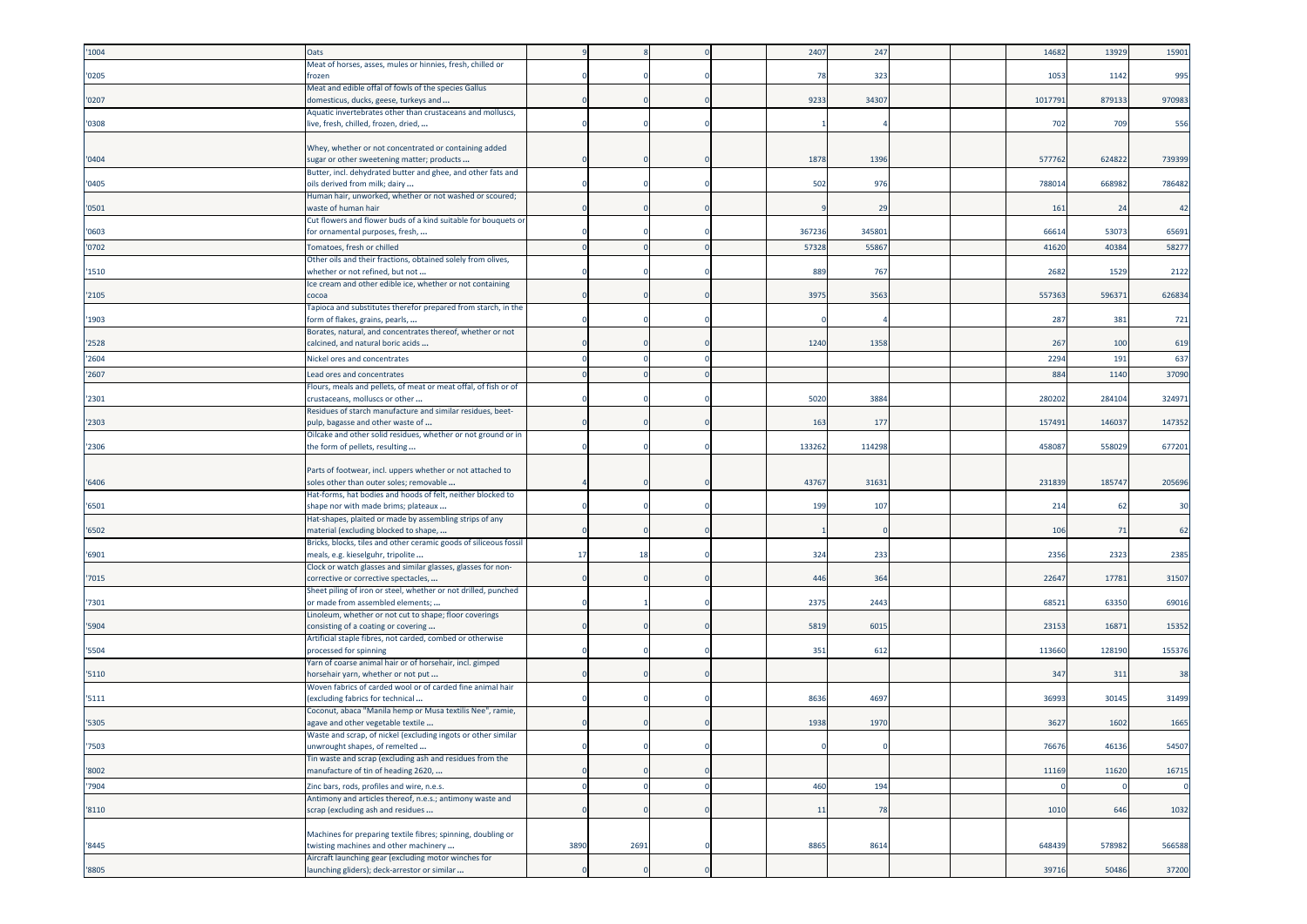|       | Rail locomotives powered from an external source of              |     |    |  |       |       |  |        |         |         |
|-------|------------------------------------------------------------------|-----|----|--|-------|-------|--|--------|---------|---------|
| '8601 | electricity or by electric accumulators                          |     |    |  | 442   |       |  | 49282  | 518430  | 517515  |
|       |                                                                  |     |    |  |       |       |  |        |         |         |
|       | Clocks with watch movements (excluding wrist-watches,            |     |    |  |       |       |  |        |         |         |
| '9103 | pocket-watches and other watches of heading                      |     |    |  | 11    |       |  | 632    | 413     | 424     |
|       | Revolvers and pistols (excluding those of heading 9303 or        |     |    |  |       |       |  |        |         |         |
| '9302 | 9304 and sub-machine guns for military                           | 12  | 26 |  |       |       |  | 8460   | 95455   | 126223  |
|       | Parts and accessories for weapons and the like of heading        |     |    |  |       |       |  |        |         |         |
| '9305 | 9301 to 9304, n.e.s.                                             |     |    |  |       |       |  | 91581  | 92934   | 119796  |
|       |                                                                  |     |    |  |       |       |  |        |         |         |
| '9604 | Hand sieves and hand riddles (excluding colanders)               |     |    |  | 611   | 564   |  | 5540   | 6525    | 8408    |
|       |                                                                  |     |    |  |       |       |  |        |         |         |
|       | Residual products of the chemical or allied industries, n.e.s.;  |     |    |  |       |       |  |        |         |         |
| '3825 | municipal waste; sewage sludge;                                  |     |    |  | 35    |       |  | 1882   | 17490   | 18253   |
|       | Other raw hides and skins, fresh, or salted, dried, limed,       |     |    |  |       |       |  |        |         |         |
| '4103 | pickled or otherwise preserved,                                  |     |    |  |       |       |  | 3655   | 39196   | 32083   |
|       | Mineral or chemical potassic fertilisers (excluding those in     |     |    |  |       |       |  |        |         |         |
| '3104 | tablets or similar forms, or in                                  |     |    |  | 633   | 924   |  |        |         |         |
|       |                                                                  |     |    |  |       |       |  |        |         |         |
| '3602 | Prepared explosives (excluding propellent powders)               |     |    |  | 1415  | 954   |  |        |         |         |
| '4702 | Chemical wood pulp, dissolving grades                            |     |    |  | 260   | 136   |  | 1525   | 5838    | 3859    |
|       | Wood, incl. strips and friezes for parquet flooring, not         |     |    |  |       |       |  |        |         |         |
| '4409 | assembled, continuously shaped "tongued,                         |     |    |  | 6515  | 6716  |  | 251846 | 238144  | 344513  |
|       |                                                                  |     |    |  |       |       |  |        |         |         |
|       | Wooden frames for paintings, photographs, mirrors or similar     |     |    |  |       |       |  |        |         |         |
| '4414 | objects                                                          |     |    |  | 578   | 388   |  | 3265   | 30975   | 35969   |
|       | Articles of natural cork (excluding cork in square or            |     |    |  |       |       |  |        |         |         |
| '4503 | rectangular blocks, plates, sheets or                            |     |    |  | 350   | 285   |  | 7691   | 6436    | 6888    |
|       | Newspapers, journals and periodicals, whether or not             |     |    |  |       |       |  |        |         |         |
| '4902 | illustrated or containing advertising                            |     |    |  | 8136  | 5771  |  | 503509 | 365267  | 387972  |
|       |                                                                  |     |    |  |       |       |  |        |         |         |
|       | Printed or illustrated postcards; printed cards bearing          |     |    |  |       |       |  |        |         |         |
| '4909 | personal greetings, messages or announcements,                   |     |    |  | 709   | 540   |  | 49262  | 49044   | 53718   |
|       | Carded or combed yarn of fine animal hair (excluding that of     |     |    |  |       |       |  |        |         |         |
| '5108 | wool or that put up for retail                                   |     |    |  | 122   | 70    |  | 7599   | 7417    | 9505    |
|       | Flax, raw or processed, but not spun; flax tow and waste, incl.  |     |    |  |       |       |  |        |         |         |
| '5301 | yarn waste and garnetted stock                                   |     |    |  | 5468  | 2943  |  | 1334   | 1159    | 1520    |
|       | True hemp "Cannabis sativa L.", raw or processed, but not        |     |    |  |       |       |  |        |         |         |
| '5302 | spun; tow and waste of true hemp,                                |     |    |  | 144   | 118   |  | 363    | 554     | 620     |
|       | Artificial monofilament of >= 67 decitex and with a cross        |     |    |  |       |       |  |        |         |         |
| '5405 | sectional dimension of <= 1 mm; strip                            |     |    |  | 37    | 22    |  | 70     | 90      | 129     |
|       | Man-made filament yarn, put up for retail sale (excluding        |     |    |  |       |       |  |        |         |         |
| '5406 | sewing thread)                                                   |     |    |  | 37    | 33    |  | 1244   | 1317    | 1430    |
|       | Synthetic staple fibres, not carded, combed or otherwise         |     |    |  |       |       |  |        |         |         |
| '5503 | processed for spinning                                           |     |    |  | 12149 | 13953 |  | 10209  | 124688  | 127946  |
|       | Synthetic staple fibres, carded, combed or otherwise             |     |    |  |       |       |  |        |         |         |
| '5506 | processed for spinning                                           |     |    |  | 38    | 93    |  | 1237   | 11107   | 12051   |
|       |                                                                  |     |    |  |       |       |  |        |         |         |
| '1514 | Rape, colza or mustard oil and fractions thereof, whether or     |     |    |  | 3411  | 2644  |  | 787245 | 1040386 | 1580802 |
|       | not refined, but not chemically                                  |     |    |  |       |       |  |        |         |         |
|       | Vegetable waxes, beeswax, other insect waxes and                 |     |    |  |       |       |  |        |         |         |
| '1521 | spermaceti, whether or not refined or coloured                   | 22  | 14 |  | 75    | 59    |  | 32458  | 34058   | 38978   |
|       | Sausages and similar products, of meat, offal or blood; food     |     |    |  |       |       |  |        |         |         |
| 1601  | preparations based on these products                             |     |    |  | 1422  | 1313  |  | 79235  | 86848   | 843478  |
|       | Extracts and juices of meat, fish or crustaceans, molluscs and   |     |    |  |       |       |  |        |         |         |
| '1603 | other aquatic invertebrates                                      |     |    |  |       |       |  | 7247   | 4986    | 2550    |
|       | Jegetable materials of a kind used primarily for plaiting, e.g.  |     |    |  |       |       |  |        |         |         |
| '1401 | oamboos, rattans, reeds, rushes,                                 |     |    |  | 194   | 244   |  | 270    | 3181    | 3805    |
|       | Fats and oils and their fractions of fish or marine mammals,     |     |    |  |       |       |  |        |         |         |
| '1504 | whether or not refined (excluding                                | 307 | 58 |  | 808   | 653   |  | 36618  | 38843   | 56721   |
|       |                                                                  |     |    |  |       |       |  |        |         |         |
| '0708 | Leguminous vegetables, shelled or unshelled, fresh or chilled    |     |    |  | 18    | 11    |  | 29724  | 32079   | 24074   |
|       | /egetables provisionally preserved, e.g. by sulphur dioxide      |     |    |  |       |       |  |        |         |         |
| '0711 | gas, in brine, in sulphur water                                  | 15  |    |  | 4422  | 5512  |  | 3659   | 6157    | 5106    |
|       | Coconuts, Brazil nuts and cashew nuts, fresh or dried,           |     |    |  |       |       |  |        |         |         |
| '0801 | whether or not shelled or peeled                                 |     |    |  | 28699 | 18291 |  | 236397 | 262576  | 244538  |
| '0806 | Grapes, fresh or dried                                           |     |    |  | 32497 | 22193 |  | 91451  | 101852  | 95466   |
|       |                                                                  |     |    |  |       |       |  |        |         |         |
|       | Fruit and nuts, provisionally preserved, e.g. by sulphur dioxide |     |    |  |       | 91    |  | 982    |         |         |
| '0812 | gas, in brine, in sulphur                                        |     |    |  | 57    |       |  |        | 604     | 935     |
|       | Pepper of the genus Piper; dried or crushed or ground fruits     |     |    |  |       |       |  |        |         |         |
| '0904 | of the genus Capsicum or of the                                  | 11  |    |  | 2265  | 2117  |  | 106299 | 112087  | 128583  |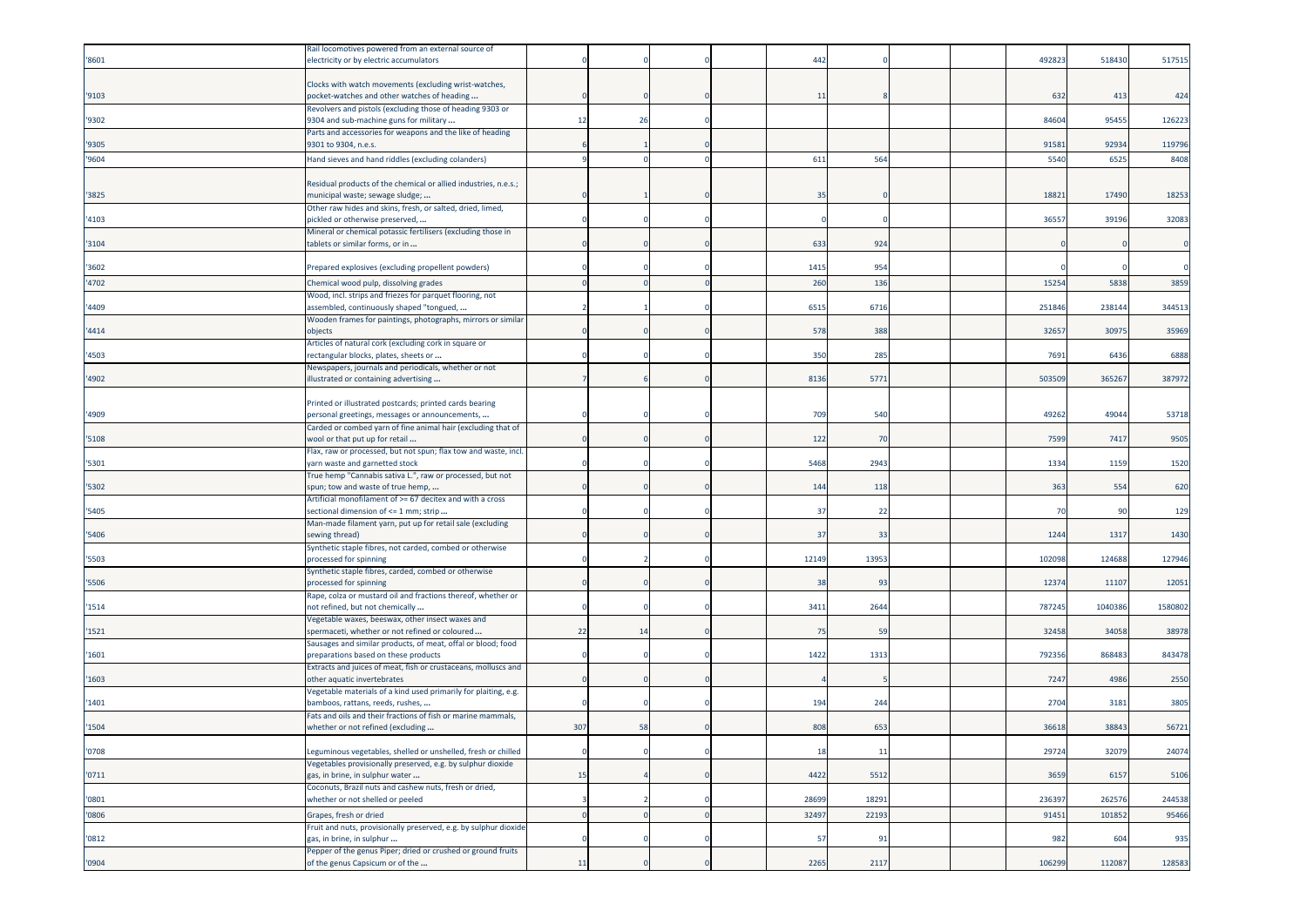| '0204 | Meat of sheep or goats, fresh, chilled or frozen                                                        |          |      |          | 151    | 88     |  | 63425   | 45594   | 59037   |
|-------|---------------------------------------------------------------------------------------------------------|----------|------|----------|--------|--------|--|---------|---------|---------|
| '0303 | Frozen fish (excluding fish fillets and other fish meat of<br>eading 0304)                              |          | 1470 |          | 146284 | 155701 |  | 159974  | 191119  | 144545  |
| '0407 | Birds' eggs, in shell, fresh, preserved or cooked                                                       |          |      |          | 9439   | 2480   |  | 296198  | 27965   | 284904  |
|       |                                                                                                         |          |      |          |        |        |  |         |         |         |
| '0510 | Ambergris, castoreum, civet and musk; cantharides; bile,<br>whether or not dried; glands and other      |          |      |          | 260    | 83     |  | 6319    | 13336   | 2767    |
|       | Granite, porphyry, basalt, sandstone and other monumental                                               |          |      |          |        |        |  |         |         |         |
| '2516 | or building stone, whether or not<br>Halogenated, sulphonated, nitrated or nitrosated derivatives       |          |      |          | 2023   | 2100   |  | 12602   | 13468   | 14952   |
| '2908 | of phenols or phenol-alcohols                                                                           |          |      |          | 173    | 202    |  | 18734   | 20365   | 13705   |
|       | Non-radioactive isotopes; inorganic or organic compounds of                                             |          |      |          |        |        |  |         |         |         |
| '2845 | such isotopes, whether or not chemically                                                                |          |      |          | 305    | 500    |  | 30912   | 30518   | 35362   |
| '2603 | Copper ores and concentrates                                                                            |          |      |          |        |        |  | 19636   | 17644   | 24440   |
| '2608 | Zinc ores and concentrates                                                                              |          |      |          |        |        |  |         |         | 23166   |
| '2611 | Tungsten ores and concentrates                                                                          |          |      |          |        |        |  | 609     | 169     | 1038    |
| '2703 | Peat, incl. peat litter, whether or not agglomerated                                                    |          |      |          | 2470   | 2839   |  | 175124  | 191812  | 224882  |
|       | Bitumen and asphalt, natural; bituminous or oil-shale and tar                                           |          |      |          |        |        |  |         |         |         |
| '2714 | sands; asphaltites and asphaltic                                                                        |          |      |          |        |        |  | 646     | 406     | 1889    |
| '2802 | Sulphur, sublimed or precipitated; colloidal sulphur                                                    | 12       | 17   |          | 27     | 34     |  | 2303    | 2297    | 2609    |
|       | Hydrazine and hydroxylamine and their inorganic salts;                                                  |          |      |          |        |        |  |         |         |         |
| '2825 | norganic bases, metal oxides, hydroxides                                                                |          |      |          | 2363   | 1412   |  | 138118  | 132381  | 173761  |
| '9601 | Worked ivory, bone, tortoiseshell, horn, antlers, coral, mother<br>of-pearl and other animal carving    |          |      |          | 25     | 21     |  | 6434    | 5461    | 7166    |
|       | Travel sets for personal toilet, sewing or shoe or clothes                                              |          |      |          |        |        |  |         |         |         |
| '9605 | cleaning (excluding manicure sets)                                                                      |          |      |          | 94     | 108    |  | 8349    | 6289    | 6045    |
|       | Clock movements, complete and assembled (excluding watch                                                |          |      |          |        |        |  |         |         |         |
| '9109 | movements)                                                                                              |          |      |          | 1434   | 157    |  | 6980    | 6199    | 8877    |
|       | Swords, cutlasses, bayonets, lances and similar arms and                                                |          |      |          |        |        |  |         |         |         |
| '9307 | parts thereof, and scabbards and sheaths                                                                |          |      |          |        |        |  | 10481   | 1097    | 9788    |
|       |                                                                                                         |          |      |          |        |        |  |         |         |         |
|       | Railway or tramway maintenance or service vehicles, whether                                             |          |      |          |        |        |  |         |         |         |
| '8604 | or not self-propelled, e.g., workshops,                                                                 |          |      |          | 5936   | 295    |  | 152496  | 179084  | 175157  |
| '8904 | Tugs and pusher craft                                                                                   | $\Omega$ |      | $\Omega$ |        |        |  | 9721    | 12278   | 14992   |
| '8478 | Machinery for preparing or making up tobacco, not specified<br>or included elsewhere in this chapter;   |          |      |          | 12002  | 12168  |  |         |         |         |
|       | Women's or girls' singlets and other vests, slips, petticoats,                                          |          |      |          |        |        |  |         |         |         |
| '6208 | briefs, panties, nightdresses,                                                                          |          |      |          | 2467   | 1527   |  | 53174   | 53696   | 63184   |
|       | Carpets and other floor coverings, of felt, not tufted or                                               |          |      |          |        |        |  |         |         |         |
| '5704 | flocked, whether or not made up                                                                         | 14       |      |          | 1043   | 685    |  | 49998   | 47633   | 56357   |
| '5803 | Gauze (excluding narrow woven fabrics of heading 5806)                                                  |          |      |          |        | 11     |  | 4416    | 3884    | 6539    |
|       | Lead plates, sheets, strip and foil; lead powders and flakes                                            |          |      |          |        |        |  |         |         |         |
| '7804 | (excluding grains of lead, and                                                                          |          |      |          | 1496   | 1267   |  | 737     | 274     | 744     |
|       |                                                                                                         |          |      |          |        |        |  |         |         |         |
| '8107 | Cadmium and articles thereof, n.e.s.; cadmium waste and<br>scrap (excluding ash and residues containing |          |      |          |        |        |  | 1482    | 1082    | 947     |
|       | Waste and scrap, of aluminium (excluding slags, scale and the                                           |          |      |          |        |        |  |         |         |         |
| '7602 | like from iron and steel production,                                                                    |          |      |          | 915    | 580    |  | 1291004 | 1298202 | 2098549 |
|       | Copper, refined, and copper alloys, unwrought (excluding                                                |          |      |          |        |        |  |         |         |         |
| '7403 | copper alloys of heading 7405)<br>Pearls, natural or cultured, whether or not worked or graded,         |          |      |          | 26324  | 2034   |  | 1170559 | 1317872 | 1935016 |
| '7101 | but not strung, mounted or set,                                                                         |          |      |          |        |        |  | 3030    | 2175    | 2204    |
| '7303 | Tubes, pipes and hollow profiles, of cast iron                                                          |          |      |          | 1705   | 1508   |  | 128406  | 94716   | 120420  |
| '7316 | Anchors, grapnels and parts thereof, of iron or steel                                                   |          |      |          | 56     | 25     |  | 1692    | 2316    | 3497    |
|       | Ferrous products obtained by direct reduction of iron ore and                                           |          |      |          |        |        |  |         |         |         |
| '7203 | other spongy ferrous products,                                                                          |          |      |          | 83487  | 62145  |  | 23      | 106     | 748     |
|       | Paving blocks, slabs, bricks, squares, tiles and other articles of                                      |          |      |          |        |        |  |         |         |         |
| '7016 | pressed or moulded glass,                                                                               |          |      |          | 1619   | 471    |  | 32601   | 30779   | 40448   |
| '7224 | Steel, alloy, other than stainless, in ingots or other primary<br>forms, semi-finished products         |          |      |          | 5989   | 3488   |  | 162664  | 242445  | 245308  |
|       | Articles of asphalt or of similar materials, e.g. petroleum                                             |          |      |          |        |        |  |         |         |         |
| '6807 | bitumen or coal tar pitch                                                                               |          |      |          | 9291   | 7649   |  | 121543  | 124866  | 146850  |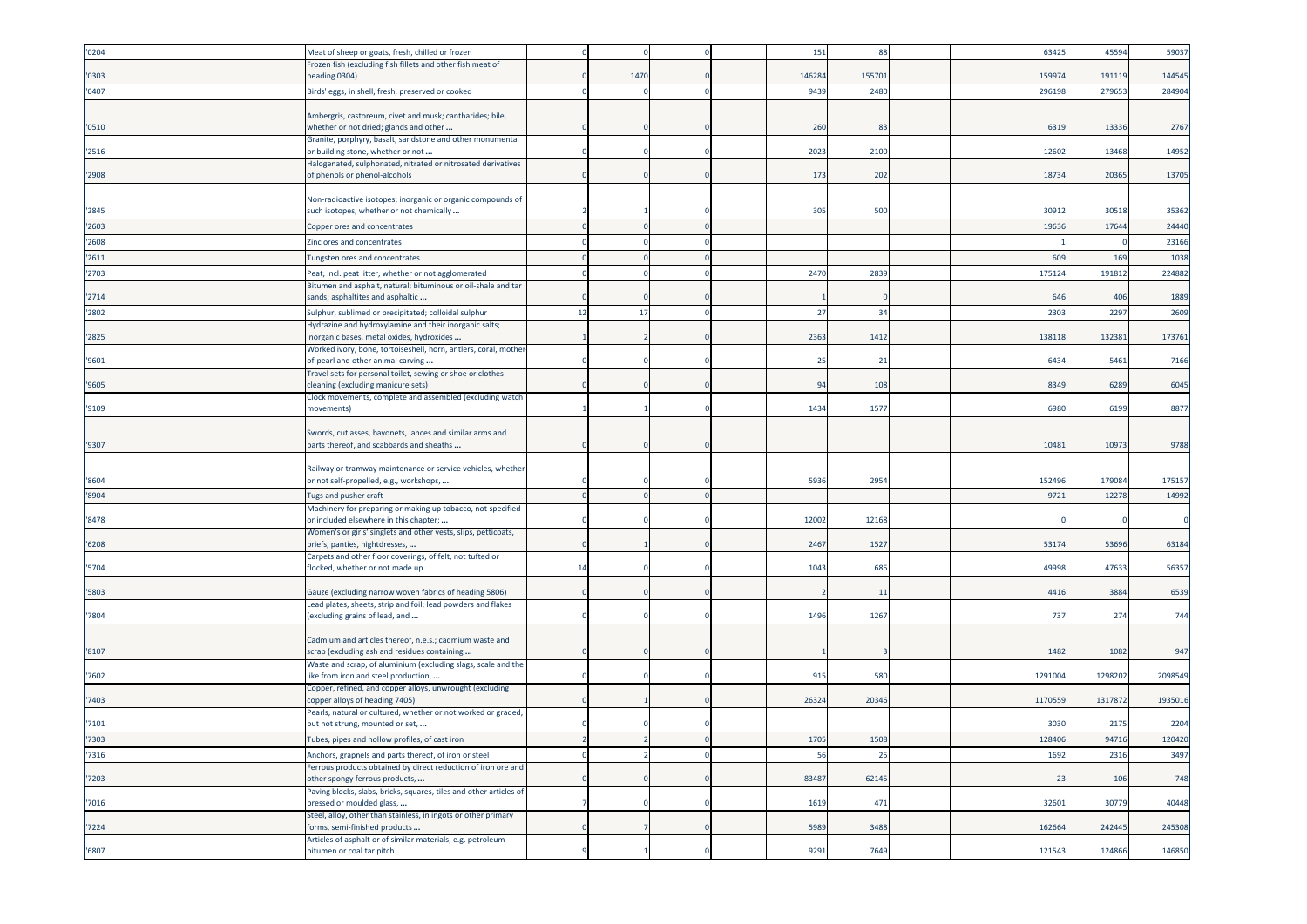| '6811 | Articles of asbestos-cement, cellulose fibre-cement or the like                                            |    |    |          | 2250  | 1594           |  | 52244  | 51629   | 49438   |
|-------|------------------------------------------------------------------------------------------------------------|----|----|----------|-------|----------------|--|--------|---------|---------|
| '7109 | Base metals or silver, clad with gold, not further worked than<br>semi-manufactured                        |    |    |          |       |                |  | 771    | 2994    | 5319    |
|       |                                                                                                            |    |    |          |       |                |  |        |         |         |
| '7110 | Platinum, incl. palladium, rhodium, iridium, osmium and<br>uthenium, unwrought or in semi-manufactured     |    |    |          |       |                |  | 409032 | 572984  | 7990788 |
|       | Nickel mattes, nickel oxide sinters and other intermediate                                                 |    |    |          |       |                |  |        |         |         |
| '7501 | products of nickel metallurgy:                                                                             |    |    |          |       |                |  | 3884   | 58522   | 55968   |
|       | Lead waste and scrap (excluding ashes and residues from lead                                               |    |    |          |       |                |  |        |         |         |
| '7802 | production "heading No 2620",                                                                              |    |    |          | 65    | 4 <sup>c</sup> |  | 1825   | 11674   | 16405   |
| '9706 | Antiques of > 100 years old                                                                                |    |    |          | 107   | 89             |  | 5968   | 4553    | 72609   |
| '9111 | Cases for wrist-watches, pocket-watches and other watches,<br>incl. stop-watches, of heading 9101          |    |    |          | 305   | 62             |  | 7478   | 6573    | 13076   |
| '2927 | Diazo-, azo- or azoxy-compounds                                                                            |    |    |          | 1288  | 1141           |  | 17691  | 16806   | 24283   |
|       | Tanning extracts of vegetable origin; tannins and their salts,                                             |    |    |          |       |                |  |        |         |         |
| '3201 | ethers, esters and other derivatives                                                                       |    |    |          | 468   | 426            |  | 6432   | 8038    | 7051    |
| '2713 | etroleum coke, petroleum bitumen and other residues of<br>betroleum oil or of oil obtained from            | 86 |    |          | 696   | 7703           |  | 861893 | 624396  | 1041673 |
|       | Ores and concentrates (excluding iron, manganese, copper,                                                  |    |    |          |       |                |  |        |         |         |
| '2617 | nickel, cobalt, aluminium, lead,                                                                           |    |    |          | 17    |                |  | 32     | 71      |         |
|       | Slag, dross, scalings and other waste from the manufacture of                                              |    |    |          |       |                |  |        |         |         |
| '2619 | iron or steel (excluding granulated                                                                        |    |    |          | 114   | 106            |  | 41490  | 26543   | 28571   |
| '2702 | ignite, whether or not agglomerated (excluding jet).                                                       |    |    |          | 3002  | 15             |  | 135819 | 102984  | 133150  |
|       | Vegetables, fruit, nuts, fruit-peel and other edible parts of                                              |    |    |          |       |                |  |        |         |         |
| '2006 | plants, preserved by sugar "drained,                                                                       |    |    |          | 613   | 706            |  | 337    | 2566    | 3217    |
| '0903 | Mate                                                                                                       |    |    | $\Omega$ | 40    | 21             |  | 247    | 5131    | 4226    |
| '0201 | Meat of bovine animals, fresh or chilled                                                                   |    |    |          | 36136 | 7775           |  | 113655 | 963940  | 1156071 |
| '0203 | Meat of swine, fresh, chilled or frozen<br>Fish fillets and other fish meat, whether or not minced, fresh, |    | 37 |          | 59369 | 54025          |  | 503961 | 484937  | 4017560 |
| '0304 | chilled or frozen                                                                                          |    |    |          | 78911 | 91752          |  | 650008 | 602945  | 641142  |
| '0306 | Crustaceans, whether in shell or not, live, fresh, chilled,<br>rozen, dried, salted or in brine,           |    |    |          | 11958 | 9124           |  | 141959 | 129356  | 157478  |
|       | Skins and other parts of birds, with their feathers or down,                                               |    |    |          |       |                |  |        |         |         |
| '0505 | eathers and parts of feathers,                                                                             |    |    |          | 362   | 381            |  | 11433  | 68629   | 108907  |
|       | Coral and similar materials, shells of molluscs, crustaceans or                                            |    |    |          |       |                |  |        |         |         |
| '0508 | echinoderms, cuttle-bone, powder                                                                           |    |    |          | 13    | 1!             |  | 1081   | 1067    | 2158    |
|       | Bulbs, tubers, tuberous roots, corms, crowns and rhizomes,                                                 |    |    |          |       |                |  |        |         |         |
| '0601 | dormant, in growth or in flower,<br>Carrots, turnips, salad beetroot, salsify, celeriac, radishes and      |    |    |          | 20801 | 2205           |  | 80188  | 83030   | 87995   |
| '0706 | imilar edible roots, fresh                                                                                 |    |    |          | 3741  | 2852           |  | 38469  | 36125   | 35069   |
|       |                                                                                                            |    |    |          |       |                |  |        |         |         |
| '0807 | Melons, incl. watermelons, and papaws (papayas), fresh<br>Chemical elements and compounds doped for use in |    |    |          | 6753  | 7232           |  | 2626   | 29939   | 31999   |
| '3818 | electronics, in the form of discs, wafers,                                                                 |    |    |          | 309   | 276            |  | 84208  | 828796  | 1009580 |
| '3803 | Tall oil, whether or not refined                                                                           |    |    |          | 421   | 457            |  | 1022   | 6223    | 6006    |
| '3826 | Biodiesel and mixtures thereof, not containing or containing<br>70 % by weight of petroleum                |    |    |          |       | 85             |  | 211758 | 2374433 | 3387573 |
| '3910 | Silicones in primary forms                                                                                 |    |    |          | 12610 | 1164           |  |        |         |         |
|       | Raw skins of sheep or lambs, fresh, or salted, dried, limed,                                               |    |    |          |       |                |  |        |         |         |
| '4102 | bickled or otherwise preserved,                                                                            |    |    |          | 307   | 115            |  | 2576   | 1406    | 2383    |
| '4104 | Tanned or crust hides and skins of bovine "incl. buffalo" or<br>equine animals, without hair on,           |    |    |          | 723   | 503            |  | 9113   | 78330   | 83290   |
|       | loopwood; split poles; piles, pickets and stakes of wood,                                                  |    |    |          |       |                |  |        |         |         |
| '4404 | pointed but not sawn lengthwise;                                                                           |    |    |          |       |                |  | 1042   | 7033    | 8086    |
| '4406 | Railway or tramway sleepers "cross-ties" of wood                                                           |    |    |          | 73    | 67             |  | 1297   | 17911   | 16531   |
| '4413 | Metallised wood and other densified wood in blocks, plates,<br>strips or profile shapes                    |    |    |          | 66    | 87             |  | 32233  | 32220   | 38807   |
|       | Woven fabrics of coarse animal hair or of horsehair (excluding                                             |    |    |          |       |                |  |        |         |         |
| '5113 | abrics for technical uses of                                                                               |    |    |          | 21    |                |  | 106    | 128     | 124     |
| '5206 | Cotton yarn containing predominantly, but < 85% cotton by<br>weight (excluding sewing thread and           |    |    |          | 7807  | 9101           |  | 3597   | 2345    | 2359    |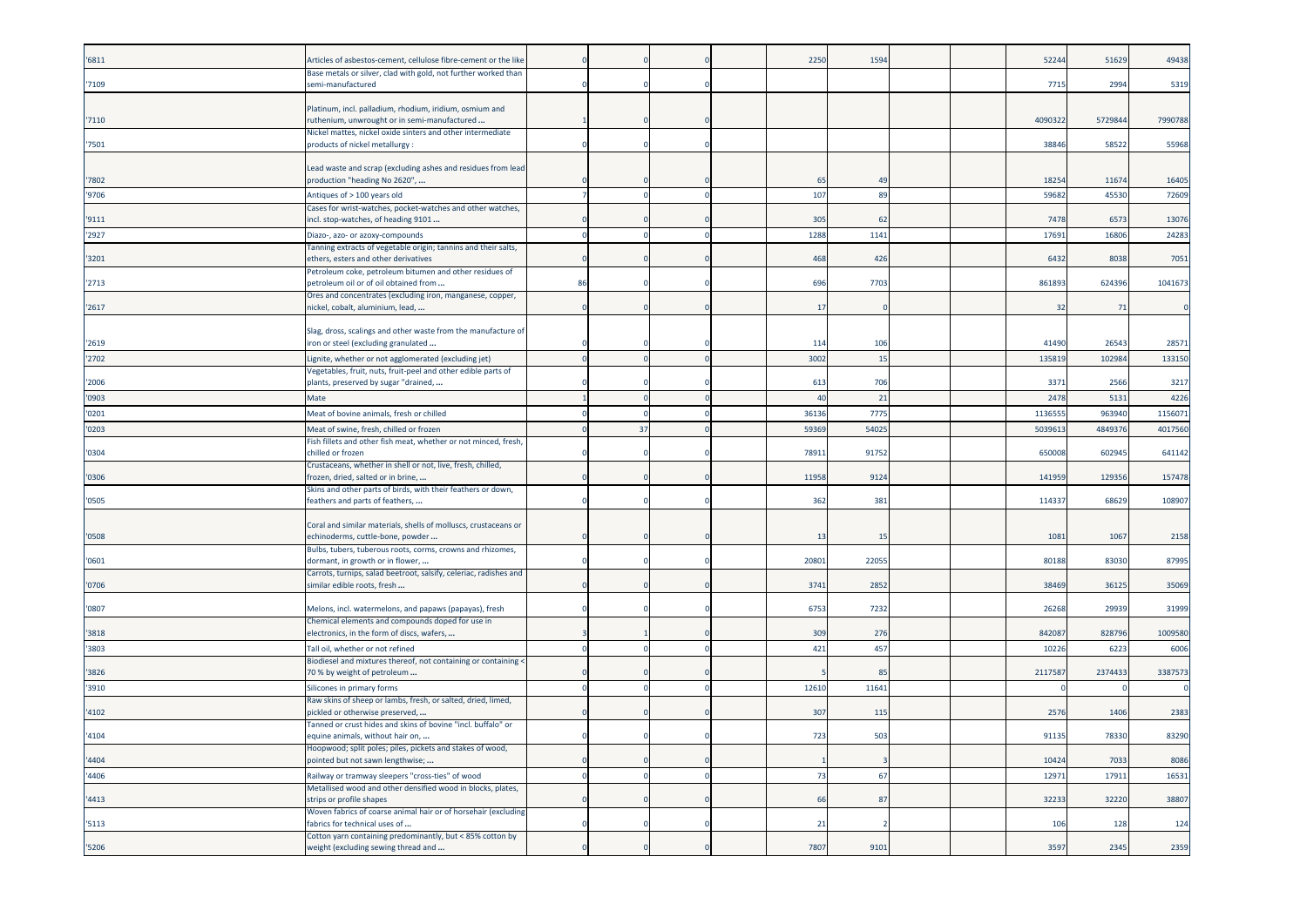| '4907 | Unused postage, revenue or similar stamps of current or new<br>issue in the country in which they    |  |  | 1670  | 1026  |  | 1779   | 16038  | 15405        |
|-------|------------------------------------------------------------------------------------------------------|--|--|-------|-------|--|--------|--------|--------------|
| '5004 | Silk yarn (excluding that spun from silk waste and that put up<br>for retail sale)                   |  |  | 129   | 21    |  | 1493   | 444    | 1150         |
| '5005 | Yarn spun from silk waste (excluding that put up for retail<br>sale)                                 |  |  | 69    | 58    |  | 3304   | 3260   | 3570         |
| '5101 | Wool, neither carded nor combed                                                                      |  |  | 9848  | 8149  |  | 1578   | 12059  | 15720        |
| '5303 | Jute and other textile bast fibres, raw or processed, but not<br>spun; tow and waste of such fibres, |  |  | 45    | 106   |  | 409    | 408    | 842          |
| '5809 | Woven fabrics of metal thread and woven fabrics of<br>metallised yarn of heading 5605, of a kind     |  |  | 10    |       |  | 448    | 419    | 639          |
| '5002 | Raw silk "non-thrown"                                                                                |  |  |       |       |  | 3226   | 4937   | 4764         |
| '5103 | Waste of wool or of fine or coarse animal hair, incl. yarn<br>waste (excluding garnetted stock,      |  |  | 134   | 55    |  | 1845   | 1110   | 1728         |
| '5202 | Cotton waste, incl. yarn waste and garnetted stock                                                   |  |  | 70    | 122   |  | 3447   | 40709  | 41950        |
| '5204 | Cotton sewing thread, whether or not put up for retail sale                                          |  |  | 193   | 149   |  | 3637   | 5116   | 5007         |
| '5306 | Flax yarn                                                                                            |  |  | 275   | 122   |  | 167    | 1836   | 2422         |
|       | Raw furskins, incl. heads, tails, paws and other pieces or                                           |  |  |       |       |  |        |        |              |
| '4301 | cuttings suitable for use in furriery                                                                |  |  | 1625  | 626   |  | 41741  | 8128   | 11115        |
| '4402 | Wood charcoal, incl. shell or nut charcoal, whether or not<br>agglomerated (excluding wood charcoal  |  |  | 2212  | 2294  |  | 24070  | 33017  | 32918        |
|       |                                                                                                      |  |  |       |       |  |        |        |              |
| '4501 | Natural cork, raw or merely surface-worked or otherwise<br>cleaned; cork waste; crushed, powdered    |  |  |       | 13    |  | 285    | 408    | 549          |
| '4003 | Reclaimed rubber in primary forms or in plates, sheets or strip                                      |  |  | 881   | 790   |  | 12084  | 8725   | 8222         |
| '3601 | Propellent powders                                                                                   |  |  | 34    | 47    |  |        |        | $\sqrt{ }$   |
| '3805 | Gum, wood or sulphate turpentine and other terpenic oils<br>produced by the distillation or other    |  |  | 2972  | 1939  |  | 6480   | 6425   | 6900         |
| '2601 | Iron ores and concentrates, incl. roasted iron pyrites                                               |  |  | 4767  | 4622  |  | 8088   | 116686 | 294775       |
| '2613 | Molybdenum ores and concentrates                                                                     |  |  | 1133  | 1013  |  | 4605   | 4701   | 5384         |
| '2615 | Niobium, tantalum, vanadium or zirconium ores and<br>concentrates                                    |  |  | 2429  | 2271  |  | 5654   | 3802   | 4128         |
| '2704 | Coke and semi-coke of coal, of lignite or of peat, whether or<br>not agglomerated; retort carbon     |  |  | 15732 | 10357 |  | 28293  | 248367 | 246781       |
| '2706 | Tar distilled from coal, from lignite or from peat, and other<br>mineral tars, whether or not        |  |  | 709   | 1623  |  | 1457   | 1633   | 20626        |
| '2804 | Hydrogen, rare gases and other non-metals                                                            |  |  | 7993  | 6914  |  | 102311 | 101589 | 1795955      |
| '2819 | Chromium oxides and hydroxides                                                                       |  |  | 327   | 235   |  | 10045  | 7914   | 8604         |
| '2821 | Iron oxides and hydroxides; earth colours containing >= 70%<br>by weight of combined iron evaluated  |  |  | 1984  | 1962  |  |        |        |              |
| '0809 | Apricots, cherries, peaches incl. nectarines, plums and sloes,<br>fresh                              |  |  | 72391 | 4577  |  | 52309  | 59433  | 57157        |
| '1104 | Cereal grains otherwise worked, e.g. hulled, rolled, flaked,<br>pearled, sliced or kibbled; germ     |  |  | 13620 | 12387 |  | 165738 | 180976 | 189470       |
| '1106 | Flour, meal and powder of peas, beans, lentils and other dried<br>leguminous vegetables of heading   |  |  | 556   | 242   |  | 25895  | 30865  | 31780        |
| '1212 | Locust beans, seaweeds and other algae, sugar beet and<br>sugar cane, fresh, chilled, frozen or      |  |  | 3025  | 4066  |  | 5992   | 6255   | 70283        |
| '1214 | Swedes, mangolds, fodder roots, hay, alfalfa, clover, sainfoin,                                      |  |  | 1112  | 371   |  | 37406  | 34871  | 38288        |
|       | orage kale, lupines, vetches<br>Fats of bovine animals, sheep or goats (excluding oil and            |  |  |       |       |  |        |        |              |
| '1502 | oleostearin)                                                                                         |  |  | 239   | 346   |  | 54694  | 69290  | 99124        |
|       | Crustaceans, molluscs and other aquatic invertebrates,                                               |  |  |       |       |  |        |        |              |
| '1605 | prepared or preserved (excluding smoked)                                                             |  |  | 23696 | 13026 |  | 68074  | 80920  | 76387        |
| '2502 | Unroasted iron pyrites                                                                               |  |  |       | 10    |  | 600    | 693    | 749          |
| '2511 | Natural barium sulphate "barytes"; natural barium carbonate<br>"witherite", whether or not calcined  |  |  | 1094  | 1324  |  |        |        | $\mathsf{C}$ |
| '2514 | Slate, whether or not roughly trimmed or merely cut, by<br>sawing or otherwise, into blocks or       |  |  | 292   | 289   |  | 2048   | 2280   | 2700         |
| '2521 | Limestone flux; limestone and other calcareous stone, of a<br>kind used for the manufacture of       |  |  | 11044 | 8837  |  | 6180   | 5528   | 6970         |
|       |                                                                                                      |  |  |       |       |  |        |        |              |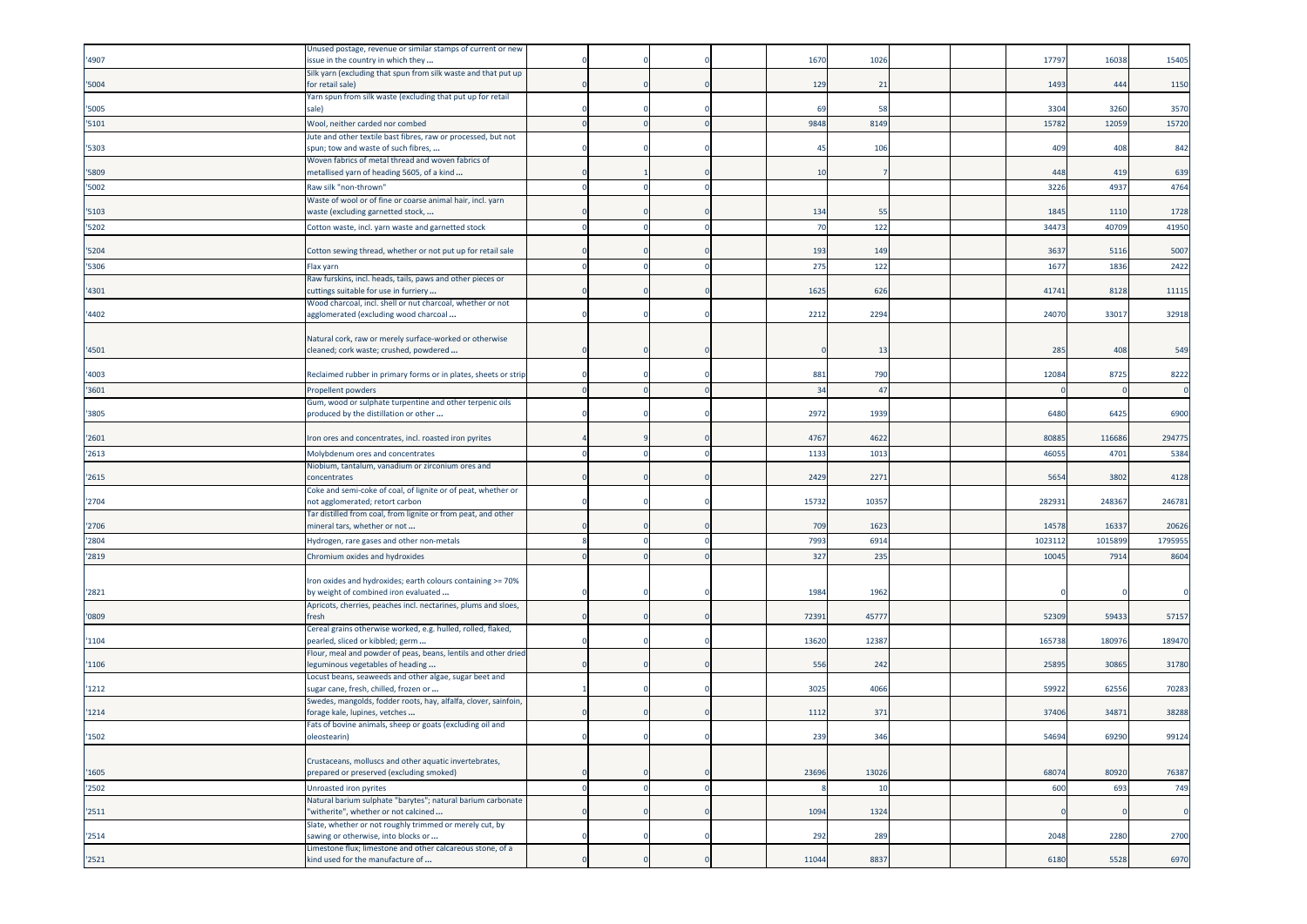| '0103 | Live swine                                                                                               |     |     |  | 1564   | 1910  |  | 20231   | 209988  | 155147  |
|-------|----------------------------------------------------------------------------------------------------------|-----|-----|--|--------|-------|--|---------|---------|---------|
| '0302 | Fish, fresh or chilled (excluding fish fillets and other fish meat<br>of heading 0304)                   |     |     |  | 114004 | 9307  |  | 162064  | 117106  | 128578  |
| '2201 | Waters, incl. natural or artificial mineral waters and aerated<br>waters, not containing added           | 23  | 154 |  | 20186  | 19747 |  | 122545  | 113921  | 110480  |
| '7005 | Float glass and surface ground or polished glass, in sheets,<br>whether or not having an absorbent,      |     |     |  | 16453  | 13710 |  | 626110  | 558346  | 710534  |
| '7103 | Precious stones and semi-precious stones, whether or not<br>worked or graded, but not strung,            |     |     |  |        |       |  | 182155  | 125429  | 159113  |
| '7105 | Dust and powder of natural or synthetic precious or semi-<br>precious stones                             |     |     |  |        |       |  | 3618    | 2854    | 3330    |
| '7221 | Bars and rods of stainless steel, hot-rolled, in irregularly<br>wound coils                              |     |     |  | 552    | 486   |  | 1503    | 12810   | 18523   |
| '7405 | Master alloys of copper (excluding phosphorus-copper<br>compounds "copper phosphide" containing          |     |     |  | 178    | 118   |  | 6340    | 711     | 17919   |
| '7410 | Copper foil "whether or not printed or backed with paper,<br>paperboard, plastics or similar backing     |     |     |  | 4635   | 3183  |  | 14736   | 13795   | 190744  |
| '6812 | Fabricated asbestos fibres; mixtures with a basis of asbestos<br>or with a basis of asbestos and         |     |     |  | 1713   | 1460  |  |         |         |         |
| '6801 | Setts, curbstones and flagstones, of natural stone (excluding<br>slate)                                  |     |     |  | 874    | 953   |  | 2455    | 30549   | 34774   |
| '5909 | Textile hosepiping and similar textile tubing, whether or not<br>mpregnated or coated, with or           |     |     |  | 2840   | 2206  |  | 46075   | 48084   | 55175   |
| '5311 | Woven fabrics of other vegetable textile fibres; woven fabrics<br>of paper yarn (excluding those         |     |     |  | 55     | 80    |  | 1377    | 1383    | 1792    |
| '7614 | Stranded wire, cables, plaited bands and the like, of<br>aluminium (excluding such products electrically |     |     |  | 2244   | 1719  |  | 5440    | 8279    | 6356    |
| '7902 | Zinc waste and scrap (excluding ash and residues from zinc<br>production "heading 2620", ingots          |     |     |  | 224    | 178   |  | 7336    | 6850    | 97972   |
| '8303 | Armoured or reinforced safes, strongboxes and doors and<br>safe deposit lockers for strongrooms,         |     |     |  | 1074   | 1068  |  | 59283   | 52690   | 68393   |
| '8902 | Fishing vessels; factory ships and other vessels for processing<br>or preserving fishery products        |     |     |  |        |       |  | 1663    | 5023    | 53646   |
| '9101 | Wrist-watches, pocket-watches and other watches, incl. stop-<br>watches, with case of precious           | 144 |     |  | 176    | 134   |  | 457133  | 333521  | 448004  |
| '9113 | Watch straps, watch bands and watch bracelets, and parts<br>thereof, n.e.s.                              |     |     |  | 559    | 415   |  | 38526   | 30688   | 30635   |
| '9618 | Failors' dummies and other lay figures, automata and other<br>animated displays used for shop            | 26  | 19  |  | 689    | 548   |  | 1851    | 15598   | 15271   |
| '9508 | Roundabouts, swings, shooting galleries and other fairground<br>amusements; travelling circuses          |     |     |  | 1416   | 1370  |  | 198458  | 17368   | 95342   |
| '9702 | Original engravings, prints and lithographs                                                              |     |     |  |        |       |  | 1828    | 1408    | 32236   |
| '7801 | Unwrought lead:                                                                                          |     |     |  | 529    | 692   |  | 31030   | 282695  | 466507  |
| '8007 | Articles of tin, n.e.s.                                                                                  |     |     |  | 169    | 188   |  | 1713    | 1655    | 26760   |
| 7605  | Aluminium wire (excluding stranded wire, cables, plaited<br>bands and the like and other articles        |     |     |  | 67412  | 65942 |  | 74384   | 60831   | 68308   |
| '7401 | Copper mattes; cement copper "precipitated copper"                                                       |     |     |  |        |       |  | 21120   | 27582   | 50887   |
| '8606 | Railway or tramway goods vans and wagons (excluding self-<br>propelled and luggage vans and post         |     |     |  | 160026 | 86071 |  | 4921    | 63879   | 85788   |
| '6703 | Human hair, dressed, thinned, bleached or otherwise worked;<br>wool, other animal hair or other          |     |     |  | 26     | 11    |  | 2159    | 1580    | 1814    |
| '7111 | Base metals, silver or gold, clad with platinum, not further<br>worked than semi-manufactured            |     |     |  |        |       |  | 4326    | 5316    | 8813    |
| '7112 | Waste and scrap of precious metal or of metal clad with<br>precious metal; other waste and scrap         |     |     |  |        |       |  | 1925450 | 2769196 | 4018735 |
| '7201 | Pig iron and spiegeleisen, in pigs, blocks or other primary<br>forms                                     |     |     |  | 42795  | 29357 |  | 81826   | 100703  | 120515  |
| '7305 | Tubes and pipes, having circular cross-sections and an<br>external diameter of > 406,4 mm, of            | 65  |     |  | 27408  | 30988 |  | 1034276 | 968210  | 981339  |
| '7213 | Bars and rods of iron or non-alloy steel, hot-rolled, in<br>irregularly wound coils                      |     |     |  | 15819  | 14049 |  | 1064848 | 895318  | 1566325 |
| '5811 | Quilted textile products in the piece, composed of one or<br>more layers of textile materials            |     |     |  | 1278   | 1902  |  | 6945    | 5152    | 4298    |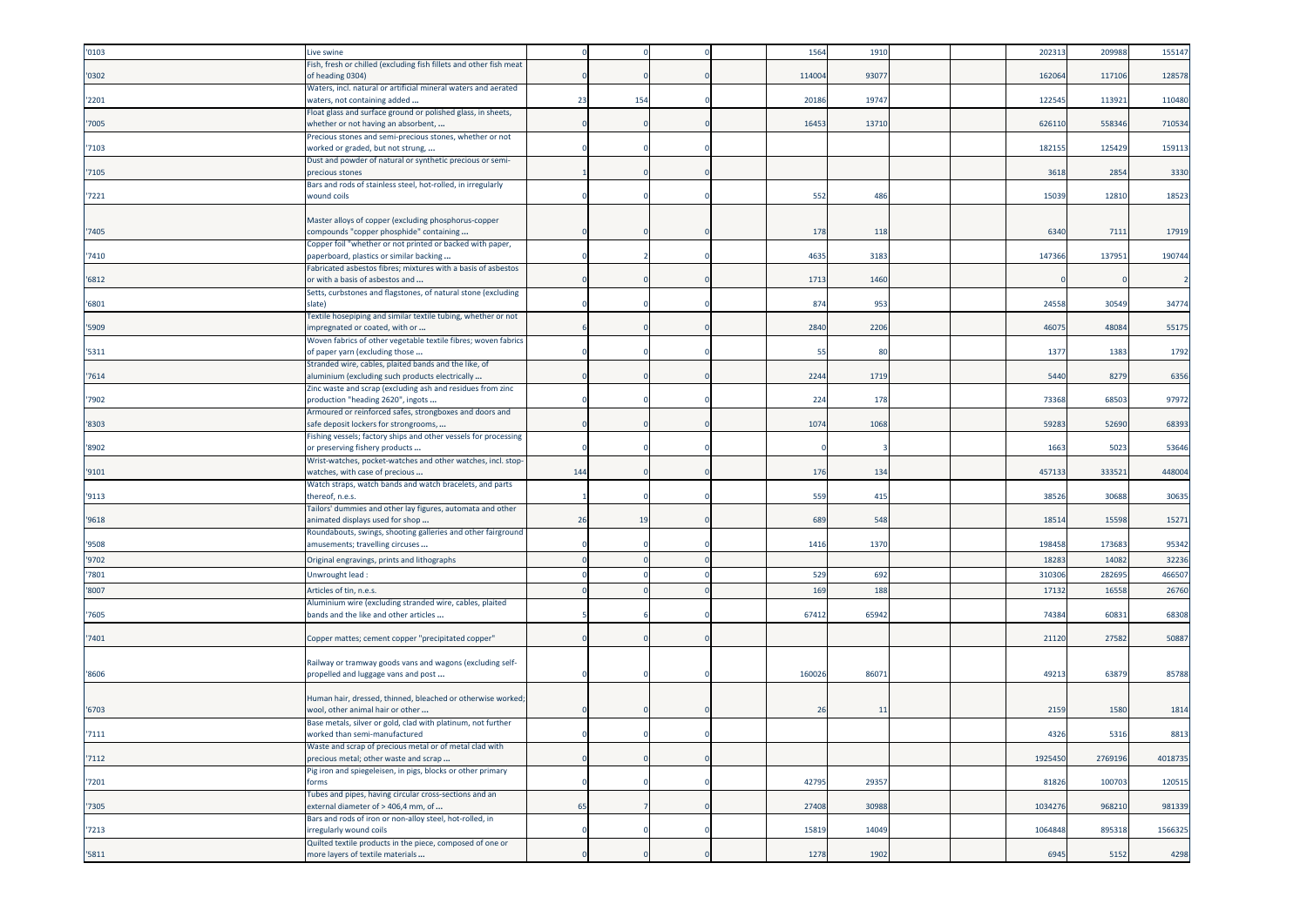| '5902 | Tyre cord fabric of high-tenacity yarn of nylon or other<br>polyamides, polyesters or viscose          |     |    |  | 4343   | 5702                  |  | 37758  | 32030  | 47719   |
|-------|--------------------------------------------------------------------------------------------------------|-----|----|--|--------|-----------------------|--|--------|--------|---------|
|       | Fine or coarse animal hair, neither carded nor combed                                                  |     |    |  |        |                       |  |        |        |         |
| '5102 | excluding wool, hair and bristles used                                                                 |     |    |  |        |                       |  | 4119   | 461    | 7549    |
| '5205 | Cotton yarn other than sewing thread, containing >= 85%<br>cotton by weight (excluding that put        | 31  | 18 |  | 26221  | 19188                 |  | 83089  | 79912  | 87191   |
| '5403 | Artificial filament yarn, incl. artificial monofilament of < 67<br>decitex (excluding sewing thread    |     |    |  | 8562   | 7472                  |  | 318    | 173    | 302     |
| '5501 | Synthetic filament tow as specified in Note 1 to chapter 55                                            |     |    |  | 21     | $\Delta S$            |  | 424    | 411    | 939     |
| '5604 | Textile-covered rubber thread and cord; textile yarn, strip and<br>the like of heading 5404 and        |     |    |  | 1366   | 1331                  |  | 23403  | 21216  | 27281   |
| '0707 | Cucumbers and gherkins, fresh or chilled                                                               |     |    |  | 3925   | 322                   |  | 2755   | 2355   | 27436   |
| '1203 | Copra                                                                                                  |     |    |  |        |                       |  |        |        |         |
| '1206 | Sunflower seeds, whether or not broken                                                                 |     |    |  | 29506  | 2062                  |  | 34243  | 4191   | 38330   |
| '1506 | Other animal fats and oils and their fractions, whether or not<br>refined, but not chemically          |     |    |  | 23     | 20                    |  | 34189  | 37424  | 39624   |
| '0202 | Meat of bovine animals, frozen                                                                         | 219 | 17 |  | 22050  | 14294                 |  | 223418 | 173167 | 214644  |
|       | Pig fat, free of lean meat, and poultry fat, not rendered or                                           |     |    |  |        |                       |  |        |        |         |
| '0209 | otherwise extracted, fresh, chilled,                                                                   |     |    |  | 11385  | 10064                 |  | 159243 | 134690 | 119585  |
| '0210 | Meat and edible offal, salted, in brine, dried or smoked;<br>edible flours and meals of meat or        |     |    |  | 573    | 1253                  |  | 368449 | 357837 | 288412  |
| '0305 | Fish, fit for human consumption, dried, salted or in brine;<br>smoked fish, fit for human consumption, |     |    |  | 12884  | 15935                 |  | 382569 | 376647 | 387095  |
| '0402 | Milk and cream, concentrated or containing added sugar or                                              |     |    |  | 2416   | 3606                  |  | 148183 | 157700 | 1610254 |
|       | other sweetening matter<br>Buttermilk, curdled milk and cream, yogurt, kephir and other                |     |    |  |        |                       |  |        |        |         |
| '0403 | ermented or acidified milk and                                                                         |     |    |  | 17235  | 17550                 |  | 954249 | 983649 | 1000138 |
| '0410 | Turtles' eggs, birds' nests and other edible products of animal<br>origin, n.e.s.                      |     |    |  |        | $\mathbf{4}^{\prime}$ |  | 1171   | 1757   | 1372    |
| '0502 | Pigs', hogs' or boars' bristles and hair; badger hair and other<br>brush making hair; waste of         |     |    |  | 47     | 36                    |  | 6848   | 6240   | 7183    |
| '0506 | Bones and horn-cores and their powder and waste,<br>unworked, defatted, simply prepared, treated       |     |    |  |        |                       |  | 37005  | 39905  | 43380   |
|       | Ivory, tortoiseshell, whalebone and whalebone hair, horns,                                             |     |    |  |        |                       |  |        |        |         |
| '0507 | antlers, hooves, nails, claws and                                                                      |     |    |  |        |                       |  | 3246   | 4965   | 5562    |
| '2820 | Manganese oxides                                                                                       |     |    |  | 173    | 276                   |  | 739    | 858    | 1742    |
| '1006 | Rice                                                                                                   |     |    |  | 13820  | 1546                  |  | 7543   | 84540  | 66693   |
| '1007 | Grain sorghum                                                                                          | 77  | 27 |  | 126    | 272                   |  | 61     | 1023   | 970     |
| '2304 | Oilcake and other solid residues, whether or not ground or in<br>the form of pellets, resulting        |     |    |  | 120952 | 15658                 |  | 610780 | 70681  | 834890  |
| '2503 | Sulphur of all kinds (excluding sublimed sulphur, precipitated<br>ulphur and colloidal sulphur)        |     |    |  | 28434  | 16846                 |  | 42379  | 32061  | 49283   |
| '2518 | Dolomite, whether or not calcined or sintered, incl. dolomite<br>oughly trimmed or merely cut,         |     |    |  | 975    | 866                   |  | 18689  | 13539  | 16681   |
| '2605 | Cobalt ores and concentrates                                                                           |     |    |  |        |                       |  | 147    | 25     | 1035    |
|       | Granulated slag "slag sand" from the manufacture of iron or                                            |     |    |  |        |                       |  |        |        |         |
| '2618 | steel                                                                                                  |     |    |  | 4368   | 4449                  |  | 34649  | 31833  | 55013   |
| '2621 | Slag and ash, incl. seaweed ash "kelp"; ash and residues from<br>the incineration of municipal         |     |    |  | 1381   | 2676                  |  | 2568   | 22038  | 25585   |
| '3604 | Fireworks, signalling flares, rain rockets, fog signals and other<br>oyrotechnic articles (excluding   |     |    |  | 6595   | 3325                  |  | 7742   | 81682  | 87423   |
| '3704 | Photographic plates, film, paper, paperboard and textiles,<br>exposed but not developed                |     |    |  |        | $\overline{1}$        |  | 340    | 395    | 562     |
| '3804 | Residual lyes from the manufacture of wood pulp, whether or<br>not concentrated, desugared or          |     |    |  | 632    | 437                   |  | 46081  | 43214  | 46173   |
|       | Casks, barrels, vats, tubs and other coopers' products parts                                           |     |    |  |        |                       |  |        |        |         |
| '4416 | thereof, of wood, incl. staves<br>Silk waste, incl. cocoons unsuitable for reeling, yarn waste         |     |    |  | 187    | 193                   |  | 4272   | 3830   | 4510    |
| '5003 | and garnetted stock                                                                                    |     |    |  |        |                       |  | 6115   | 5509   | 6959    |
| '4101 | Raw hides and skins of bovine "incl. buffalo" or equine<br>animals, fresh, or salted, dried, limed,    |     |    |  |        |                       |  | 151046 | 110328 | 181068  |
| '4113 | Leather further prepared after tanning or crusting "incl.<br>parchment-dressed leather", of goats      |     |    |  | 3469   | 2591                  |  | 37656  | 26336  | 18751   |
|       | Complete, unassembled or partly assembled watch or clock                                               |     |    |  |        |                       |  |        |        |         |
| '9110 | movements or movement sets; incomplete                                                                 |     |    |  | 34     | 15                    |  | 2917   | 2131   | 841     |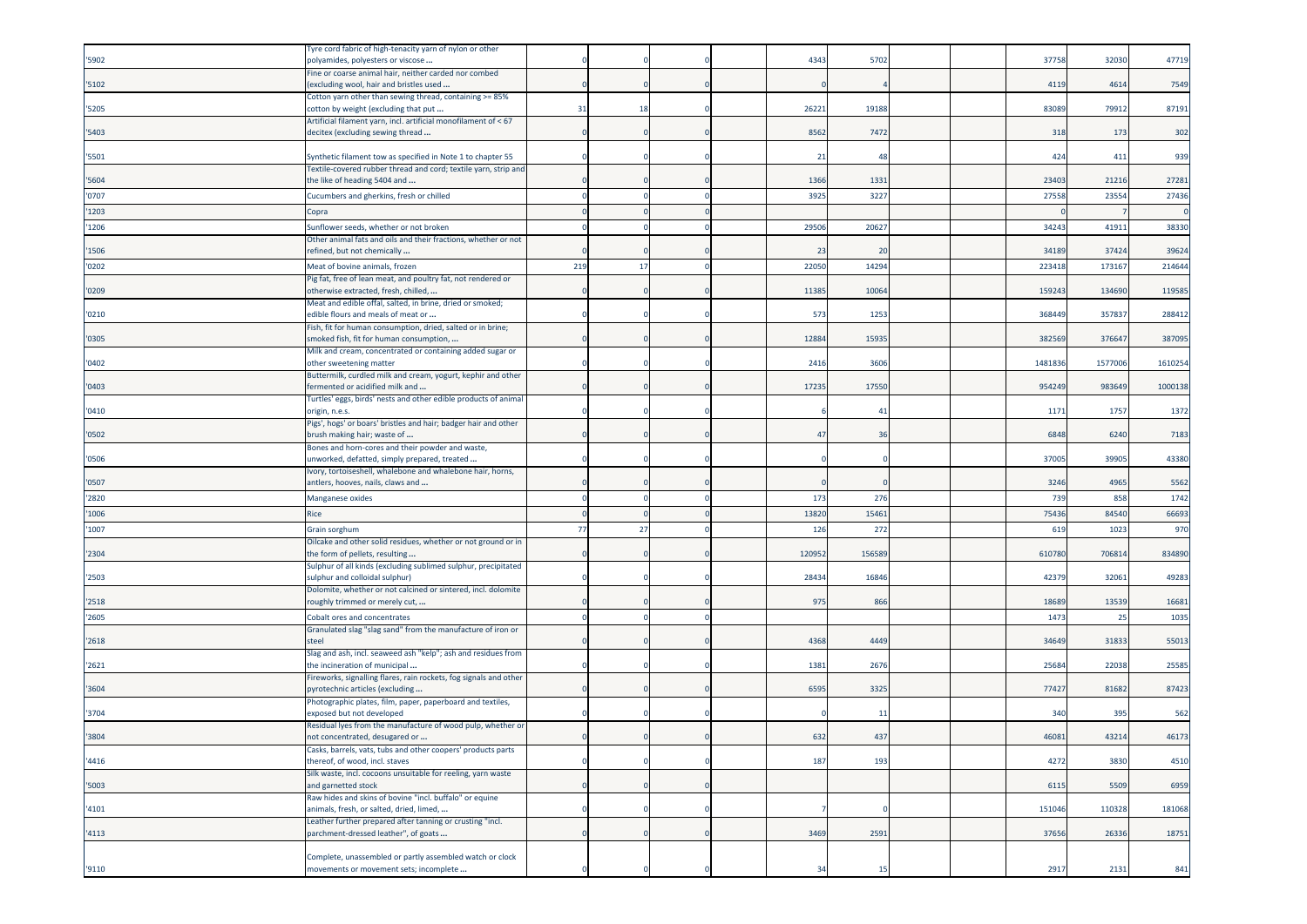|       | Hats and other headgear, plaited or made by assembling                                             |          |      |  |                |        |  |        |         |         |
|-------|----------------------------------------------------------------------------------------------------|----------|------|--|----------------|--------|--|--------|---------|---------|
| '6504 | strips of any material, whether or not                                                             |          |      |  | 289            | 295    |  | 14606  | 10883   | 11420   |
|       | Ferrous waste and scrap; remelting scrap ingots of iron or                                         |          |      |  |                |        |  |        |         |         |
| '7204 | steel (excluding slag, scale and                                                                   |          |      |  | 370345         | 320789 |  | 344299 | 3287475 | 5166959 |
|       | Barbed wire of iron or steel; twisted hoop or single flat wire,                                    |          |      |  |                |        |  |        |         |         |
| '7313 | barbed or not, and loosely                                                                         |          |      |  | 135            | 119    |  | 575    | 666     | 953     |
| '7905 | Zinc plates, sheets, strip and foil                                                                |          |      |  | 827            | 428    |  |        |         |         |
|       |                                                                                                    |          |      |  |                |        |  |        |         |         |
| '5502 | Artificial filament tow as specified in Note 1 to chapter 55                                       |          |      |  | 13852          | 18620  |  |        |         |         |
| '5505 | Waste of man-made staple fibres, incl. noils, yarn waste and<br>garnetted stock                    |          |      |  | $\overline{4}$ | 55     |  | 13240  | 8349    | 12386   |
|       |                                                                                                    |          |      |  | 70590          | 63423  |  |        |         |         |
| '7601 | Unwrought aluminium<br>Nuclear reactors; fuel elements "cartridges", non-irradiated,               |          |      |  |                |        |  | 96161  | 99312   | 1294904 |
| '8401 | for nuclear reactors; machinery                                                                    |          |      |  | 277848         | 349    |  | 36310  | 250523  | 349373  |
|       | Machines for extruding, drawing, texturing or cutting man-                                         |          |      |  |                |        |  |        |         |         |
| '8444 | made textile materials                                                                             | 61       | 2035 |  | 16             | 2622   |  | 38590  | 35280   | 538971  |
|       | Knitting machines, stitch-bonding machines and machines for                                        |          |      |  |                |        |  |        |         |         |
| '8447 | making gimped yarn, tulle, lace,                                                                   | 251      | 137  |  | 3584           | 2085   |  | 16332  | 145242  | 192986  |
|       | Cruise ships, excursion boats, ferry-boats, cargo ships, barges                                    |          |      |  |                |        |  |        |         |         |
| '8901 | and similar vessels for the                                                                        |          |      |  |                |        |  | 480184 | 3937642 | 4683169 |
|       | Electron microscopes, proton microscopes and diffraction                                           | 292      | 315  |  | 951            | 740    |  | 25242  | 270448  | 353782  |
| '9012 | apparatus                                                                                          |          |      |  |                |        |  |        |         |         |
|       | Rail locomotives (excluding those powered from an external                                         |          |      |  |                |        |  |        |         |         |
| '8602 | source of electricity or by accumulators);                                                         |          |      |  | 2341           |        |  | 9791   | 73291   | 158029  |
|       | Works trucks, self-propelled, not fitted with lifting or handling                                  |          |      |  |                |        |  |        |         |         |
| '8709 | equipment, of the type used                                                                        |          | 32   |  | 3282           | 834    |  | 14860  | 162042  | 212920  |
|       | Automatic goods-vending machines, e.g. postage stamp,                                              |          |      |  |                |        |  |        |         |         |
| '8476 | cigarette, food or beverage machines,                                                              |          |      |  | 1901           | 2059   |  | 75528  | 59815   | 63204   |
| '2814 | Ammonia, anhydrous or in aqueous solution                                                          |          |      |  | 29714          | 2503   |  | 10177  | 100345  | 179040  |
|       | Halogenated, sulphonated, nitrated or nitrosated derivatives                                       |          |      |  |                |        |  |        |         |         |
| '2913 | of cyclic polymers of aldehydes                                                                    |          |      |  |                |        |  | 12047  | 12275   | 12317   |
|       | Music, printed or in manuscript, whether or not bound or                                           |          |      |  |                |        |  |        |         |         |
| '4904 | illustrated                                                                                        |          |      |  |                | 10     |  | 2376   | 22556   | 21072   |
| '5106 | Carded wool yarn (excluding that put up for retail sale)                                           |          |      |  | 658            | 431    |  | 5375   | 4740    | 5862    |
|       | Leather further prepared after tanning or crusting "incl.                                          |          |      |  |                |        |  |        |         |         |
| '4112 | parchment-dressed leather", of sheep                                                               |          |      |  | 1038           | 1135   |  | 285    | 2245    | 1612    |
|       | Sheets for veneering, incl. those obtained by slicing laminated                                    |          |      |  |                |        |  |        |         |         |
| '4408 | wood, for plywood or for other                                                                     |          |      |  | 6118           | 5574   |  | 157086 | 145982  | 169407  |
|       | Tanned or crust skins of sheep or lambs, without wool on,                                          |          |      |  |                |        |  |        |         |         |
| '4105 | whether or not split (excluding further                                                            |          |      |  | 361            | 35     |  | 86     | 232     | 52      |
| '3915 | Waste, parings and scrap, of plastics                                                              | 119      |      |  | 4159           | 1401   |  | 382549 | 298268  | 320330  |
|       | Meat and edible offal of rabbits, hares, pigeons and other                                         |          |      |  |                |        |  |        |         |         |
| '0208 | animals, fresh, chilled or frozen                                                                  |          |      |  | 471            | 203    |  | 52541  | 37716   | 37795   |
| '0307 | Molluscs, fit for human consumption, even smoked, whether<br>n shell or not, live, fresh, chilled, |          |      |  | 7883           | 6621   |  | 77167  | 42015   | 35833   |
|       | Groundnuts, whether or not shelled or broken (excluding                                            |          |      |  |                |        |  |        |         |         |
| '1202 | roasted or otherwise cooked)                                                                       |          |      |  | 5437           | 6429   |  | 2137   | 31670   | 28408   |
|       | Other oil seeds and oleaginous fruits, whether or not broken                                       |          |      |  |                |        |  |        |         |         |
| '1207 | (excluding edible nuts, olives,                                                                    |          |      |  | 8937           | 6839   |  | 92852  | 102120  | 91683   |
|       | Fruit and nuts, uncooked or cooked by steaming or boiling in                                       |          |      |  |                |        |  |        |         |         |
| '0811 | water, frozen, whether or not                                                                      |          |      |  | 42880          | 35424  |  | 11062  | 131067  | 166812  |
|       | Peel of citrus fruit or melons, incl. watermelons, fresh, frozen                                   |          |      |  |                |        |  |        |         |         |
| '0814 | dried or provisionally preserved                                                                   |          |      |  | 11             |        |  | 4757   | 5385    | 6297    |
| '0905 | Vanilla                                                                                            |          |      |  | 18             | -13    |  | 70692  | 63458   | 44113   |
| '0906 | Cinnamon and cinnamon-tree flowers                                                                 | $\Omega$ |      |  | 329            | 386    |  | 11152  | 15553   | 14838   |
|       | Birds' eggs, not in shell, and egg yolks, fresh, dried, cooked by                                  |          |      |  |                |        |  |        |         |         |
| '0408 | steaming or by boiling in                                                                          |          |      |  | 1689           | 1334   |  | 65660  | 51768   | 63236   |
| '0409 | Natural honey                                                                                      |          |      |  | 704            | 1009   |  | 13301  | 149758  | 146893  |
|       | Onions, shallots, garlic, leeks and other alliaceous vegetables,                                   |          |      |  |                |        |  |        |         |         |
| '0703 | fresh or chilled                                                                                   |          |      |  | 12332          | 9869   |  | 58350  | 59625   | 51476   |
| 1520  | Glycerol, crude; glycerol waters and glycerol lyes                                                 |          | 28   |  | 27             | 190    |  | 33439  | 41099   | 64953   |
|       |                                                                                                    |          |      |  |                |        |  |        |         |         |
| '1703 | Molasses resulting from the extraction or refining of sugar                                        |          |      |  | 92             | 426    |  | 96514  | 83136   | 85329   |
| '1802 | Cocoa shells, husks, skins and other cocoa waste                                                   |          |      |  | 16             | 27     |  | 4014   | 5702    | 5890    |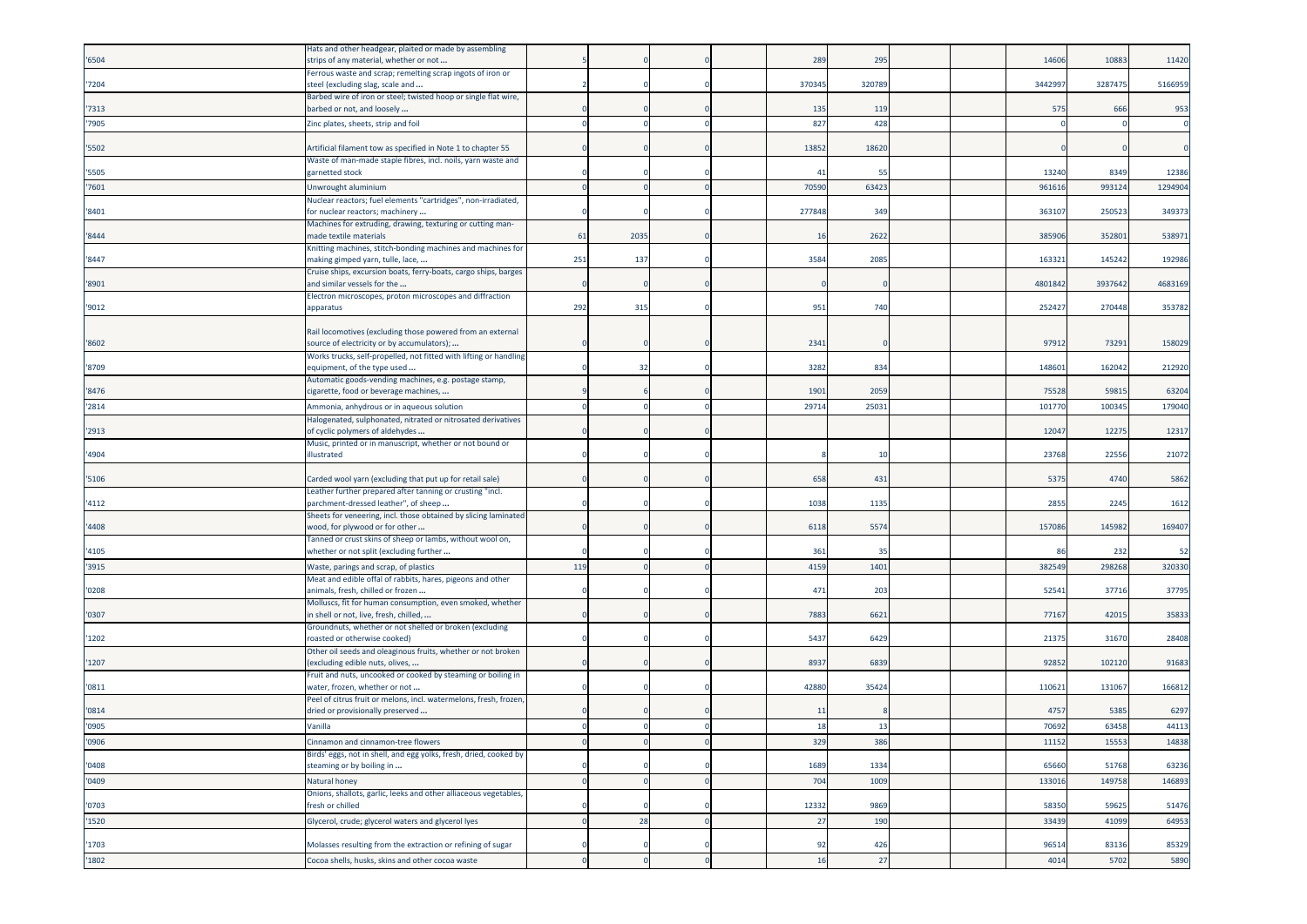|        | Bran, sharps and other residues, whether or not in the form                                              |     |    |  |        |       |  |         |         |         |
|--------|----------------------------------------------------------------------------------------------------------|-----|----|--|--------|-------|--|---------|---------|---------|
| '2302  | of pellets, derived from the sifting,                                                                    | 11  |    |  | 358    | 360   |  | 15507   | 179631  | 201874  |
| '2305  | Oilcake and other solid residues, whether or not ground or in<br>the form of pellets, resulting          |     |    |  |        |       |  | -19     | 17      | 88      |
| '2606  | Aluminium ores and concentrates                                                                          |     |    |  | 685    | 766   |  | 1201    | 13622   | 18718   |
| '2609  |                                                                                                          |     |    |  |        |       |  |         | 20      |         |
|        | Tin ores and concentrates<br>Coal; briquettes, ovoids and similar solid fuels manufactured               |     |    |  |        |       |  |         |         |         |
| '2701  | rom coal                                                                                                 |     |    |  | 229112 | 92926 |  | 7029    | 68774   | 124998  |
| '9611  | Hand-operated date, sealing or numbering stamps, and the<br>like; hand-operated composing sticks         |     |    |  | 756    | 819   |  | 1591    | 15284   | 16310   |
| '9108  | Watch movements, complete and assembled                                                                  |     |    |  | 211    | 40    |  | 4869    | 5431    | 7529    |
| '5307  | Yarn of jute or of other textile bast fibres of heading 5303                                             |     |    |  | 3933   | 430   |  | 1002    | 1375    | 1706    |
|        | Carpets and other textile floor coverings, of textile materials,                                         |     |    |  |        |       |  |         |         |         |
| '5701  | «notted, whether or not made<br>Recovered "waste and scrap" paper or paperboard (excluding               |     |    |  | 318    | 126   |  | 2502    | 2541    | 21741   |
| '4707  | paper wool)                                                                                              |     |    |  | 8253   | 6247  |  | 294506  | 219130  | 348599  |
| '4801  | Newsprint as specified in Note 4 to chapter 48, in rolls of a<br>width > 36 cm or in square or           |     |    |  | 3319   | 1484  |  | 25891   | 200882  | 257682  |
| '5001  | Silkworm cocoons suitable for reeling                                                                    |     |    |  |        |       |  |         |         |         |
|        | Garnetted stock of wool or of fine or coarse animal hair,                                                |     |    |  |        |       |  |         |         |         |
| '5104  | either carded nor combed                                                                                 |     |    |  |        |       |  | 558     | 225     | 137     |
| '5201  | Cotton, neither carded nor combed                                                                        |     |    |  | 11676  | 12143 |  | 7534    | 6681    | 6087    |
| '4206  | Articles of gut, goldbeater's skin, bladders or tendons<br>excluding silkworm gut, sterile catgut,       |     |    |  | 28     | - 29  |  | 2192    | 2259    | 1479    |
| '4302  | Tanned or dressed furskins, incl. heads, tails, paws and other<br>bieces, scraps and remnants,           | 20  | 20 |  | 9413   | 14027 |  | 2803    | 18421   | 26294   |
|        | Wood in the rough, whether or not stripped of bark or                                                    |     |    |  |        |       |  |         |         |         |
| '4403  | sapwood, or roughly squared (excluding<br>Rosin, resin acids and derivatives thereof; rosin spirit and   |     |    |  | 3754   | 3293  |  | 76971   | 989723  | 1137729 |
| '3806  | rosin oils; run gums                                                                                     |     |    |  | 7620   | 7899  |  | 25995   | 20508   | 28516   |
| '2716  | Electrical energy                                                                                        |     |    |  | 1412   | 5462  |  | 377909  | 331512  | 8120535 |
|        | Alkali or alkaline-earth metals; rare-earth metals, scandium                                             |     |    |  |        |       |  |         |         |         |
| '2805  | and yttrium, whether or not intermixed                                                                   |     |    |  | 19     | 16    |  | 29040   | 26353   | 19951   |
| '2822  | Cobalt oxides and hydroxides; commercial cobalt oxides                                                   |     |    |  | 23     | -12   |  | 2987    | 1241    | 682     |
| '2824  | Lead oxides; red lead and orange lead                                                                    |     |    |  | 435    | 507   |  | 1841    | 1377    | 19689   |
| '2614  | <b>Titanium ores and concentrates</b>                                                                    |     |    |  | 2732   | 2962  |  | 1582    | 2194    | 19414   |
| '2616  | Precious-metal ores and concentrates                                                                     |     |    |  | 84     | 16    |  |         | 10793   | 4096    |
|        | Coal gas, water gas, producer gas, lean gas and similar gases                                            |     |    |  |        |       |  |         |         |         |
| '2705  | excluding petroleum gases and                                                                            |     |    |  |        |       |  |         |         |         |
| '2104  | Soups and broths and preparations therefor; food<br>preparations consisting of finely homogenised        |     |    |  | 4964   | 4044  |  | 22191   | 21375   | 230533  |
| '2401  | Unmanufactured tobacco; tobacco refuse                                                                   |     |    |  |        |       |  | 35231   | 27586   | 351964  |
| '0104  | Live sheep and goats                                                                                     | 47  |    |  |        | 479   |  | 1930    | 2175    | 2827    |
|        | Pumice stone; emery; natural corundum, natural garnet and                                                |     |    |  |        |       |  |         |         |         |
| '2513  | other natural abrasives, whether                                                                         | 65  | 50 |  | 450    | 409   |  | 7147    | 5772    | 4794    |
| '0301  | Live fish<br>Guts, bladders and stomachs of animals (other than fish),                                   |     |    |  | 410    | 48    |  | 1546    | 1560    | 16258   |
| '0504  | whole and pieces thereof, fresh,                                                                         | 171 |    |  | 7517   | 5661  |  | 55098   | 501802  | 487904  |
| '0604  | Foliage, branches and other parts of plants, without flowers<br>or flower buds, and grasses, mosses      |     |    |  | 10110  | 1091  |  | 4102    | 42356   | 40380   |
|        | Lettuce "Lactuca sativa" and chicory "Cichorium spp.", fresh                                             |     |    |  |        |       |  |         |         |         |
| '0705  | or chilled<br>'egetables, uncooked or cooked by steaming or boiling in                                   |     |    |  | 8163   | 4881  |  | 61669   | 56670   | 73674   |
| '0710' | water, frozen                                                                                            |     |    |  | 44485  | 26644 |  | 98940   | 91291   | 89158   |
| '0810  | Fresh strawberries, raspberries, blackberries, back, white or<br>red currants, gooseberries and          |     |    |  | 69926  | 57683 |  | 162879  | 146233  | 137485  |
| '1109  | Wheat gluten, whether or not dried                                                                       |     |    |  | 1192   | 957   |  | 240461  | 210633  | 250990  |
|        | Cereal straw and husks, unprepared, whether or not                                                       |     |    |  |        |       |  | 27161   | 26126   | 32545   |
| '1213  | chopped, ground, pressed or in the form<br>Yachts and other vessels for pleasure or sports; rowing boats |     |    |  |        |       |  |         |         |         |
| '8903  | and canoes                                                                                               | 103 |    |  | 3240   | 2547  |  | 1044835 | 2007255 | 1679840 |
| '9112  | Clock and watch cases and parts thereof, n.e.s. (excluding for<br>wrist-watches, pocket-watches          |     |    |  |        |       |  | 266     | 239     | 210     |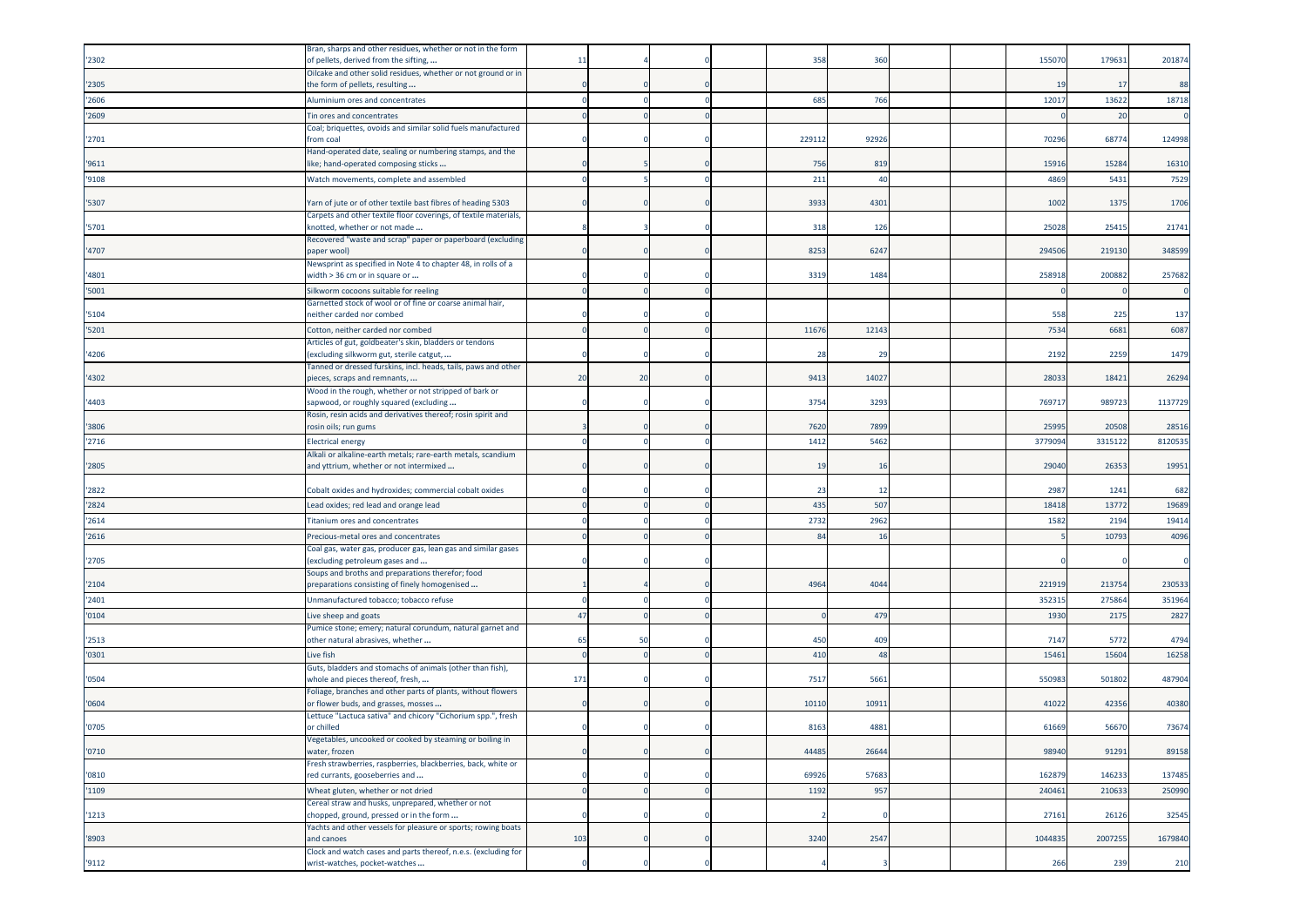| '9208 | Musical boxes, fairground organs, mechanical street organs,<br>mechanical singing birds, musical     |          |  | 87             | 68      |  | 6594    | 5607    | 5342     |
|-------|------------------------------------------------------------------------------------------------------|----------|--|----------------|---------|--|---------|---------|----------|
| '7114 | Articles of goldsmiths' or silversmiths' wares and parts<br>thereof, of precious metal or of metal   |          |  |                |         |  | 1492    | 18097   | 25375    |
| '7206 | Iron and non-alloy steel in ingots or other primary forms<br>excluding remelting scrap ingots,       |          |  |                |         |  | 8306    | 6879    | 12376    |
|       | Sheets of glass, drawn or blown, whether or not having an                                            |          |  |                |         |  |         |         |          |
| '7004 | absorbent, reflecting or non-reflecting<br>Precious and semi-precious stones, synthetic or           |          |  | 108            |         |  | 3290    | 36498   | 41896    |
| '7104 | reconstructed, whether or not worked or graded                                                       |          |  |                |         |  | 2319    | 17249   | 22666    |
| '9106 | Time of day recording apparatus and apparatus for<br>measuring, recording or otherwise indicating    |          |  | 186            | 186     |  | 11634   | 12577   | 14330    |
| '9703 | Original sculptures and statuary, in any material                                                    |          |  | $\overline{7}$ | 49      |  | 21919   | 18244   | 335532   |
| '8801 | Balloons and dirigibles; gliders, hang gliders and other non-<br>powered aircraft                    |          |  |                |         |  | 2698    | 2272    | 3489     |
| '8802 | Powered aircraft "e.g. helicopters and aeroplanes";<br>spacecraft, incl. satellites, and suborbital  |          |  |                |         |  | 3234865 | 2111592 | 20641576 |
|       | Light-vessels, fire-floats, dredgers, floating cranes, and other                                     |          |  |                |         |  |         |         |          |
| '8905 | vessels the navigability of<br>Vessels, incl. warships and lifeboats (excluding rowing boats         |          |  | 340            | 285     |  | 51733   | 16037   | 18170    |
| '8906 | and other vessels of heading                                                                         |          |  |                | 14      |  | 81536   | 63846   | 84522    |
| '8908 | Vessels and other floating structures for breaking up                                                |          |  |                |         |  |         | 50      | 1410     |
| '8603 | Self-propelled railway or tramway coaches, vans and trucks<br>(excluding those of heading 8604)      |          |  | 31965          | 30543   |  | 666184  | 52611   | 232931   |
|       |                                                                                                      |          |  |                |         |  |         |         |          |
| '8605 | Railway or tramway passenger coaches, luggage vans, post<br>office coaches and other special purpose |          |  | 33747          | 7412    |  | 186699  | 236461  | 272873   |
|       | Acetals and hemiacetals, whether or not with other oxygen                                            |          |  |                |         |  |         |         |          |
| '2911 | function, and their halogenated,                                                                     |          |  |                |         |  | 17549   | 10858   | 13231    |
| '3001 | Dried glands and other organs for organo-therapeutic uses,<br>whether or not powdered; extracts      |          |  | 21872          | 24492   |  | 18719   | 26878   | 262449   |
|       | Mineral or chemical phosphatic fertilisers (excluding those in                                       |          |  |                |         |  |         |         |          |
| '3103 | tablets or similar forms, or<br>Hydroxide and peroxide of magnesium; oxides, hydroxides              |          |  | 49             | 64      |  | 7080    | 10895   | 9863     |
| '2816 | and peroxides, of strontium or barium                                                                |          |  |                | 19      |  | 10700   | 11822   | 15738    |
| '2841 | Salts of oxometallic or peroxometallic acids                                                         |          |  | 1412           | 1461    |  | 4776    | 37761   | 45824    |
|       | Manganese ores and concentrates, incl. ferruginous                                                   |          |  |                |         |  |         |         |          |
| '2602 | manganese ores and concentrates, with a                                                              |          |  |                | 11      |  | 1934    | 1589    | 1413     |
| '2610 | Chromium ores and concentrates<br>Slag, ash and residues containing metals, arsenic or their         |          |  | 69             | 31      |  | 2997    | 1194    | 12091    |
| '2620 | compounds (excluding those from                                                                      |          |  | 60             |         |  | 251691  | 216991  | 326796   |
| '2709 | Petroleum oils and oils obtained from bituminous minerals,<br>crude                                  |          |  | 6580854        | 3890870 |  | 4279    | 7991    | 292082   |
| '2801 | Fluorine, chlorine, bromine and iodine                                                               |          |  | 324            | 238     |  | 8748    | 6687    | 7520     |
| '3605 | Matches (excluding pyrotechnic articles of heading 3604)                                             |          |  | 121            | 154     |  | 4137    | 3903    | 4487     |
|       |                                                                                                      |          |  |                |         |  |         |         |          |
| '4114 | Chamois leather, incl. combination chamois leather (excluding<br>glacé-tanned leather subsequently   |          |  | 232            | 234     |  | 4266    | 4800    | 4701     |
| '1501 | Pig fat, incl. lard, and poultry fat, rendered or otherwise<br>extracted (excluding lard stearin     |          |  |                | 26      |  | 102489  | 10585   | 133588   |
|       | Lard stearin, lard oil, oleostearin, oleo-oil and tallow oil                                         |          |  |                |         |  |         |         |          |
| '1503 | excluding emulsified, mixed or<br>Degras; residues resulting from the treatment of fatty             |          |  |                |         |  | 142     | 856     | 1714     |
| 1522  | substances or animal or vegetable waxes                                                              | $\Omega$ |  |                | 36      |  | 8530    | 7525    | 10490    |
|       | Prepared or preserved meat, offal or blood (excluding                                                |          |  |                |         |  |         |         |          |
| '1602 | sausages and similar products, and meat<br>Prepared or preserved fish; caviar and caviar substitutes |          |  | 11155          | 10382   |  | 1697185 | 1640216 | 1641198  |
| '1604 | prepared from fish eggs                                                                              |          |  | 55862          | 44240   |  | 745296  | 797712  | 793880   |
| '1801 | Cocoa beans, whole or broken, raw or roasted                                                         |          |  | 20114          | 18384   |  | 35149   | 36414   | 40305    |
|       | Other vegetables, fresh or chilled (excluding potatoes,                                              |          |  |                |         |  |         |         |          |
| '0709 | tomatoes, alliaceous vegetables, edible                                                              |          |  | 45131          | 29731   |  | 151415  | 163991  | 184655   |